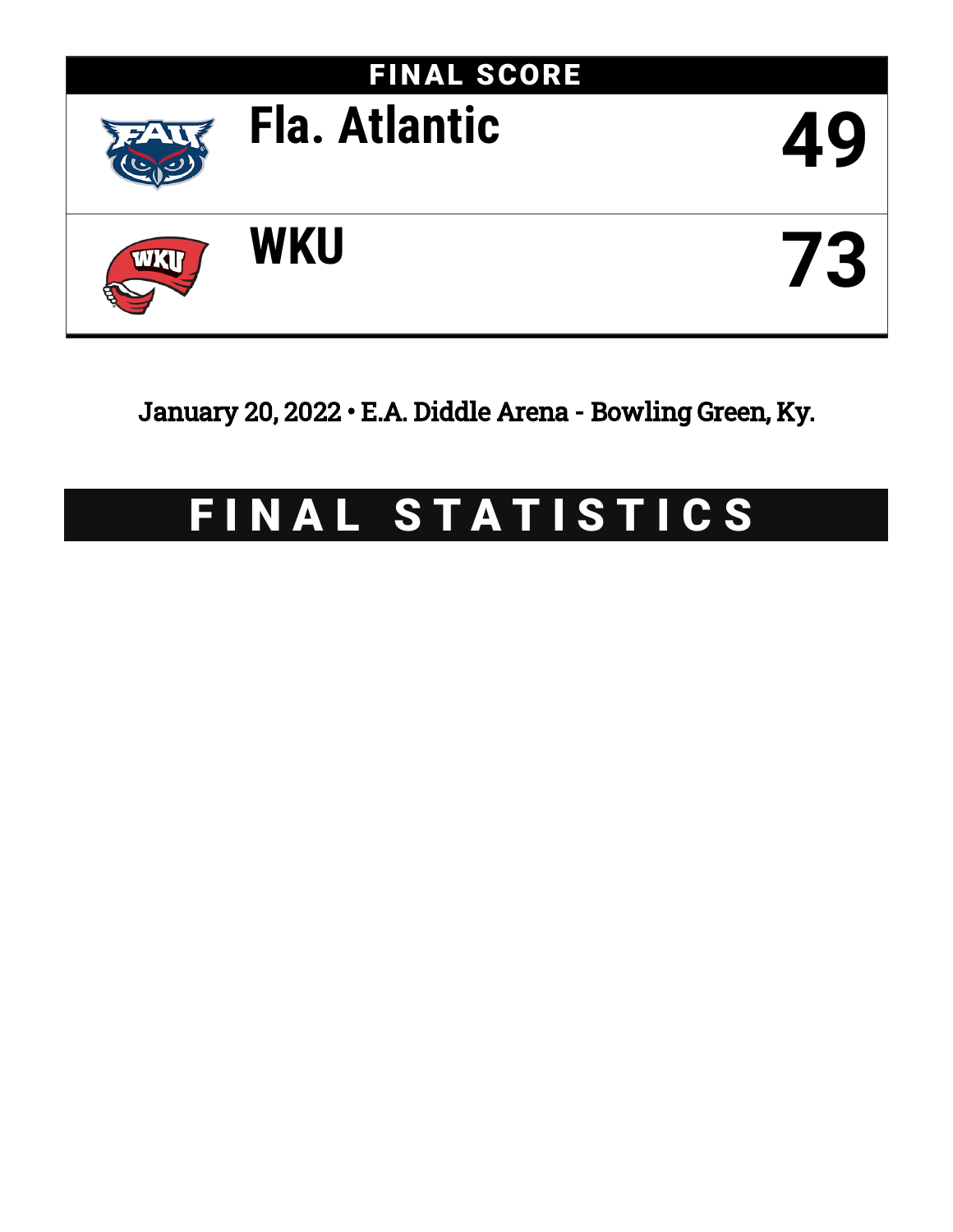# **Official Box Score Fla. Atlantic vs WKU Game Totals -- Final Statistics January 20, 2022 at E.A. Diddle Arena - Bowling Green, Ky.**



# **Fla. Atlantic 49**

| No. | Player                | S  | <b>Pts</b> | FG      | 3FG      | FT        | OR | DR | TR | PF | A        | TO | <b>B</b> lk  | Stl           | Min        | $+/-$ |
|-----|-----------------------|----|------------|---------|----------|-----------|----|----|----|----|----------|----|--------------|---------------|------------|-------|
| 01  | PLESKEVICH, RITA      | G  | 5          | $2-6$   | 1-3      | $0 - 0$   |    | 3  | 4  | 0  |          | 8  | 0            | 0             | 27         | $-10$ |
| 15  | <b>GALERON, SOFIA</b> | F. | 9          | $2 - 7$ | $1 - 3$  | $4 - 4$   | 3  | 4  |    | 2  |          |    | $\mathbf{0}$ | $\mathcal{P}$ | 31         | $-21$ |
| 23  | KUYKENDOLL, KYNADI    | G  | 2          | 1-8     | $0 - 2$  | $0 - 0$   | 0  |    |    | 0  | 5        | 3  | $\Omega$     | 2             | 33         | $-13$ |
| 30  | ROZENTALE, JANETA     | F. |            | $2 - 2$ | $1 - 1$  | $2 - 2$   | 0  | 5  | 5. | 5  |          | 2  | $\Omega$     | 3             | 16         | 3     |
| 34  | ZAPH, ALEXA           | G  | 5.         | 1-8     | $0 - 2$  | $3 - 4$   | 0  | 2  | 2  | 2  | $\Omega$ | 2  | 0            | 0             | 20         | $-10$ |
| 03  | HENSHAW, SIMONA       | G  | 8          | $2 - 3$ | $1 - 2$  | $3 - 4$   | 2  |    | 3  | 0  |          | 3  |              | $\mathcal{P}$ | 24         | $-22$ |
| 04  | <b>BECK, BRE</b>      | G  | $\Omega$   | $0 - 0$ | $0 - 0$  | $0 - 0$   | 0  | 0  | 0  | 0  | $\Omega$ | 0  | 0            | 0             | 9          | $-13$ |
| 05  | OZOLA, NIKOLA         | G  | 6          | $3-6$   | $0 - 3$  | $0 - 0$   | 0  |    |    |    |          | 2  | $\Omega$     |               | 22         | $-14$ |
| 12  | TYLKA, ALLIE          | G  | 7          | $3-9$   | $1 - 5$  | $0 - 2$   | 0  |    |    | 2  | $\Omega$ | 2  | 0            | $\Omega$      | 18         | $-20$ |
|     | TEAM                  |    |            |         |          |           | 2  |    | 9  | 0  |          | 0  |              |               |            |       |
|     | <b>TOTALS</b>         |    | 49         | 16-49   | $5 - 21$ | $12 - 16$ | 8  | 25 | 33 | 12 | 10       | 23 |              | 10            | <b>200</b> |       |

| <b>Shooting By Period</b> |           |       |          |          |          |          |                                              |
|---------------------------|-----------|-------|----------|----------|----------|----------|----------------------------------------------|
| Period                    | FG        | FG%   | 3FG      | 3FG%     | FT       | FT%      | Deadball Rebounds: 3,0<br>Last FG: 4th-00:26 |
| 1st Qtr                   | $4 - 10$  | 40%   | $2-6$    | 33%      | $8 - 10$ | 80%      | Biggest Run: 7-0                             |
| 2nd Qtr                   | $6 - 11$  | 55%   | $2 - 4$  | 50%      | $0-0$    | 0%       | Largest lead: By 8 at 1st-06:27              |
| 3rd Qtr                   | $3-12$    | 25%   | $0 - 3$  | 00%      | $0 - 2$  | 00%      | Technical Fouls: None.                       |
| 4th Qtr                   | $3 - 16$  | 19%   | 1-8      | 13%      | $4 - 4$  | 100%     |                                              |
| 1st Half                  | $10 - 21$ | 48%   | $4 - 10$ | 40%      | $8 - 10$ | 80%      |                                              |
| 2nd Half                  | $6 - 28$  | 21%   | $1 - 11$ | 09%      | 4-6      | 67%      |                                              |
| Game                      | 16-49     | 32.7% | $5 - 21$ | $23.8\%$ | 12-16    | $75.0\%$ |                                              |

**WKU 73**

| No. | Player                  | S  | Pts             | FG       | 3FG      | FT       | 0 <sub>R</sub> | DR             | TR | PF            | A        | TO             | <b>B</b> lk  | Stl          | Min | $+/-$          |
|-----|-------------------------|----|-----------------|----------|----------|----------|----------------|----------------|----|---------------|----------|----------------|--------------|--------------|-----|----------------|
| 03  | MEAD, ALEXIS            | G  | 9               | $3-9$    | $0 - 1$  | $3 - 4$  | 4              | 3              |    | 2             | 4        | 0              | 0            |              | 24  | 13             |
| 04  | ABDELGAWAD, MERAL       | G  | 10              | $4 - 11$ | $2 - 4$  | $0 - 0$  | $\mathbf{0}$   | 2              | 2  |               | 3        |                |              | 2            | 28  | 15             |
| 05  | MEREDITH, MYA           | G  | 12 <sup>2</sup> | $4 - 11$ | $3 - 4$  | $1 - 2$  | 2              | 2              | 4  |               | 0        |                | 0            |              | 22  | 10             |
| 11  | FOSTER, JAYLIN          | F  | 0               | $0 - 3$  | $0 - 0$  | $0 - 0$  |                | 2              | 3  | $\Omega$      | 2        | 1              | $\Omega$     |              | 18  | 3              |
| 20  | <b>BLEVINS, MACEY</b>   | G  | 6               | $2 - 4$  | $2 - 3$  | $0 - 0$  | 0              | 3              | 3  |               | 1        | 3              | $\mathbf{0}$ | $\Omega$     | 19  | 7              |
| 01  | SIVORI, HOPE            | G  | $\overline{7}$  | $2 - 5$  | $2 - 4$  | $1 - 2$  | 1              | $\Omega$       |    | 0             | 2        |                | $\Omega$     |              | 21  | 17             |
| 14  | <b>FAUSTINO, TERESA</b> | G  | 9               | $4 - 8$  | $0 - 1$  | $1 - 2$  | 2              | 2              | 4  |               | 4        | 2              | 0            | 3            | 17  | 11             |
| 21  | HUNTER, TORI            | F  | 4               | $2 - 4$  | $0 - 0$  | $0 - 0$  |                | $\overline{2}$ | 3  |               | 1        | 0              | $\mathbf{0}$ | $\mathbf{0}$ | 9   | 13             |
| 24  | <b>WALKER, JENNA</b>    | G  | 0               | $0 - 1$  | $0 - 1$  | $0 - 0$  | 0              |                |    |               | 3        | 2              | 0            | 2            | 13  | 9              |
| 25  | SMITH, JORDAN           | G  | 6               | $3-5$    | $0 - 2$  | $0 - 0$  |                |                | 2  | 0             | 0        | 0              | $\mathbf{0}$ | 2            | 10  | 9              |
| 30  | KULO, SELMA             | F  | 8               | $4 - 5$  | $0 - 0$  | $0 - 0$  | 0              |                | 1  | 0             | $\Omega$ | 0              | 2            | $\Omega$     | 8   | 9              |
| 42  | <b>MCBRIDE, GABBY</b>   | F. | $\mathcal{P}$   | $1 - 1$  | $0 - 0$  | $0 - 0$  |                | 4              | 5  | $\mathcal{P}$ | 1        | $\overline{2}$ | $\Omega$     | 0            | 10  | $\overline{4}$ |
|     | <b>TEAM</b>             |    |                 |          |          |          | 3              | 2              | 5  | $\Omega$      |          | 2              |              |              |     |                |
|     | <b>TOTALS</b>           |    | 73.             | 29-67    | $9 - 20$ | $6 - 10$ | 16             | 25             | 41 | 10            | 21       | 15             | 3            | 13           | 200 |                |
|     |                         |    |                 |          |          |          |                |                |    |               |          |                |              |              |     |                |

### *Shooting By Period*

| 2nd Half<br>Game             | $12 - 32$<br>29-67 | 38%<br>43.3% | $4 - 9$<br>$9 - 20$ | 44%<br>45.0% | $4-6$<br>$6 - 10$ | 67%<br>$60.0\%$ |                                              |
|------------------------------|--------------------|--------------|---------------------|--------------|-------------------|-----------------|----------------------------------------------|
| 1st Half                     | $17 - 35$          | 49%          | $5 - 11$            | 45%          | $2 - 4$           | 50%             |                                              |
| 4th Qtr                      | $9 - 17$           | 53%          | $1 - 5$             | 20%          | $1-2$             | 50%             |                                              |
| 3rd Qtr                      | $3 - 15$           | 20%          | $3 - 4$             | 75%          | $3 - 4$           | 75%             | Technical Fouls: None.                       |
| 2nd Qtr                      | $11 - 18$          | 61%          | $3 - 5$             | 60%          | $0-0$             | 0%              | Largest lead: By 26 at 4th-01:15             |
| 1st Qtr                      | $6 - 17$           | 35%          | $2-6$               | 33%          | $2 - 4$           | 50%             | Biggest Run: 12-0                            |
| Snooting By Period<br>Period | FG                 | FG%          | 3FG                 | 3FG%         | FT                | FT%             | Deadball Rebounds: 1.1<br>Last FG: 4th-01:15 |

**Points FAU WKU** In the Paint 18 32 Off Turns 13 28 2nd Chance 8 12 Fast Break 4 9 Bench 21 36 Per Poss 0.700<br>22/70 1.043 32/70

Game Notes: Officials: **Kelly Johnson, Rochelle Bennett, Carla Roberts-Jeter** Attendance: **709**

Start Time: **01:58 PM ET** End Time: **03:44 PM ET** Game Duration: **1:46** Conference Game;

**FAU led for 10:45. WKU led for 27:31. Game was tied for 1:45.** Lead Changes: 5

**Score 1st 2nd 3rd 4th TOT** FAU 18 14 6 11 **49** WKU 16 25 12 20 **73**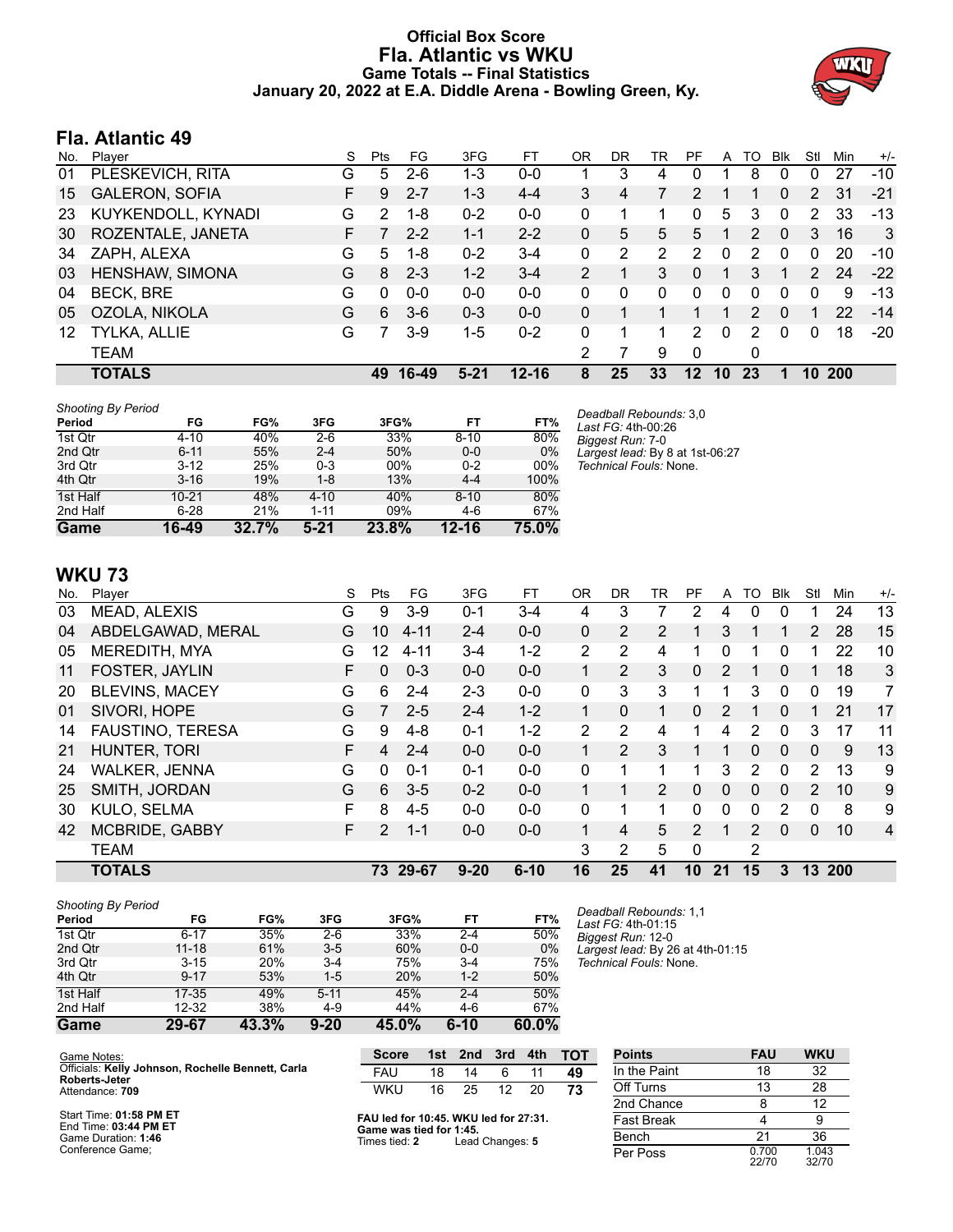# **Official Box Score Fla. Atlantic vs WKU First Half Statistics Only January 20, 2022 at E.A. Diddle Arena - Bowling Green, Ky.**



# **Fla. Atlantic 32**

| No. | Player                | S  | <b>Pts</b>      | FG        | 3FG      | <b>FT</b> | <b>OR</b> | DR | TR | PF       | A | TO            | <b>B</b> lk  | Stl | <b>Min</b> | $+/-$          |
|-----|-----------------------|----|-----------------|-----------|----------|-----------|-----------|----|----|----------|---|---------------|--------------|-----|------------|----------------|
| 01  | PLESKEVICH, RITA      | G  | 5               | $2 - 5$   | $1 - 2$  | $0-0$     | 0         | 3  | 3  | 0        |   | 3             | 0            | 0   | 15         | $-3$           |
| 03  | HENSHAW, SIMONA       | G  | 8               | $2 - 3$   | $1 - 2$  | $3 - 4$   |           | 0  | 1  | 0        | 0 | 2             | 0            | 0   | 12         | $-11$          |
| 04  | <b>BECK, BRE</b>      | G  | 0               | $0-0$     | $0 - 0$  | $0 - 0$   | 0         | 0  | 0  | 0        | 0 | 0             | 0            | 0   | 5          | -9             |
| 05  | OZOLA, NIKOLA         | G  | $\mathbf{0}$    | $0 - 1$   | $0 - 1$  | $0 - 0$   | 0         |    |    |          |   |               | $\Omega$     | 0   | 14         | $-11$          |
| 12  | TYLKA, ALLIE          | G  | $\Omega$        | $0 - 1$   | $0 - 1$  | $0 - 0$   | 0         |    |    | 0        | 0 | 0             | $\Omega$     | 0   | 5          | -5             |
| 15  | <b>GALERON, SOFIA</b> | F  | 5               | $2 - 2$   | $1 - 1$  | $0 - 0$   | 0         |    |    |          |   |               | 0            | 1   | 18         | $-10$          |
| 23  | KUYKENDOLL, KYNADI    | G  | $\mathcal{P}$   | 1-4       | $0 - 1$  | $0 - 0$   | 0         |    |    | $\Omega$ | 3 | 2             | <sup>0</sup> | 1   | 16         | -4             |
| 30  | ROZENTALE, JANETA     | F. |                 | $2 - 2$   | $1 - 1$  | $2 - 2$   | $\Omega$  | 3  | 3  | 3        |   | $\mathcal{P}$ | $\Omega$     | 2   | 8          | $\overline{7}$ |
| 34  | ZAPH, ALEXA           | G  | 5               | $1 - 3$   | $0 - 1$  | $3 - 4$   | 0         | 0  | 0  | 2        | 0 | 1             | 0            | 0   | 8          | 1              |
|     | TEAM                  |    | 0               | $0 - 0$   | $0 - 0$  | $0 - 0$   | 0         | 3  | 3  | $\Omega$ | 0 | 0             | $\Omega$     | 0   | 0          |                |
|     | <b>TOTALS</b>         |    | 32 <sub>2</sub> | $10 - 21$ | $4 - 10$ | $8 - 10$  |           | 13 | 14 |          |   | 12            |              | 4   | 100        |                |

| <b>Shooting By Period</b><br>Period | FG       | FG%   | 3FG      | 3FG%  | FT        | FT%   | Deadball Rebounds: 3,0<br>Last FG Half: FAU 2nd-00:50 |
|-------------------------------------|----------|-------|----------|-------|-----------|-------|-------------------------------------------------------|
| 1st Qtr                             | 4-10     | 40%   | $2-6$    | 33%   | $8 - 10$  | 80%   |                                                       |
| 2nd Qtr                             | $6 - 11$ | 55%   | $2 - 4$  | 50%   | $0 - 0$   | 0%    |                                                       |
| 1st Half                            | 10-21    | 48%   | $4 - 10$ | 40%   | $8 - 10$  | 80%   |                                                       |
| Game                                | 16-49    | 32.7% | $5 - 21$ | 23.8% | $12 - 16$ | 75.0% |                                                       |

# **WKU 41**

| No. | Player                  | S  | <b>Pts</b>    | <b>FG</b> | 3FG      | FT      | <b>OR</b>      | D <sub>R</sub> | TR             | <b>PF</b>     | A        | TO       | <b>B</b> lk | Stl          | Min          | $+/-$          |
|-----|-------------------------|----|---------------|-----------|----------|---------|----------------|----------------|----------------|---------------|----------|----------|-------------|--------------|--------------|----------------|
| 01  | SIVORI, HOPE            | G  | 4             | 1-3       | 1-3      | $1 - 2$ |                | 0              |                | 0             |          | 0        | 0           |              | 10           | 8              |
| 03  | MEAD, ALEXIS            | G  | 6             | $3 - 8$   | $0 - 1$  | $0 - 0$ | $\overline{2}$ | 2              | 4              |               | 3        | 0        | 0           | 0            | 14           | $\overline{7}$ |
| 04  | ABDELGAWAD, MERAL       | G  | 10            | $4 - 7$   | $2 - 4$  | $0 - 0$ | 0              | 0              | 0              |               | 2        |          | 0           | 2            | 17           | 6              |
| 05  | <b>MEREDITH, MYA</b>    | G  | 9             | $3-6$     | $2 - 2$  | $1 - 2$ | 1              | 0              | 1              | $\Omega$      | 0        |          | $\Omega$    | 0            | 11           | 4              |
| 11  | FOSTER, JAYLIN          | F. | 0             | $0 - 1$   | $0 - 0$  | $0-0$   | 0              | 0              | $\mathbf{0}$   | 0             | 0        | 0        | 0           | 0            | 8            | -3             |
| 14  | <b>FAUSTINO, TERESA</b> | G  | 0             | $0 - 1$   | $0 - 0$  | $0 - 0$ | 1              | 1              | $\overline{2}$ | $\Omega$      | 4        | 1        | $\Omega$    | 2            | 9            | 5              |
| 20  | <b>BLEVINS, MACEY</b>   | G  | 0             | $0 - 1$   | $0 - 1$  | $0 - 0$ | 0              | 3              | 3              |               |          | 2        | 0           | 0            | 10           | 1              |
| 21  | <b>HUNTER, TORI</b>     | F  | $\mathcal{P}$ | $1 - 2$   | $0 - 0$  | $0 - 0$ | $\Omega$       | 1              | 1              | $\Omega$      |          | $\Omega$ | $\Omega$    | $\Omega$     | 5            | 9              |
| 24  | <b>WALKER, JENNA</b>    | G  | 0             | $0 - 0$   | $0 - 0$  | $0 - 0$ | 0              | 0              | 0              | 0             | 2        |          | $\Omega$    | 0            | 6            | $\overline{2}$ |
| 25  | SMITH, JORDAN           | G  | $\Omega$      | $0 - 0$   | $0 - 0$  | $0 - 0$ | $\Omega$       | $\Omega$       | $\Omega$       | $\Omega$      | $\Omega$ | $\Omega$ | $\Omega$    | $\mathbf{0}$ | $\mathbf{0}$ | 0              |
| 30  | KULO, SELMA             | F  | 8             | $4 - 5$   | $0 - 0$  | $0 - 0$ | $\mathbf{0}$   | 1              | 1              | 0             | 0        | 0        |             | 0            | 5            | 6              |
| 42  | <b>MCBRIDE, GABBY</b>   | F. | $\mathcal{P}$ | $1 - 1$   | $0 - 0$  | $0 - 0$ | $\Omega$       | $\Omega$       | $\Omega$       | $\mathcal{P}$ | $\Omega$ | $\Omega$ | $\Omega$    | $\mathbf{0}$ | 5            | 0              |
|     | <b>TEAM</b>             |    | 0             | $0 - 0$   | $0 - 0$  | $0 - 0$ | 4              | 1              | 2              | 0             | 0        | 0        | 0           | 0            | 0            |                |
|     | <b>TOTALS</b>           |    | 41            | $17 - 35$ | $5 - 11$ | $2 - 4$ | 6              | 9              | 15             | 5             | 14       | 6        |             | 5.           | 100          |                |

| <b>Shooting By Period</b><br>Period | FG        | FG%   | 3FG      | 3FG%  | FT   | FT%   |
|-------------------------------------|-----------|-------|----------|-------|------|-------|
| 1st Otr                             | 6-17      | 35%   | $2-6$    | 33%   | 2-4  | 50%   |
| 2nd Qtr                             | $11 - 18$ | 61%   | $3-5$    | 60%   | ი-ი  | $0\%$ |
| 1st Half                            | $17 - 35$ | 49%   | $5 - 11$ | 45%   | 2-4  | 50%   |
| Game                                | 29-67     | 43.3% | $9 - 20$ | 45.0% | ჩ-10 | 60.0% |

*Deadball Rebounds:* 1,1 *Last FG Half:* WKU 2nd-00:00

| Game Notes:                                                               | <b>Score</b> | 1st | 2nd | 3rd | 4th | <b>TOT</b> | <b>Points from (This Period)</b> | <b>FAU WKU</b> |
|---------------------------------------------------------------------------|--------------|-----|-----|-----|-----|------------|----------------------------------|----------------|
| Officials: Kelly Johnson, Rochelle Bennett, Carla<br><b>Roberts-Jeter</b> | <b>FAU</b>   | 18  | 14  |     |     | 49         | In the Paint                     | 18             |
| Attendance: 709                                                           | <b>WKU</b>   | 16  | 25  | 12  | 20  | 73         | Off Turns                        |                |
|                                                                           |              |     |     |     |     |            | 2nd Chance                       |                |
| Start Time: 01:58 PM ET<br>End Time: $03:44$ PM ET                        |              |     |     |     |     |            | <b>Fast Break</b>                |                |
| Game Duration: 1:46                                                       |              |     |     |     |     |            | Bench                            |                |

End Time: **03:44 PM ET** Game Duration: **1:46** Conference Game;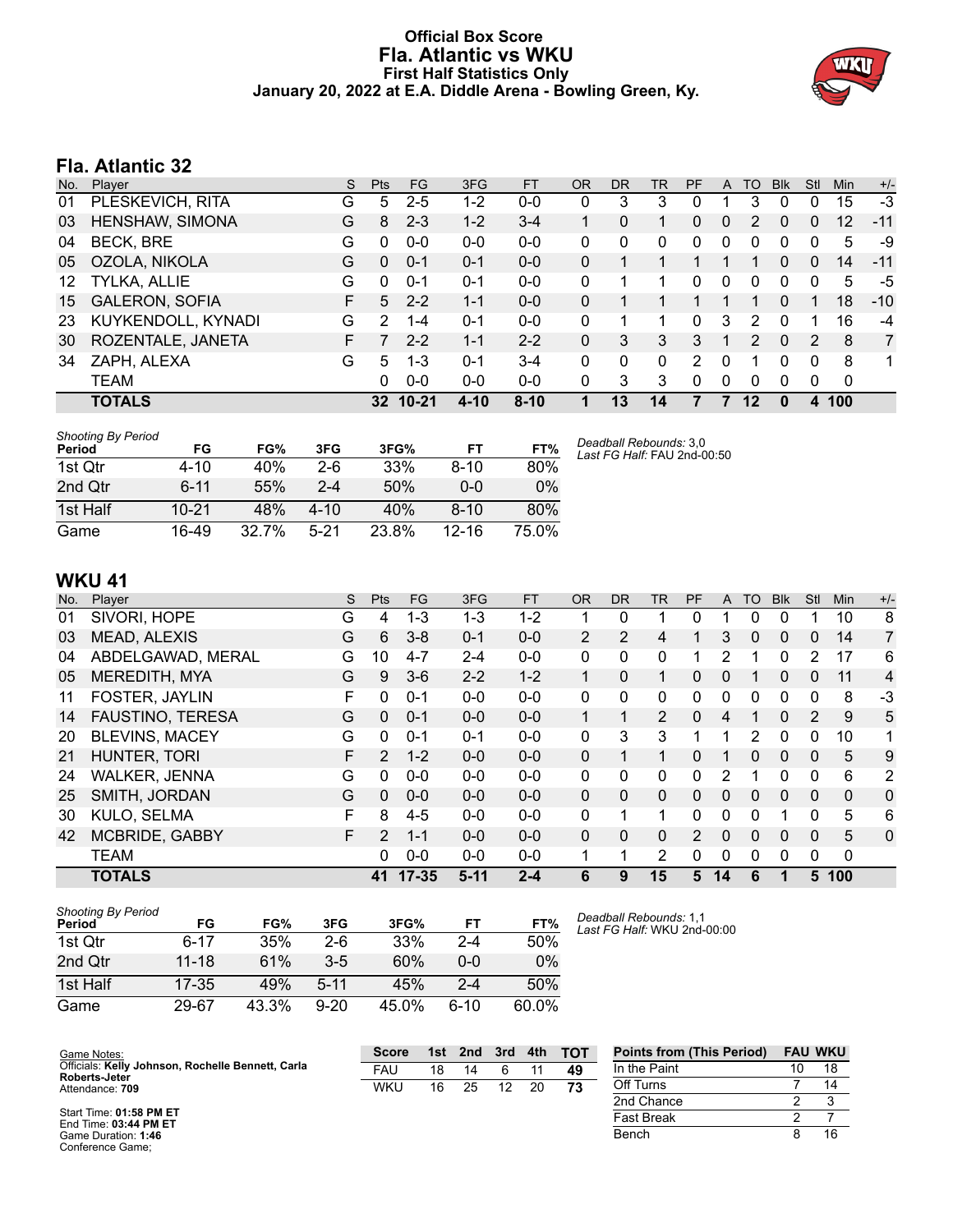# **Official Box Score Fla. Atlantic vs WKU First Quarter Statistics Only January 20, 2022 at E.A. Diddle Arena - Bowling Green, Ky.**



# **Fla. Atlantic 18**

| No. | Plaver                | S  | Pts      | <b>FG</b> | 3FG     | <b>FT</b> | <b>OR</b>    | <b>DR</b> | <b>TR</b> | PF | A        | <b>TO</b> | <b>Blk</b> | <b>Stl</b> | Min | $+/-$       |
|-----|-----------------------|----|----------|-----------|---------|-----------|--------------|-----------|-----------|----|----------|-----------|------------|------------|-----|-------------|
| 01  | PLESKEVICH, RITA      | G  | 3        | 1-1       | 1-1     | $0-0$     | 0            | 2         | 2         | 0  |          | 0         | 0          | 0          | 5   | -8          |
| 15  | <b>GALERON, SOFIA</b> | F. | 3        | 1-1       | $1 - 1$ | $0 - 0$   | $\Omega$     |           |           |    | 0        | $\Omega$  | 0          |            | 8   | 1           |
| 23  | KUYKENDOLL, KYNADI    | G  | 0        | $0 - 2$   | $0 - 1$ | $0-0$     | 0            |           | 1         | 0  |          |           | 0          | $\Omega$   | 9   | 4           |
| 30  | ROZENTALE, JANETA     | F. | 4        | 1-1       | $0 - 0$ | $2 - 2$   | $\Omega$     | 3         | 3         | 2  |          |           | 0          |            |     | 6           |
| 34  | ZAPH, ALEXA           | G  | 5        | $1 - 3$   | $0 - 1$ | $3 - 4$   | 0            | 0         | 0         | 2  | 0        |           | 0          | 0          | 8   | 1           |
| 03  | HENSHAW, SIMONA       | G  | 3        | $0 - 0$   | $0 - 0$ | $3 - 4$   | $\mathbf{0}$ | 0         | 0         | 0  | 0        |           | 0          | 0          | 5   | $-3$        |
| 04  | <b>BECK, BRE</b>      | G  | 0        | $0-0$     | $0 - 0$ | $0-0$     | 0            | 0         | 0         | 0  | 0        | ∩         | 0          | 0          | 0   | $\mathbf 0$ |
| 05  | OZOLA, NIKOLA         | G  | $\Omega$ | $0 - 1$   | $0 - 1$ | $0 - 0$   | 0            |           |           |    | 0        | $\Omega$  | 0          | $\Omega$   | 6   | $-6$        |
| 12  | TYLKA, ALLIE          | G  | 0        | $0 - 1$   | $0 - 1$ | $0-0$     | 0            |           | 1         | 0  | $\Omega$ | 0         | 0          | 0          | 3   | $-1$        |
|     | <b>TEAM</b>           |    |          |           |         |           | 0            | 0         | 0         | 0  |          | 0         |            |            |     |             |
|     | <b>TOTALS</b>         |    | 18       | $4 - 10$  | $2 - 6$ | $8 - 10$  | $\bf{0}$     | 9         | 9         | 6  | 3        | 4         | 0          | 2          | 50  |             |

| <b>Shooting By Period</b><br>Period | FG        | FG%   | 3FG      | 3FG%  | FT        | FT%   | Deadball Rebounds: 3,0 |
|-------------------------------------|-----------|-------|----------|-------|-----------|-------|------------------------|
| 1st Qtr                             | 4-10      | 40%   | $2-6$    | 33%   | $8 - 10$  | 80%   |                        |
| 2nd Qtr                             | $6 - 11$  | 55%   | $2 - 4$  | 50%   | $0 - 0$   | 0%    |                        |
| 1st Half                            | $4 - 10$  | 40%   | $2-6$    | 33%   | $8 - 10$  | 80%   |                        |
| 1st Half                            | $10 - 21$ | 48%   | $4 - 10$ | 40%   | $8 - 10$  | 80%   |                        |
| Game                                | 16-49     | 32.7% | $5 - 21$ | 23.8% | $12 - 16$ | 75.0% |                        |

# **WKU 16**

| No. | Plaver                  | S  | <b>Pts</b>   | <b>FG</b> | 3FG     | <b>FT</b> | <b>OR</b>    | <b>DR</b>    | TR | PF            | A            | TO           | <b>Blk</b> | Stl          | Min          | $+/-$       |
|-----|-------------------------|----|--------------|-----------|---------|-----------|--------------|--------------|----|---------------|--------------|--------------|------------|--------------|--------------|-------------|
| 03  | MEAD, ALEXIS            | G  | 0            | $0 - 3$   | $0 - 1$ | $0-0$     | 1            | 2            | 3  |               | 2            | 0            | 0          | 0            | 9            | $-2$        |
| 04  | ABDELGAWAD, MERAL       | G  |              | $3-6$     | $1 - 3$ | $0 - 0$   | $\Omega$     | $\Omega$     | 0  |               |              | $\Omega$     | $\Omega$   |              | 10           | $-2$        |
| 05  | MEREDITH, MYA           | G  | 6            | $2 - 4$   | $1 - 1$ | $1 - 2$   | 1            | 0            | 1  | 0             | 0            |              | 0          | 0            | 9            | $-2$        |
| 11  | FOSTER, JAYLIN          | F  | 0            | $0 - 1$   | $0 - 0$ | $0 - 0$   | $\mathbf{0}$ | $\mathbf{0}$ | 0  | 0             | $\mathbf{0}$ | $\mathbf{0}$ | 0          | $\mathbf{0}$ | 3            | $-5$        |
| 20  | <b>BLEVINS, MACEY</b>   | G  | 0            | $0 - 1$   | $0 - 1$ | $0-0$     | 0            | 2            | 2  | 1             | 0            | 2            | 0          | 0            | 8            | $-5$        |
| 01  | SIVORI, HOPE            | G  |              | $0 - 0$   | $0 - 0$ | $1 - 2$   | $\mathbf{0}$ | $\mathbf{0}$ | 0  | 0             |              | $\mathbf{0}$ | 0          |              | 2            | 3           |
| 14  | <b>FAUSTINO, TERESA</b> | G  | 0            | $0 - 0$   | $0 - 0$ | $0 - 0$   | 1            | 0            | 1  | 0             |              | 0            | 0          | 0            |              | 0           |
| 21  | HUNTER, TORI            | F  | $\mathbf{0}$ | $0 - 0$   | $0 - 0$ | $0 - 0$   | $\mathbf{0}$ | 0            | 0  | 0             | $\mathbf{0}$ | $\mathbf{0}$ | 0          | $\mathbf{0}$ | 0            | 0           |
| 24  | <b>WALKER, JENNA</b>    | G  | 0            | $0 - 0$   | $0 - 0$ | $0 - 0$   | 0            | $\Omega$     | 0  | 0             | $\Omega$     | $\Omega$     | 0          | $\Omega$     | 1            | 0           |
| 25  | SMITH, JORDAN           | G  | $\Omega$     | $0 - 0$   | $0 - 0$ | $0 - 0$   | $\Omega$     | $\Omega$     | 0  | 0             | $\mathbf{0}$ | $\Omega$     | $\Omega$   | $\Omega$     | $\mathbf{0}$ | 0           |
| 30  | KULO, SELMA             | F  | $\Omega$     | $0 - 1$   | $0 - 0$ | $0 - 0$   | 0            | 1            | 1  | 0             | 0            | $\Omega$     | 0          | $\Omega$     | 2            | 3           |
| 42  | MCBRIDE, GABBY          | F. | 2            | $1 - 1$   | $0-0$   | $0 - 0$   | $\Omega$     | $\Omega$     | 0  | $\mathcal{P}$ | $\Omega$     | $\Omega$     | $\Omega$   | $\mathbf{0}$ | 5            | $\mathbf 0$ |
|     | <b>TEAM</b>             |    |              |           |         |           | 0            | $\mathbf{0}$ | 0  | 0             |              | $\mathbf{0}$ |            |              |              |             |
|     | <b>TOTALS</b>           |    | 16           | $6 - 17$  | $2 - 6$ | $2 - 4$   | 3            | 5            | 8  | 5             | 5            | 3            | 0          | $\mathbf{2}$ | 50           |             |

| <b>Shooting By Period</b> |           |       |          |       |         |       |
|---------------------------|-----------|-------|----------|-------|---------|-------|
| Period                    | FG        | FG%   | 3FG      | 3FG%  | FT      | FT%   |
| 1st Qtr                   | $6 - 17$  | 35%   | 2-6      | 33%   | $2 - 4$ | 50%   |
| 2nd Qtr                   | $11 - 18$ | 61%   | $3-5$    | 60%   | $0 - 0$ | $0\%$ |
| 1st Half                  | $6 - 17$  | 35%   | $2-6$    | 33%   | $2 - 4$ | 50%   |
| 1st Half                  | 17-35     | 49%   | $5 - 11$ | 45%   | $2 - 4$ | 50%   |
| Game                      | 29-67     | 43.3% | $9 - 20$ | 45.0% | $6-10$  | 60.0% |

*Deadball Rebounds:* 1,1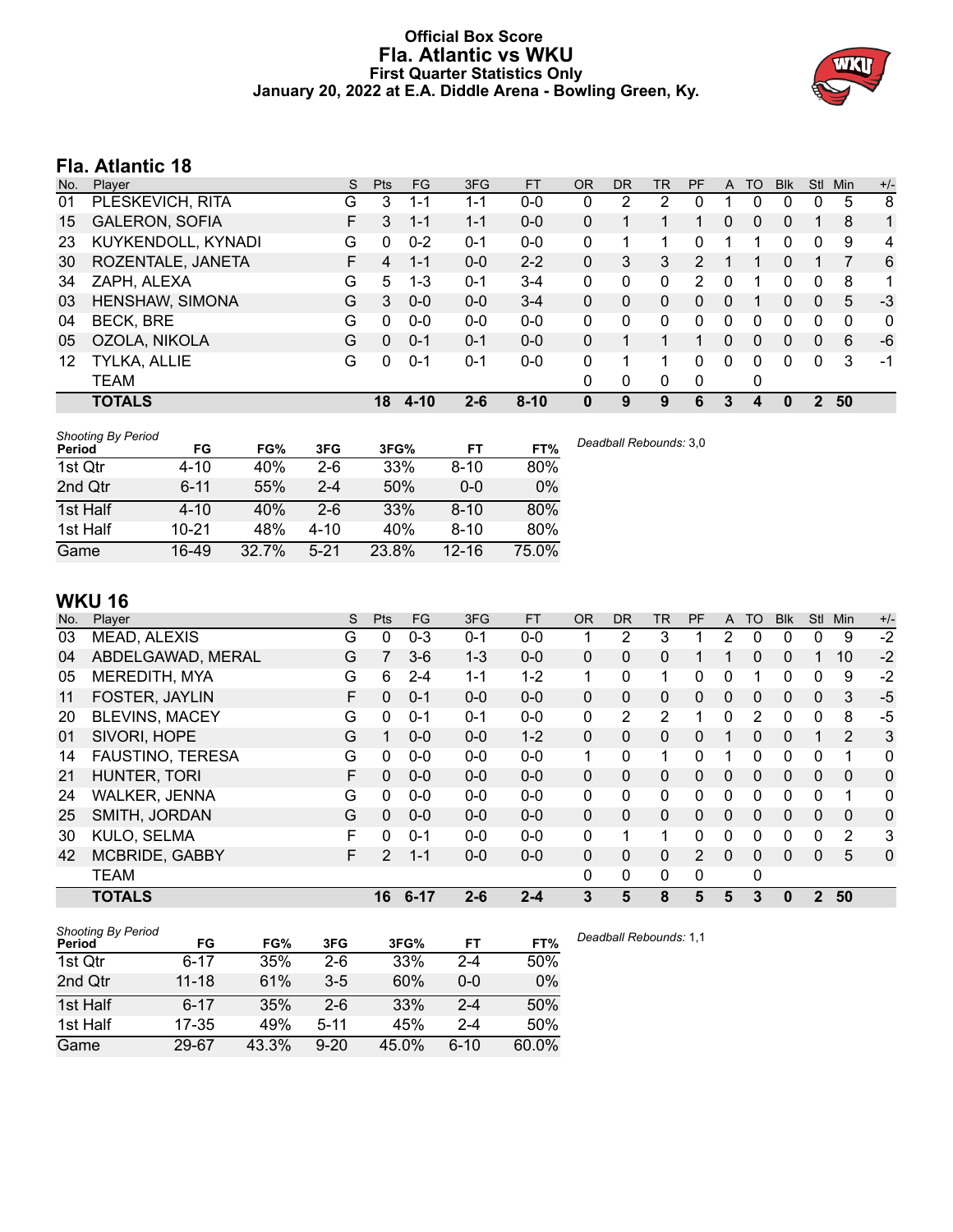| Game Notes:                                                        | <b>Score</b> | 1st | 2nd 3rd |    | 4th | TOT | <b>Points (This Period)</b> | <b>FAU</b> | <b>WKU</b> |
|--------------------------------------------------------------------|--------------|-----|---------|----|-----|-----|-----------------------------|------------|------------|
| Officials: Kelly Johnson, Rochelle Bennett, Carla<br>Roberts-Jeter | <b>FAU</b>   | 18  | 14      |    |     | 49  | In the Paint                |            |            |
| Attendance: 709                                                    | <b>WKU</b>   | 16  | 25      | 12 | 20  | 73  | Off Turns                   |            |            |
|                                                                    |              |     |         |    |     |     | 2nd Chance                  |            |            |
| Start Time: 01:58 PM ET<br>End Time: 03:44 PM ET                   |              |     |         |    |     |     | <b>Fast Break</b>           |            |            |
| Game Duration: 1:46                                                |              |     |         |    |     |     | Bench                       |            |            |
| Conference Game:                                                   |              |     |         |    |     |     | Per Poss                    | 000. ا     | 0.842      |

0 3 2 0 3 3 Per Poss 1.0 0 0 8 / 1 8 0.8 4 2 7 / 1 9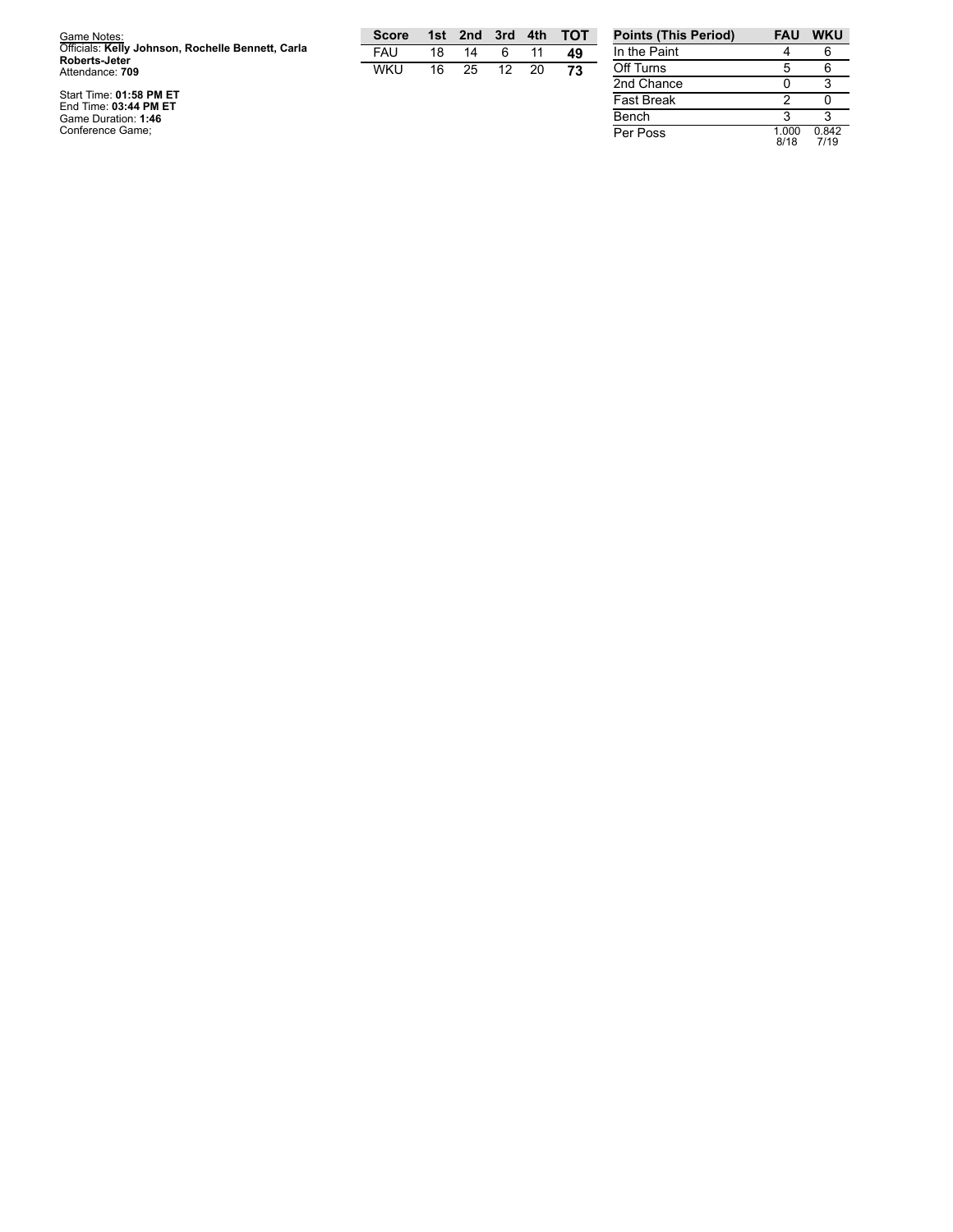# **Official Play-By-Play Fla. Atlantic vs WKU First Quarter January 20, 2022 at E.A. Diddle Arena - Bowling Green, Ky.**



### **Period 1**

<mark>Starters:</mark><br>Fla. Atlantic: 1 PLESKEVICH,RITA (G); 15 GALERON,SOFIA (F); 23 KUYKENDOLL,KYNADI (G); 30 ROZENTALE,JANETA (F); 34 ZAPH,ALEXA (G);<br>WKU: 3 MEAD,ALEXIS (G); 4 ABDELGAWAD,MERAL (G); 5 MEREDITH,MYA (G); 11 FOSTER,JA

| 09:46<br>MISSED 3PTR by ABDELGAWAD, MERAL<br>09:42<br>REBOUND (OFF) by MEREDITH, MYA<br>09:34<br>TURNOVER (BADPASS) by BLEVINS, MACEY<br>09:34<br>STEAL by ROZENTALE, JANETA<br>09:26<br>GOOD! 3PTR by PLESKEVICH, RITA<br>$0 - 3$<br>$V_3$<br>09:26<br>ASSIST by ROZENTALE, JANETA<br>09:11<br>TURNOVER (BADPASS) by BLEVINS, MACEY<br>08:58<br>MISSED LAYUP by KUYKENDOLL, KYNADI<br>08:55<br>REBOUND (DEF) by MEAD, ALEXIS<br>08:44<br>MISSED LAYUP by FOSTER, JAYLIN<br>08:41<br>REBOUND (DEF) by ROZENTALE, JANETA<br>08:37<br>MISSED 3PTR by ZAPH, ALEXA<br>08:30<br>REBOUND (DEF) by MEAD, ALEXIS<br>V <sub>1</sub><br>08:23<br>$2 - 3$<br>GOOD! LAYUP by ABDELGAWAD, MERAL [PNT]<br>$V_3$<br>07:54<br>$2 - 5$<br>GOOD! LAYUP by ROZENTALE, JANETA<br>07:54<br>ASSIST by PLESKEVICH, RITA<br>07:38<br>MISSED LAYUP by MEREDITH, MYA<br>07:33<br>REBOUND (DEF) by PLESKEVICH, RITA<br>07:32<br>GOOD! LAYUP by ZAPH, ALEXA [FB]<br>$2 - 7$<br>V <sub>5</sub><br>07:32<br>ASSIST by KUYKENDOLL, KYNADI<br>07:15<br>MISSED 3PTR by ABDELGAWAD, MERAL<br>07:11<br>REBOUND (DEF) by GALERON, SOFIA<br>07:01<br>FOUL (PERSONAL) by MEAD, ALEXIS<br>07:01<br>SUB OUT: FOSTER, JAYLIN<br>07:01<br>SUB IN: MCBRIDE, GABBY<br>07:01<br>MISSED FT by ZAPH, ALEXA<br>07:01<br>REBOUND (OFF) by TEAM<br>07:01<br>GOOD! FT by ZAPH, ALEXA<br>$V_6$<br>$2 - 8$<br>06:31<br>TURNOVER (LOSTBALL) by MEREDITH, MYA<br>06:31<br>STEAL by GALERON, SOFIA<br>06:27<br>FOUL (PERSONAL) by ABDELGAWAD, MERAL<br>06:27<br>V <sub>7</sub><br>GOOD! FT by ZAPH, ALEXA<br>$2-9$<br>V8<br>06:27<br>GOOD! FT by ZAPH, ALEXA<br>$2 - 10$<br>06:17<br>MISSED LAYUP by MEAD, ALEXIS<br>06:15<br>REBOUND (DEF) by PLESKEVICH, RITA<br>05:58<br>MISSED 3PTR by KUYKENDOLL, KYNADI<br>05:54<br>REBOUND (DEF) by TEAM<br>05:42<br>FOUL (PERSONAL) by GALERON, SOFIA<br>05:42<br>SUB OUT: PLESKEVICH, RITA<br>05:42<br>SUB IN: OZOLA, NIKOLA<br>$V_6$<br>05:21<br>$4 - 10$<br>GOOD! LAYUP by MCBRIDE, GABBY<br>05:21<br>ASSIST by ABDELGAWAD, MERAL<br>05:13<br>MISSED 3PTR by OZOLA, NIKOLA<br>REBOUND (DEF) by BLEVINS, MACEY<br>05:10<br>GOOD! LAYUP by ABDELGAWAD, MERAL<br>05:04<br>V <sub>4</sub><br>$6 - 10$<br>ASSIST by MEAD, ALEXIS<br>05:04<br>04:53<br>FOUL (PERSONAL) by BLEVINS, MACEY<br>04:53<br>04:53<br>V <sub>5</sub><br>GOOD! FT by ROZENTALE, JANETA<br>$6 - 11$<br>04:53<br>GOOD! FT by ROZENTALE, JANETA<br>$V_6$<br>$6 - 12$<br>04:40<br>FOUL (PERSONAL) by ROZENTALE, JANETA<br>04:40<br>MISSED FT by MEREDITH, MYA<br>04:40<br>REBOUND (OFF) by TEAM<br>04:40<br>V <sub>5</sub><br>$7 - 12$<br>GOOD! FT by MEREDITH, MYA<br>04:40<br>SUB OUT: ROZENTALE, JANETA<br>04:40<br>SUB IN: HENSHAW, SIMONA<br>04:26<br>FOUL (PERSONAL) by MCBRIDE, GABBY<br>04:26<br>MISSED FT by HENSHAW, SIMONA<br>04:26<br>REBOUND (OFF) by TEAM<br>04:26<br>$V_6$<br>GOOD! FT by HENSHAW, SIMONA<br>$7 - 13$<br>$V_3$<br>04:07<br>$10 - 13$<br>GOOD! 3PTR by MEREDITH, MYA<br>04:07<br>ASSIST by MEAD, ALEXIS<br>03:38<br>MISSED JUMPER by ZAPH, ALEXA<br>03:33<br>REBOUND (DEF) by BLEVINS, MACEY | Time  | <b>VISITORS: Fla. Atlantic</b> | <b>Score</b> | <b>Margin</b> | <b>HOME: WKU</b>              |
|----------------------------------------------------------------------------------------------------------------------------------------------------------------------------------------------------------------------------------------------------------------------------------------------------------------------------------------------------------------------------------------------------------------------------------------------------------------------------------------------------------------------------------------------------------------------------------------------------------------------------------------------------------------------------------------------------------------------------------------------------------------------------------------------------------------------------------------------------------------------------------------------------------------------------------------------------------------------------------------------------------------------------------------------------------------------------------------------------------------------------------------------------------------------------------------------------------------------------------------------------------------------------------------------------------------------------------------------------------------------------------------------------------------------------------------------------------------------------------------------------------------------------------------------------------------------------------------------------------------------------------------------------------------------------------------------------------------------------------------------------------------------------------------------------------------------------------------------------------------------------------------------------------------------------------------------------------------------------------------------------------------------------------------------------------------------------------------------------------------------------------------------------------------------------------------------------------------------------------------------------------------------------------------------------------------------------------------------------------------------------------------------------------------------------------------------------------------------------------------------------------------------------------------------------------------------------------------------------------------------------------------------------------------------------------------------------------------------------------------------------------------------------------------------------------------------------------------------------------------------------------------------------------------------------------------------------------------------------------------------------------------------------------------------------------------------------|-------|--------------------------------|--------------|---------------|-------------------------------|
|                                                                                                                                                                                                                                                                                                                                                                                                                                                                                                                                                                                                                                                                                                                                                                                                                                                                                                                                                                                                                                                                                                                                                                                                                                                                                                                                                                                                                                                                                                                                                                                                                                                                                                                                                                                                                                                                                                                                                                                                                                                                                                                                                                                                                                                                                                                                                                                                                                                                                                                                                                                                                                                                                                                                                                                                                                                                                                                                                                                                                                                                            |       |                                |              |               |                               |
|                                                                                                                                                                                                                                                                                                                                                                                                                                                                                                                                                                                                                                                                                                                                                                                                                                                                                                                                                                                                                                                                                                                                                                                                                                                                                                                                                                                                                                                                                                                                                                                                                                                                                                                                                                                                                                                                                                                                                                                                                                                                                                                                                                                                                                                                                                                                                                                                                                                                                                                                                                                                                                                                                                                                                                                                                                                                                                                                                                                                                                                                            |       |                                |              |               |                               |
|                                                                                                                                                                                                                                                                                                                                                                                                                                                                                                                                                                                                                                                                                                                                                                                                                                                                                                                                                                                                                                                                                                                                                                                                                                                                                                                                                                                                                                                                                                                                                                                                                                                                                                                                                                                                                                                                                                                                                                                                                                                                                                                                                                                                                                                                                                                                                                                                                                                                                                                                                                                                                                                                                                                                                                                                                                                                                                                                                                                                                                                                            |       |                                |              |               |                               |
|                                                                                                                                                                                                                                                                                                                                                                                                                                                                                                                                                                                                                                                                                                                                                                                                                                                                                                                                                                                                                                                                                                                                                                                                                                                                                                                                                                                                                                                                                                                                                                                                                                                                                                                                                                                                                                                                                                                                                                                                                                                                                                                                                                                                                                                                                                                                                                                                                                                                                                                                                                                                                                                                                                                                                                                                                                                                                                                                                                                                                                                                            |       |                                |              |               |                               |
|                                                                                                                                                                                                                                                                                                                                                                                                                                                                                                                                                                                                                                                                                                                                                                                                                                                                                                                                                                                                                                                                                                                                                                                                                                                                                                                                                                                                                                                                                                                                                                                                                                                                                                                                                                                                                                                                                                                                                                                                                                                                                                                                                                                                                                                                                                                                                                                                                                                                                                                                                                                                                                                                                                                                                                                                                                                                                                                                                                                                                                                                            |       |                                |              |               |                               |
|                                                                                                                                                                                                                                                                                                                                                                                                                                                                                                                                                                                                                                                                                                                                                                                                                                                                                                                                                                                                                                                                                                                                                                                                                                                                                                                                                                                                                                                                                                                                                                                                                                                                                                                                                                                                                                                                                                                                                                                                                                                                                                                                                                                                                                                                                                                                                                                                                                                                                                                                                                                                                                                                                                                                                                                                                                                                                                                                                                                                                                                                            |       |                                |              |               |                               |
|                                                                                                                                                                                                                                                                                                                                                                                                                                                                                                                                                                                                                                                                                                                                                                                                                                                                                                                                                                                                                                                                                                                                                                                                                                                                                                                                                                                                                                                                                                                                                                                                                                                                                                                                                                                                                                                                                                                                                                                                                                                                                                                                                                                                                                                                                                                                                                                                                                                                                                                                                                                                                                                                                                                                                                                                                                                                                                                                                                                                                                                                            |       |                                |              |               |                               |
|                                                                                                                                                                                                                                                                                                                                                                                                                                                                                                                                                                                                                                                                                                                                                                                                                                                                                                                                                                                                                                                                                                                                                                                                                                                                                                                                                                                                                                                                                                                                                                                                                                                                                                                                                                                                                                                                                                                                                                                                                                                                                                                                                                                                                                                                                                                                                                                                                                                                                                                                                                                                                                                                                                                                                                                                                                                                                                                                                                                                                                                                            |       |                                |              |               |                               |
|                                                                                                                                                                                                                                                                                                                                                                                                                                                                                                                                                                                                                                                                                                                                                                                                                                                                                                                                                                                                                                                                                                                                                                                                                                                                                                                                                                                                                                                                                                                                                                                                                                                                                                                                                                                                                                                                                                                                                                                                                                                                                                                                                                                                                                                                                                                                                                                                                                                                                                                                                                                                                                                                                                                                                                                                                                                                                                                                                                                                                                                                            |       |                                |              |               |                               |
|                                                                                                                                                                                                                                                                                                                                                                                                                                                                                                                                                                                                                                                                                                                                                                                                                                                                                                                                                                                                                                                                                                                                                                                                                                                                                                                                                                                                                                                                                                                                                                                                                                                                                                                                                                                                                                                                                                                                                                                                                                                                                                                                                                                                                                                                                                                                                                                                                                                                                                                                                                                                                                                                                                                                                                                                                                                                                                                                                                                                                                                                            |       |                                |              |               |                               |
|                                                                                                                                                                                                                                                                                                                                                                                                                                                                                                                                                                                                                                                                                                                                                                                                                                                                                                                                                                                                                                                                                                                                                                                                                                                                                                                                                                                                                                                                                                                                                                                                                                                                                                                                                                                                                                                                                                                                                                                                                                                                                                                                                                                                                                                                                                                                                                                                                                                                                                                                                                                                                                                                                                                                                                                                                                                                                                                                                                                                                                                                            |       |                                |              |               |                               |
|                                                                                                                                                                                                                                                                                                                                                                                                                                                                                                                                                                                                                                                                                                                                                                                                                                                                                                                                                                                                                                                                                                                                                                                                                                                                                                                                                                                                                                                                                                                                                                                                                                                                                                                                                                                                                                                                                                                                                                                                                                                                                                                                                                                                                                                                                                                                                                                                                                                                                                                                                                                                                                                                                                                                                                                                                                                                                                                                                                                                                                                                            |       |                                |              |               |                               |
|                                                                                                                                                                                                                                                                                                                                                                                                                                                                                                                                                                                                                                                                                                                                                                                                                                                                                                                                                                                                                                                                                                                                                                                                                                                                                                                                                                                                                                                                                                                                                                                                                                                                                                                                                                                                                                                                                                                                                                                                                                                                                                                                                                                                                                                                                                                                                                                                                                                                                                                                                                                                                                                                                                                                                                                                                                                                                                                                                                                                                                                                            |       |                                |              |               |                               |
|                                                                                                                                                                                                                                                                                                                                                                                                                                                                                                                                                                                                                                                                                                                                                                                                                                                                                                                                                                                                                                                                                                                                                                                                                                                                                                                                                                                                                                                                                                                                                                                                                                                                                                                                                                                                                                                                                                                                                                                                                                                                                                                                                                                                                                                                                                                                                                                                                                                                                                                                                                                                                                                                                                                                                                                                                                                                                                                                                                                                                                                                            |       |                                |              |               |                               |
|                                                                                                                                                                                                                                                                                                                                                                                                                                                                                                                                                                                                                                                                                                                                                                                                                                                                                                                                                                                                                                                                                                                                                                                                                                                                                                                                                                                                                                                                                                                                                                                                                                                                                                                                                                                                                                                                                                                                                                                                                                                                                                                                                                                                                                                                                                                                                                                                                                                                                                                                                                                                                                                                                                                                                                                                                                                                                                                                                                                                                                                                            |       |                                |              |               |                               |
|                                                                                                                                                                                                                                                                                                                                                                                                                                                                                                                                                                                                                                                                                                                                                                                                                                                                                                                                                                                                                                                                                                                                                                                                                                                                                                                                                                                                                                                                                                                                                                                                                                                                                                                                                                                                                                                                                                                                                                                                                                                                                                                                                                                                                                                                                                                                                                                                                                                                                                                                                                                                                                                                                                                                                                                                                                                                                                                                                                                                                                                                            |       |                                |              |               |                               |
|                                                                                                                                                                                                                                                                                                                                                                                                                                                                                                                                                                                                                                                                                                                                                                                                                                                                                                                                                                                                                                                                                                                                                                                                                                                                                                                                                                                                                                                                                                                                                                                                                                                                                                                                                                                                                                                                                                                                                                                                                                                                                                                                                                                                                                                                                                                                                                                                                                                                                                                                                                                                                                                                                                                                                                                                                                                                                                                                                                                                                                                                            |       |                                |              |               |                               |
|                                                                                                                                                                                                                                                                                                                                                                                                                                                                                                                                                                                                                                                                                                                                                                                                                                                                                                                                                                                                                                                                                                                                                                                                                                                                                                                                                                                                                                                                                                                                                                                                                                                                                                                                                                                                                                                                                                                                                                                                                                                                                                                                                                                                                                                                                                                                                                                                                                                                                                                                                                                                                                                                                                                                                                                                                                                                                                                                                                                                                                                                            |       |                                |              |               |                               |
|                                                                                                                                                                                                                                                                                                                                                                                                                                                                                                                                                                                                                                                                                                                                                                                                                                                                                                                                                                                                                                                                                                                                                                                                                                                                                                                                                                                                                                                                                                                                                                                                                                                                                                                                                                                                                                                                                                                                                                                                                                                                                                                                                                                                                                                                                                                                                                                                                                                                                                                                                                                                                                                                                                                                                                                                                                                                                                                                                                                                                                                                            |       |                                |              |               |                               |
|                                                                                                                                                                                                                                                                                                                                                                                                                                                                                                                                                                                                                                                                                                                                                                                                                                                                                                                                                                                                                                                                                                                                                                                                                                                                                                                                                                                                                                                                                                                                                                                                                                                                                                                                                                                                                                                                                                                                                                                                                                                                                                                                                                                                                                                                                                                                                                                                                                                                                                                                                                                                                                                                                                                                                                                                                                                                                                                                                                                                                                                                            |       |                                |              |               |                               |
|                                                                                                                                                                                                                                                                                                                                                                                                                                                                                                                                                                                                                                                                                                                                                                                                                                                                                                                                                                                                                                                                                                                                                                                                                                                                                                                                                                                                                                                                                                                                                                                                                                                                                                                                                                                                                                                                                                                                                                                                                                                                                                                                                                                                                                                                                                                                                                                                                                                                                                                                                                                                                                                                                                                                                                                                                                                                                                                                                                                                                                                                            |       |                                |              |               |                               |
|                                                                                                                                                                                                                                                                                                                                                                                                                                                                                                                                                                                                                                                                                                                                                                                                                                                                                                                                                                                                                                                                                                                                                                                                                                                                                                                                                                                                                                                                                                                                                                                                                                                                                                                                                                                                                                                                                                                                                                                                                                                                                                                                                                                                                                                                                                                                                                                                                                                                                                                                                                                                                                                                                                                                                                                                                                                                                                                                                                                                                                                                            |       |                                |              |               |                               |
|                                                                                                                                                                                                                                                                                                                                                                                                                                                                                                                                                                                                                                                                                                                                                                                                                                                                                                                                                                                                                                                                                                                                                                                                                                                                                                                                                                                                                                                                                                                                                                                                                                                                                                                                                                                                                                                                                                                                                                                                                                                                                                                                                                                                                                                                                                                                                                                                                                                                                                                                                                                                                                                                                                                                                                                                                                                                                                                                                                                                                                                                            |       |                                |              |               |                               |
|                                                                                                                                                                                                                                                                                                                                                                                                                                                                                                                                                                                                                                                                                                                                                                                                                                                                                                                                                                                                                                                                                                                                                                                                                                                                                                                                                                                                                                                                                                                                                                                                                                                                                                                                                                                                                                                                                                                                                                                                                                                                                                                                                                                                                                                                                                                                                                                                                                                                                                                                                                                                                                                                                                                                                                                                                                                                                                                                                                                                                                                                            |       |                                |              |               |                               |
|                                                                                                                                                                                                                                                                                                                                                                                                                                                                                                                                                                                                                                                                                                                                                                                                                                                                                                                                                                                                                                                                                                                                                                                                                                                                                                                                                                                                                                                                                                                                                                                                                                                                                                                                                                                                                                                                                                                                                                                                                                                                                                                                                                                                                                                                                                                                                                                                                                                                                                                                                                                                                                                                                                                                                                                                                                                                                                                                                                                                                                                                            |       |                                |              |               |                               |
|                                                                                                                                                                                                                                                                                                                                                                                                                                                                                                                                                                                                                                                                                                                                                                                                                                                                                                                                                                                                                                                                                                                                                                                                                                                                                                                                                                                                                                                                                                                                                                                                                                                                                                                                                                                                                                                                                                                                                                                                                                                                                                                                                                                                                                                                                                                                                                                                                                                                                                                                                                                                                                                                                                                                                                                                                                                                                                                                                                                                                                                                            |       |                                |              |               |                               |
|                                                                                                                                                                                                                                                                                                                                                                                                                                                                                                                                                                                                                                                                                                                                                                                                                                                                                                                                                                                                                                                                                                                                                                                                                                                                                                                                                                                                                                                                                                                                                                                                                                                                                                                                                                                                                                                                                                                                                                                                                                                                                                                                                                                                                                                                                                                                                                                                                                                                                                                                                                                                                                                                                                                                                                                                                                                                                                                                                                                                                                                                            |       |                                |              |               |                               |
|                                                                                                                                                                                                                                                                                                                                                                                                                                                                                                                                                                                                                                                                                                                                                                                                                                                                                                                                                                                                                                                                                                                                                                                                                                                                                                                                                                                                                                                                                                                                                                                                                                                                                                                                                                                                                                                                                                                                                                                                                                                                                                                                                                                                                                                                                                                                                                                                                                                                                                                                                                                                                                                                                                                                                                                                                                                                                                                                                                                                                                                                            |       |                                |              |               |                               |
|                                                                                                                                                                                                                                                                                                                                                                                                                                                                                                                                                                                                                                                                                                                                                                                                                                                                                                                                                                                                                                                                                                                                                                                                                                                                                                                                                                                                                                                                                                                                                                                                                                                                                                                                                                                                                                                                                                                                                                                                                                                                                                                                                                                                                                                                                                                                                                                                                                                                                                                                                                                                                                                                                                                                                                                                                                                                                                                                                                                                                                                                            |       |                                |              |               |                               |
|                                                                                                                                                                                                                                                                                                                                                                                                                                                                                                                                                                                                                                                                                                                                                                                                                                                                                                                                                                                                                                                                                                                                                                                                                                                                                                                                                                                                                                                                                                                                                                                                                                                                                                                                                                                                                                                                                                                                                                                                                                                                                                                                                                                                                                                                                                                                                                                                                                                                                                                                                                                                                                                                                                                                                                                                                                                                                                                                                                                                                                                                            |       |                                |              |               |                               |
|                                                                                                                                                                                                                                                                                                                                                                                                                                                                                                                                                                                                                                                                                                                                                                                                                                                                                                                                                                                                                                                                                                                                                                                                                                                                                                                                                                                                                                                                                                                                                                                                                                                                                                                                                                                                                                                                                                                                                                                                                                                                                                                                                                                                                                                                                                                                                                                                                                                                                                                                                                                                                                                                                                                                                                                                                                                                                                                                                                                                                                                                            |       |                                |              |               |                               |
|                                                                                                                                                                                                                                                                                                                                                                                                                                                                                                                                                                                                                                                                                                                                                                                                                                                                                                                                                                                                                                                                                                                                                                                                                                                                                                                                                                                                                                                                                                                                                                                                                                                                                                                                                                                                                                                                                                                                                                                                                                                                                                                                                                                                                                                                                                                                                                                                                                                                                                                                                                                                                                                                                                                                                                                                                                                                                                                                                                                                                                                                            |       |                                |              |               |                               |
|                                                                                                                                                                                                                                                                                                                                                                                                                                                                                                                                                                                                                                                                                                                                                                                                                                                                                                                                                                                                                                                                                                                                                                                                                                                                                                                                                                                                                                                                                                                                                                                                                                                                                                                                                                                                                                                                                                                                                                                                                                                                                                                                                                                                                                                                                                                                                                                                                                                                                                                                                                                                                                                                                                                                                                                                                                                                                                                                                                                                                                                                            |       |                                |              |               |                               |
|                                                                                                                                                                                                                                                                                                                                                                                                                                                                                                                                                                                                                                                                                                                                                                                                                                                                                                                                                                                                                                                                                                                                                                                                                                                                                                                                                                                                                                                                                                                                                                                                                                                                                                                                                                                                                                                                                                                                                                                                                                                                                                                                                                                                                                                                                                                                                                                                                                                                                                                                                                                                                                                                                                                                                                                                                                                                                                                                                                                                                                                                            |       |                                |              |               |                               |
|                                                                                                                                                                                                                                                                                                                                                                                                                                                                                                                                                                                                                                                                                                                                                                                                                                                                                                                                                                                                                                                                                                                                                                                                                                                                                                                                                                                                                                                                                                                                                                                                                                                                                                                                                                                                                                                                                                                                                                                                                                                                                                                                                                                                                                                                                                                                                                                                                                                                                                                                                                                                                                                                                                                                                                                                                                                                                                                                                                                                                                                                            |       |                                |              |               |                               |
|                                                                                                                                                                                                                                                                                                                                                                                                                                                                                                                                                                                                                                                                                                                                                                                                                                                                                                                                                                                                                                                                                                                                                                                                                                                                                                                                                                                                                                                                                                                                                                                                                                                                                                                                                                                                                                                                                                                                                                                                                                                                                                                                                                                                                                                                                                                                                                                                                                                                                                                                                                                                                                                                                                                                                                                                                                                                                                                                                                                                                                                                            |       |                                |              |               |                               |
|                                                                                                                                                                                                                                                                                                                                                                                                                                                                                                                                                                                                                                                                                                                                                                                                                                                                                                                                                                                                                                                                                                                                                                                                                                                                                                                                                                                                                                                                                                                                                                                                                                                                                                                                                                                                                                                                                                                                                                                                                                                                                                                                                                                                                                                                                                                                                                                                                                                                                                                                                                                                                                                                                                                                                                                                                                                                                                                                                                                                                                                                            |       |                                |              |               |                               |
|                                                                                                                                                                                                                                                                                                                                                                                                                                                                                                                                                                                                                                                                                                                                                                                                                                                                                                                                                                                                                                                                                                                                                                                                                                                                                                                                                                                                                                                                                                                                                                                                                                                                                                                                                                                                                                                                                                                                                                                                                                                                                                                                                                                                                                                                                                                                                                                                                                                                                                                                                                                                                                                                                                                                                                                                                                                                                                                                                                                                                                                                            |       |                                |              |               |                               |
|                                                                                                                                                                                                                                                                                                                                                                                                                                                                                                                                                                                                                                                                                                                                                                                                                                                                                                                                                                                                                                                                                                                                                                                                                                                                                                                                                                                                                                                                                                                                                                                                                                                                                                                                                                                                                                                                                                                                                                                                                                                                                                                                                                                                                                                                                                                                                                                                                                                                                                                                                                                                                                                                                                                                                                                                                                                                                                                                                                                                                                                                            |       |                                |              |               |                               |
|                                                                                                                                                                                                                                                                                                                                                                                                                                                                                                                                                                                                                                                                                                                                                                                                                                                                                                                                                                                                                                                                                                                                                                                                                                                                                                                                                                                                                                                                                                                                                                                                                                                                                                                                                                                                                                                                                                                                                                                                                                                                                                                                                                                                                                                                                                                                                                                                                                                                                                                                                                                                                                                                                                                                                                                                                                                                                                                                                                                                                                                                            |       |                                |              |               |                               |
|                                                                                                                                                                                                                                                                                                                                                                                                                                                                                                                                                                                                                                                                                                                                                                                                                                                                                                                                                                                                                                                                                                                                                                                                                                                                                                                                                                                                                                                                                                                                                                                                                                                                                                                                                                                                                                                                                                                                                                                                                                                                                                                                                                                                                                                                                                                                                                                                                                                                                                                                                                                                                                                                                                                                                                                                                                                                                                                                                                                                                                                                            |       |                                |              |               |                               |
|                                                                                                                                                                                                                                                                                                                                                                                                                                                                                                                                                                                                                                                                                                                                                                                                                                                                                                                                                                                                                                                                                                                                                                                                                                                                                                                                                                                                                                                                                                                                                                                                                                                                                                                                                                                                                                                                                                                                                                                                                                                                                                                                                                                                                                                                                                                                                                                                                                                                                                                                                                                                                                                                                                                                                                                                                                                                                                                                                                                                                                                                            |       |                                |              |               |                               |
|                                                                                                                                                                                                                                                                                                                                                                                                                                                                                                                                                                                                                                                                                                                                                                                                                                                                                                                                                                                                                                                                                                                                                                                                                                                                                                                                                                                                                                                                                                                                                                                                                                                                                                                                                                                                                                                                                                                                                                                                                                                                                                                                                                                                                                                                                                                                                                                                                                                                                                                                                                                                                                                                                                                                                                                                                                                                                                                                                                                                                                                                            |       |                                |              |               |                               |
|                                                                                                                                                                                                                                                                                                                                                                                                                                                                                                                                                                                                                                                                                                                                                                                                                                                                                                                                                                                                                                                                                                                                                                                                                                                                                                                                                                                                                                                                                                                                                                                                                                                                                                                                                                                                                                                                                                                                                                                                                                                                                                                                                                                                                                                                                                                                                                                                                                                                                                                                                                                                                                                                                                                                                                                                                                                                                                                                                                                                                                                                            |       |                                |              |               |                               |
|                                                                                                                                                                                                                                                                                                                                                                                                                                                                                                                                                                                                                                                                                                                                                                                                                                                                                                                                                                                                                                                                                                                                                                                                                                                                                                                                                                                                                                                                                                                                                                                                                                                                                                                                                                                                                                                                                                                                                                                                                                                                                                                                                                                                                                                                                                                                                                                                                                                                                                                                                                                                                                                                                                                                                                                                                                                                                                                                                                                                                                                                            |       |                                |              |               |                               |
|                                                                                                                                                                                                                                                                                                                                                                                                                                                                                                                                                                                                                                                                                                                                                                                                                                                                                                                                                                                                                                                                                                                                                                                                                                                                                                                                                                                                                                                                                                                                                                                                                                                                                                                                                                                                                                                                                                                                                                                                                                                                                                                                                                                                                                                                                                                                                                                                                                                                                                                                                                                                                                                                                                                                                                                                                                                                                                                                                                                                                                                                            |       |                                |              |               |                               |
|                                                                                                                                                                                                                                                                                                                                                                                                                                                                                                                                                                                                                                                                                                                                                                                                                                                                                                                                                                                                                                                                                                                                                                                                                                                                                                                                                                                                                                                                                                                                                                                                                                                                                                                                                                                                                                                                                                                                                                                                                                                                                                                                                                                                                                                                                                                                                                                                                                                                                                                                                                                                                                                                                                                                                                                                                                                                                                                                                                                                                                                                            |       |                                |              |               |                               |
|                                                                                                                                                                                                                                                                                                                                                                                                                                                                                                                                                                                                                                                                                                                                                                                                                                                                                                                                                                                                                                                                                                                                                                                                                                                                                                                                                                                                                                                                                                                                                                                                                                                                                                                                                                                                                                                                                                                                                                                                                                                                                                                                                                                                                                                                                                                                                                                                                                                                                                                                                                                                                                                                                                                                                                                                                                                                                                                                                                                                                                                                            |       |                                |              |               |                               |
|                                                                                                                                                                                                                                                                                                                                                                                                                                                                                                                                                                                                                                                                                                                                                                                                                                                                                                                                                                                                                                                                                                                                                                                                                                                                                                                                                                                                                                                                                                                                                                                                                                                                                                                                                                                                                                                                                                                                                                                                                                                                                                                                                                                                                                                                                                                                                                                                                                                                                                                                                                                                                                                                                                                                                                                                                                                                                                                                                                                                                                                                            |       |                                |              |               |                               |
|                                                                                                                                                                                                                                                                                                                                                                                                                                                                                                                                                                                                                                                                                                                                                                                                                                                                                                                                                                                                                                                                                                                                                                                                                                                                                                                                                                                                                                                                                                                                                                                                                                                                                                                                                                                                                                                                                                                                                                                                                                                                                                                                                                                                                                                                                                                                                                                                                                                                                                                                                                                                                                                                                                                                                                                                                                                                                                                                                                                                                                                                            |       |                                |              |               |                               |
|                                                                                                                                                                                                                                                                                                                                                                                                                                                                                                                                                                                                                                                                                                                                                                                                                                                                                                                                                                                                                                                                                                                                                                                                                                                                                                                                                                                                                                                                                                                                                                                                                                                                                                                                                                                                                                                                                                                                                                                                                                                                                                                                                                                                                                                                                                                                                                                                                                                                                                                                                                                                                                                                                                                                                                                                                                                                                                                                                                                                                                                                            |       |                                |              |               |                               |
|                                                                                                                                                                                                                                                                                                                                                                                                                                                                                                                                                                                                                                                                                                                                                                                                                                                                                                                                                                                                                                                                                                                                                                                                                                                                                                                                                                                                                                                                                                                                                                                                                                                                                                                                                                                                                                                                                                                                                                                                                                                                                                                                                                                                                                                                                                                                                                                                                                                                                                                                                                                                                                                                                                                                                                                                                                                                                                                                                                                                                                                                            |       |                                |              |               |                               |
|                                                                                                                                                                                                                                                                                                                                                                                                                                                                                                                                                                                                                                                                                                                                                                                                                                                                                                                                                                                                                                                                                                                                                                                                                                                                                                                                                                                                                                                                                                                                                                                                                                                                                                                                                                                                                                                                                                                                                                                                                                                                                                                                                                                                                                                                                                                                                                                                                                                                                                                                                                                                                                                                                                                                                                                                                                                                                                                                                                                                                                                                            |       |                                |              |               |                               |
|                                                                                                                                                                                                                                                                                                                                                                                                                                                                                                                                                                                                                                                                                                                                                                                                                                                                                                                                                                                                                                                                                                                                                                                                                                                                                                                                                                                                                                                                                                                                                                                                                                                                                                                                                                                                                                                                                                                                                                                                                                                                                                                                                                                                                                                                                                                                                                                                                                                                                                                                                                                                                                                                                                                                                                                                                                                                                                                                                                                                                                                                            |       |                                |              |               |                               |
|                                                                                                                                                                                                                                                                                                                                                                                                                                                                                                                                                                                                                                                                                                                                                                                                                                                                                                                                                                                                                                                                                                                                                                                                                                                                                                                                                                                                                                                                                                                                                                                                                                                                                                                                                                                                                                                                                                                                                                                                                                                                                                                                                                                                                                                                                                                                                                                                                                                                                                                                                                                                                                                                                                                                                                                                                                                                                                                                                                                                                                                                            |       |                                |              |               |                               |
|                                                                                                                                                                                                                                                                                                                                                                                                                                                                                                                                                                                                                                                                                                                                                                                                                                                                                                                                                                                                                                                                                                                                                                                                                                                                                                                                                                                                                                                                                                                                                                                                                                                                                                                                                                                                                                                                                                                                                                                                                                                                                                                                                                                                                                                                                                                                                                                                                                                                                                                                                                                                                                                                                                                                                                                                                                                                                                                                                                                                                                                                            |       |                                |              |               |                               |
|                                                                                                                                                                                                                                                                                                                                                                                                                                                                                                                                                                                                                                                                                                                                                                                                                                                                                                                                                                                                                                                                                                                                                                                                                                                                                                                                                                                                                                                                                                                                                                                                                                                                                                                                                                                                                                                                                                                                                                                                                                                                                                                                                                                                                                                                                                                                                                                                                                                                                                                                                                                                                                                                                                                                                                                                                                                                                                                                                                                                                                                                            |       |                                |              |               |                               |
|                                                                                                                                                                                                                                                                                                                                                                                                                                                                                                                                                                                                                                                                                                                                                                                                                                                                                                                                                                                                                                                                                                                                                                                                                                                                                                                                                                                                                                                                                                                                                                                                                                                                                                                                                                                                                                                                                                                                                                                                                                                                                                                                                                                                                                                                                                                                                                                                                                                                                                                                                                                                                                                                                                                                                                                                                                                                                                                                                                                                                                                                            |       |                                |              |               |                               |
|                                                                                                                                                                                                                                                                                                                                                                                                                                                                                                                                                                                                                                                                                                                                                                                                                                                                                                                                                                                                                                                                                                                                                                                                                                                                                                                                                                                                                                                                                                                                                                                                                                                                                                                                                                                                                                                                                                                                                                                                                                                                                                                                                                                                                                                                                                                                                                                                                                                                                                                                                                                                                                                                                                                                                                                                                                                                                                                                                                                                                                                                            |       |                                |              |               |                               |
|                                                                                                                                                                                                                                                                                                                                                                                                                                                                                                                                                                                                                                                                                                                                                                                                                                                                                                                                                                                                                                                                                                                                                                                                                                                                                                                                                                                                                                                                                                                                                                                                                                                                                                                                                                                                                                                                                                                                                                                                                                                                                                                                                                                                                                                                                                                                                                                                                                                                                                                                                                                                                                                                                                                                                                                                                                                                                                                                                                                                                                                                            |       |                                |              |               |                               |
|                                                                                                                                                                                                                                                                                                                                                                                                                                                                                                                                                                                                                                                                                                                                                                                                                                                                                                                                                                                                                                                                                                                                                                                                                                                                                                                                                                                                                                                                                                                                                                                                                                                                                                                                                                                                                                                                                                                                                                                                                                                                                                                                                                                                                                                                                                                                                                                                                                                                                                                                                                                                                                                                                                                                                                                                                                                                                                                                                                                                                                                                            |       |                                |              |               |                               |
|                                                                                                                                                                                                                                                                                                                                                                                                                                                                                                                                                                                                                                                                                                                                                                                                                                                                                                                                                                                                                                                                                                                                                                                                                                                                                                                                                                                                                                                                                                                                                                                                                                                                                                                                                                                                                                                                                                                                                                                                                                                                                                                                                                                                                                                                                                                                                                                                                                                                                                                                                                                                                                                                                                                                                                                                                                                                                                                                                                                                                                                                            | 03:16 |                                |              |               | MISSED 3PTR by BLEVINS, MACEY |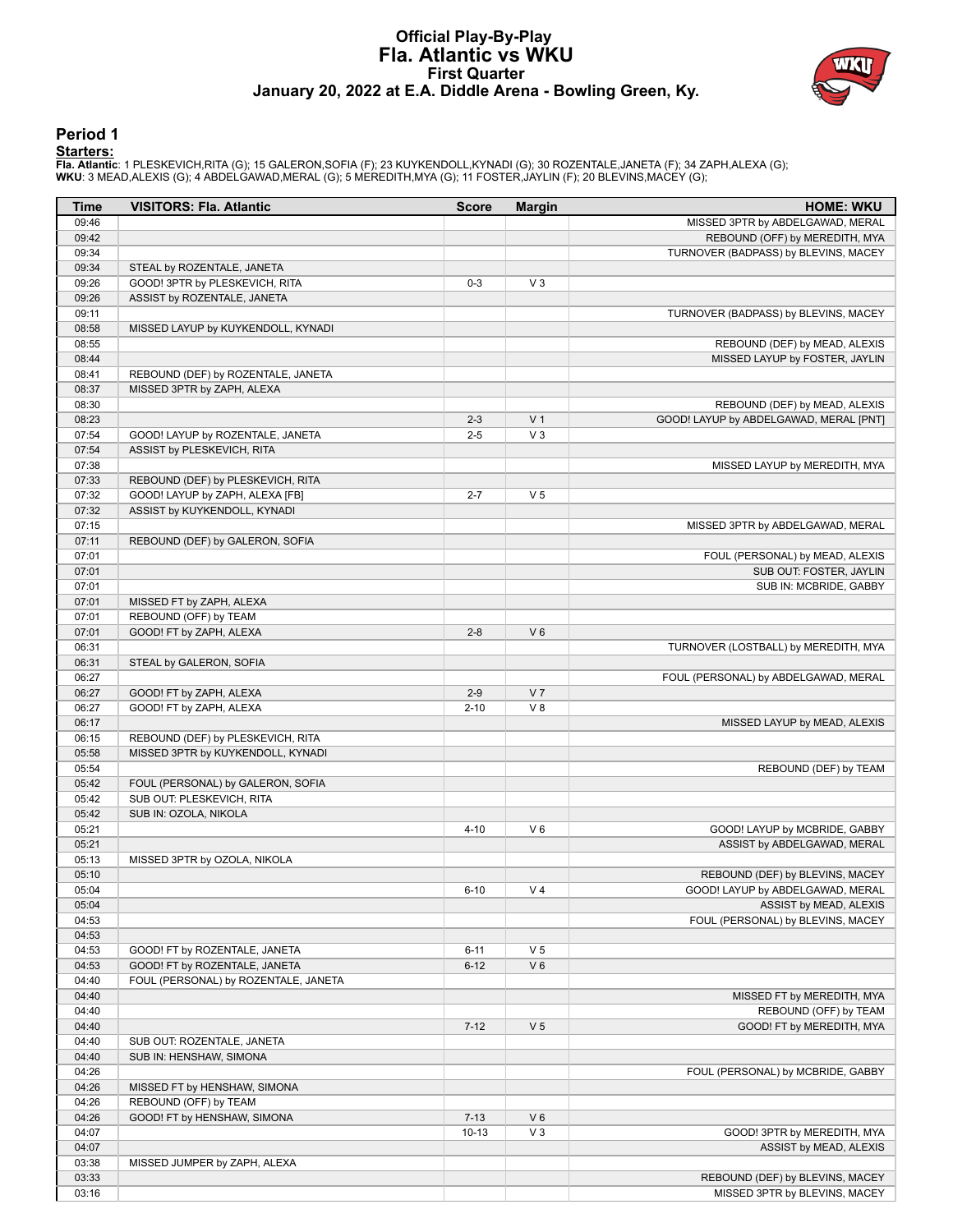| <b>Time</b> | <b>VISITORS: Fla. Atlantic</b>            | <b>Score</b> | <b>Margin</b>  | <b>HOME: WKU</b>                  |
|-------------|-------------------------------------------|--------------|----------------|-----------------------------------|
| 03:13       |                                           |              |                | REBOUND (OFF) by MEAD, ALEXIS     |
| 03:13       | FOUL (PERSONAL) by ZAPH, ALEXA            |              |                |                                   |
| 03:13       | SUB OUT: GALERON, SOFIA                   |              |                |                                   |
| 03:13       | SUB IN: ROZENTALE, JANETA                 |              |                |                                   |
| 03:07       |                                           |              |                | MISSED JUMPER by MEAD, ALEXIS     |
| 03:03       | REBOUND (DEF) by OZOLA, NIKOLA            |              |                |                                   |
| 02:52       |                                           |              |                | FOUL (PERSONAL) by MCBRIDE, GABBY |
| 02:52       | SUB OUT: ZAPH, ALEXA                      |              |                |                                   |
| 02:52       | SUB IN: TYLKA, ALLIE                      |              |                |                                   |
| 02:52       | GOOD! FT by HENSHAW, SIMONA               | $10 - 14$    | V <sub>4</sub> |                                   |
| 02:52       | GOOD! FT by HENSHAW, SIMONA               | $10 - 15$    | V <sub>5</sub> |                                   |
| 02:33       |                                           |              |                | MISSED JUMPER by MEREDITH, MYA    |
| 02:29       | REBOUND (DEF) by KUYKENDOLL, KYNADI       |              |                |                                   |
| 02:25       |                                           |              |                | SUB OUT: BLEVINS, MACEY           |
| 02:25       |                                           |              |                | SUB OUT: MCBRIDE, GABBY           |
| 02:25       |                                           |              |                | SUB IN: SIVORI, HOPE              |
| 02:25       |                                           |              |                | SUB IN: KULO, SELMA               |
| 02:12       | TURNOVER (LOSTBALL) by HENSHAW, SIMONA    |              |                |                                   |
| 02:12       |                                           |              |                | STEAL by SIVORI, HOPE             |
| 02:09       | FOUL (PERSONAL) by OZOLA, NIKOLA          |              |                |                                   |
| 02:09       |                                           | $11 - 15$    | V <sub>4</sub> | GOOD! FT by SIVORI, HOPE          |
| 02:09       |                                           |              |                | MISSED FT by SIVORI, HOPE         |
| 02:08       | REBOUND (DEF) by ROZENTALE, JANETA        |              |                |                                   |
| 01:55       | TURNOVER (LOSTBALL) by KUYKENDOLL, KYNADI |              |                |                                   |
| 01:55       |                                           |              |                | STEAL by ABDELGAWAD, MERAL        |
| 01:48       |                                           |              |                | MISSED 3PTR by MEAD, ALEXIS       |
| 01:44       | REBOUND (DEF) by ROZENTALE, JANETA        |              |                |                                   |
| 01:34       | MISSED 3PTR by TYLKA, ALLIE               |              |                |                                   |
| 01:28       |                                           |              |                | REBOUND (DEF) by KULO, SELMA      |
| 01:26       |                                           |              |                | MISSED LAYUP by ABDELGAWAD, MERAL |
| 01:22       | REBOUND (DEF) by TYLKA, ALLIE             |              |                |                                   |
| 01:08       | FOUL (OFF) by ROZENTALE, JANETA           |              |                |                                   |
| 01:08       | TURNOVER (OFFENSIVE) by ROZENTALE, JANETA |              |                |                                   |
| 01:08       | SUB OUT: KUYKENDOLL, KYNADI               |              |                |                                   |
| 01:08       | SUB OUT: ROZENTALE, JANETA                |              |                |                                   |
| 01:08       | SUB IN: GALERON, SOFIA                    |              |                |                                   |
| 01:08       | SUB IN: ZAPH, ALEXA                       |              |                |                                   |
| 00:47       |                                           | $13 - 15$    | V <sub>2</sub> | GOOD! JUMPER by MEREDITH, MYA     |
| 00:47       |                                           |              |                | ASSIST by SIVORI, HOPE            |
| 00:35       | FOUL (OFF) by ZAPH, ALEXA                 |              |                |                                   |
| 00:35       | TURNOVER (OFFENSIVE) by ZAPH, ALEXA       |              |                |                                   |
| 00:35       |                                           |              |                | SUB OUT: MEAD, ALEXIS             |
| 00:35       |                                           |              |                | SUB OUT: MEREDITH, MYA            |
| 00:35       |                                           |              |                |                                   |
|             |                                           |              |                | SUB IN: FAUSTINO, TERESA          |
| 00:35       |                                           |              |                | SUB IN: WALKER, JENNA             |
| 00:35       | SUB OUT: ZAPH, ALEXA                      |              |                |                                   |
| 00:35       | SUB IN: PLESKEVICH, RITA                  |              |                |                                   |
| 00:21       |                                           |              |                | MISSED LAYUP by KULO, SELMA       |
| 00:18       |                                           |              |                | REBOUND (OFF) by FAUSTINO, TERESA |
| 00:16       |                                           | $16 - 15$    | H <sub>1</sub> | GOOD! 3PTR by ABDELGAWAD, MERAL   |
| 00:16       |                                           |              |                | ASSIST by FAUSTINO, TERESA        |
| 00:01       | GOOD! 3PTR by GALERON, SOFIA              | $16-18$      | V <sub>2</sub> |                                   |

# **Fla. Atlantic 18, WKU 16**

| <b>Points (This Period)</b> | <b>FAU</b>    | <b>WKU</b>    |
|-----------------------------|---------------|---------------|
| In the Paint                |               |               |
| Off Turns                   |               |               |
| 2nd Chance                  |               |               |
| <b>Fast Break</b>           |               |               |
| Bench                       | ິ             |               |
| Per Poss                    | 1.000<br>8/18 | 0.842<br>7/19 |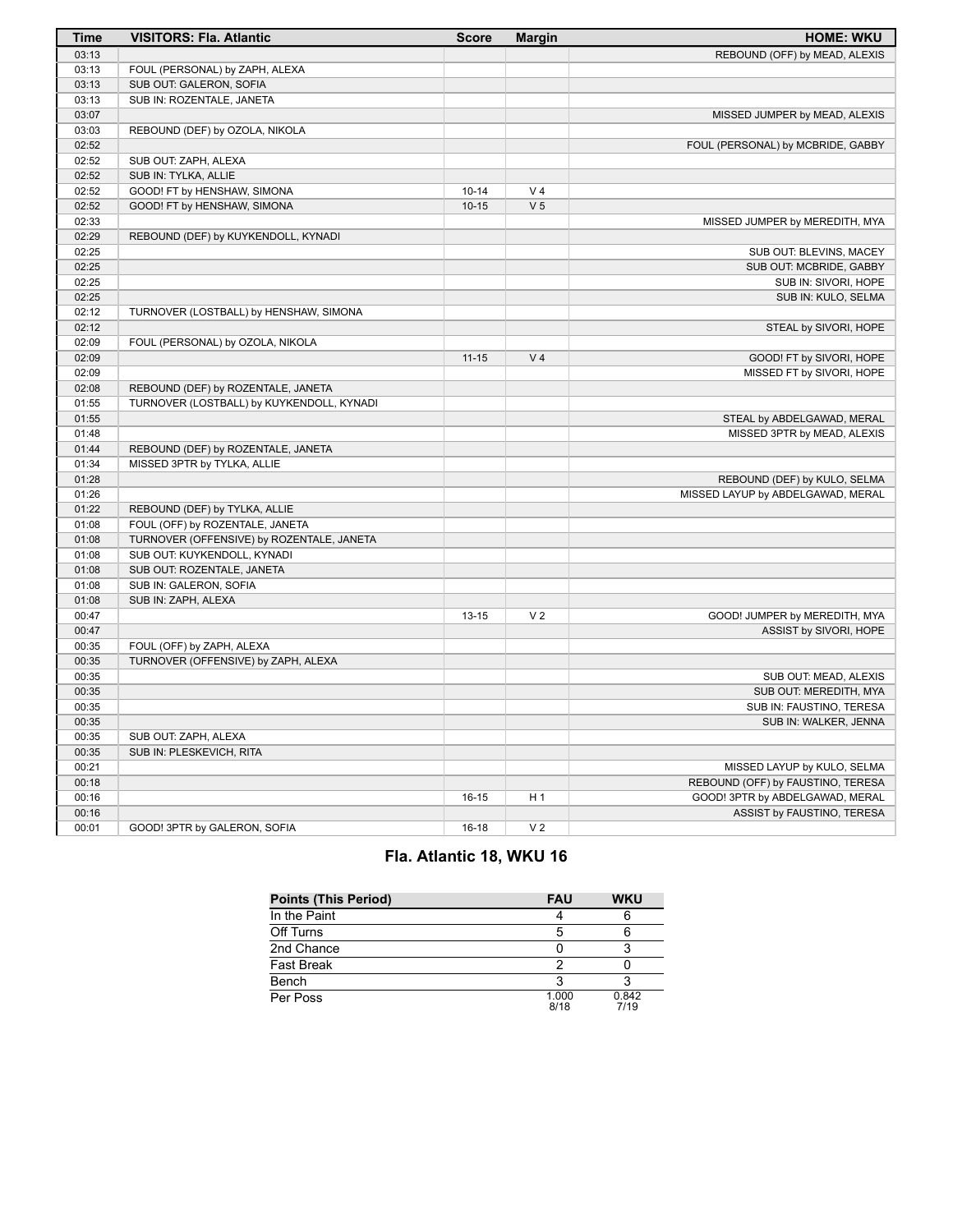# **Official Box Score Fla. Atlantic vs WKU Second Quarter Statistics Only January 20, 2022 at E.A. Diddle Arena - Bowling Green, Ky.**



# **Fla. Atlantic 14**

| No. | Plaver                | S  | <b>Pts</b> | <b>FG</b> | 3FG     | <b>FT</b> | <b>OR</b> | <b>DR</b> | <b>TR</b>    | <b>PF</b>    | $\mathsf{A}$ | TO | <b>B</b> lk  | Stl           | Min | $+/-$       |
|-----|-----------------------|----|------------|-----------|---------|-----------|-----------|-----------|--------------|--------------|--------------|----|--------------|---------------|-----|-------------|
| 01  | PLESKEVICH, RITA      | G  | 2          | 1-4       | $0 - 1$ | $0-0$     | 0         |           |              | 0            | 0            | 3  | 0            | 0             | 10  | $-11$       |
| 15  | <b>GALERON, SOFIA</b> | F. | 2          | $1 - 1$   | $0 - 0$ | $0-0$     | 0         | 0         | 0            | 0            |              |    | 0            | $\Omega$      | 10  | $-11$       |
| 23  | KUYKENDOLL, KYNADI    | G  | 2          | $1 - 2$   | $0 - 0$ | $0-0$     | 0         | 0         | $\mathbf{0}$ | 0            | 2            |    | 0            |               |     | -8          |
| 30  | ROZENTALE, JANETA     | F. | 3          | $1 - 1$   | $1 - 1$ | $0 - 0$   | $\Omega$  | 0         | 0            |              | 0            |    | $\Omega$     |               |     | 1           |
| 34  | ZAPH, ALEXA           | G  | $\Omega$   | $0 - 0$   | $0 - 0$ | $0-0$     | 0         | 0         | 0            | 0            | 0            | ∩  | 0            | 0             | 0   | $\mathbf 0$ |
| 03  | HENSHAW, SIMONA       | G  | 5          | $2 - 3$   | $1 - 2$ | $0 - 0$   |           | 0         | 1.           | 0            | 0            |    | 0            | $\Omega$      | 7   | -8          |
| 04  | <b>BECK, BRE</b>      | G  | $\Omega$   | $0-0$     | $0 - 0$ | $0-0$     | 0         | 0         | 0            | 0            | 0            |    | 0            | 0             | 5   | -9          |
| 05  | OZOLA, NIKOLA         | G  | $\Omega$   | $0 - 0$   | $0 - 0$ | $0 - 0$   | $\Omega$  | 0         | 0            | 0            |              |    | 0            | $\mathbf{0}$  | 8   | -5          |
| 12  | TYLKA, ALLIE          | G  | $\Omega$   | $0-0$     | $0 - 0$ | $0-0$     | 0         | 0         | $\Omega$     | 0            | 0            | 0  | 0            | 0             | 2   | $-4$        |
|     | TEAM                  |    |            |           |         |           | 0         | 3         | 3            | $\mathbf{0}$ |              | 0  |              |               |     |             |
|     | <b>TOTALS</b>         |    | 14         | $6 - 11$  | $2 - 4$ | $0-0$     | 1         | 4         | 5            | 1            | 4            | 8  | $\mathbf{0}$ | $\mathcal{P}$ | 50  |             |

| <b>Shooting By Period</b><br>Period | FG       | FG%   | 3FG      | 3FG%   | FT        | FT%    | Deadball Rebounds: 3,0 |
|-------------------------------------|----------|-------|----------|--------|-----------|--------|------------------------|
| 3rd Qtr                             | $3 - 12$ | 25%   | 0-3      | $00\%$ | 0-2       | $00\%$ |                        |
| 4th Qtr                             | $3 - 16$ | 19%   | 1-8      | 13%    | $4 - 4$   | 100%   |                        |
| 2nd Half                            | $6 - 11$ | 55%   | $2 - 4$  | 50%    | 0-0       | 0%     |                        |
| 2nd Half                            | $6 - 28$ | 21%   | $1 - 11$ | 09%    | 4-6       | 67%    |                        |
| Game                                | 16-49    | 32.7% | $5 - 21$ | 23.8%  | $12 - 16$ | 75.0%  |                        |

# **WKU 25**

| No. | Player                  | S  | Pts            | FG        | 3FG     | <b>FT</b> | <b>OR</b>    | <b>DR</b> | <b>TR</b>      | PF | A            | TO           | <b>Blk</b> | <b>Stl</b>   | Min          | $+/-$       |
|-----|-------------------------|----|----------------|-----------|---------|-----------|--------------|-----------|----------------|----|--------------|--------------|------------|--------------|--------------|-------------|
| 03  | MEAD, ALEXIS            | G  | 6              | $3-5$     | $0-0$   | $0-0$     |              | 0         |                | ი  |              |              |            | 0            | 5            | 9           |
| 04  | ABDELGAWAD, MERAL       | G  | 3              | $1 - 1$   | $1 - 1$ | $0 - 0$   | $\Omega$     | 0         | 0              | 0  |              |              | $\Omega$   |              | 7            | 8           |
| 05  | MEREDITH, MYA           | G  | 3              | $1 - 2$   | $1 - 1$ | $0-0$     | 0            | 0         | 0              | 0  | 0            | 0            | 0          | 0            | 2            | 6           |
| 11  | <b>FOSTER, JAYLIN</b>   | F. | $\Omega$       | $0 - 0$   | $0 - 0$ | $0 - 0$   | $\mathbf{0}$ | $\Omega$  | $\Omega$       | 0  | $\Omega$     | $\Omega$     | $\Omega$   | $\mathbf{0}$ | 5            | 2           |
| 20  | <b>BLEVINS, MACEY</b>   | G  | 0              | $0 - 0$   | $0 - 0$ | $0 - 0$   | 0            | 1         | 1              | 0  |              | $\Omega$     | 0          | 0            | 2            | 6           |
| 01  | SIVORI, HOPE            | G  | 3              | $1 - 3$   | $1 - 3$ | $0 - 0$   | 1            | 0         | $\mathbf 1$    | 0  | $\Omega$     | $\Omega$     | $\Omega$   | $\mathbf{0}$ | 8            | 5           |
| 14  | <b>FAUSTINO, TERESA</b> | G  | 0              | $0 - 1$   | $0 - 0$ | $0-0$     | 0            | 1         | 1              | 0  | 3            | 1            | 0          | 2            | 8            | 5           |
| 21  | HUNTER, TORI            | F  | $\overline{2}$ | $1 - 2$   | $0 - 0$ | $0 - 0$   | $\Omega$     |           | $\mathbf 1$    | 0  |              | $\mathbf{0}$ | 0          | $\mathbf{0}$ | 5            | 9           |
| 24  | <b>WALKER, JENNA</b>    | G  | 0              | $0 - 0$   | $0 - 0$ | $0 - 0$   | 0            | 0         | 0              | 0  | 2            |              | 0          | 0            | 5            | 2           |
| 25  | SMITH, JORDAN           | G  | $\Omega$       | $0 - 0$   | $0 - 0$ | $0 - 0$   | $\mathbf{0}$ | 0         | $\mathbf{0}$   | 0  | $\mathbf{0}$ | $\Omega$     | $\Omega$   | $\Omega$     | $\Omega$     | $\mathbf 0$ |
| 30  | KULO, SELMA             | F  | 8              | $4 - 4$   | $0 - 0$ | $0-0$     | $\Omega$     | 0         | 0              | 0  | 0            | $\Omega$     | 1          | $\Omega$     | 3            | 3           |
| 42  | <b>MCBRIDE, GABBY</b>   | F. | 0              | $0 - 0$   | $0 - 0$ | $0 - 0$   | $\mathbf{0}$ | 0         | 0              | 0  | $\mathbf{0}$ | $\mathbf{0}$ | $\Omega$   | $\mathbf{0}$ | $\mathbf{0}$ | $\mathbf 0$ |
|     | <b>TEAM</b>             |    |                |           |         |           | 1            | 1         | $\overline{2}$ | 0  |              | 0            |            |              |              |             |
|     | <b>TOTALS</b>           |    | 25.            | $11 - 18$ | $3 - 5$ | $0 - 0$   | 3            | 4         |                | 0  | 9            | 3            | 1          | 3            | 50           |             |
|     |                         |    |                |           |         |           |              |           |                |    |              |              |            |              |              |             |

| <b>Shooting By Period</b> |           |            |          |       |         |       |
|---------------------------|-----------|------------|----------|-------|---------|-------|
| Period                    | FG        | FG%        | 3FG      | 3FG%  | FT      | FT%   |
| 3rd Qtr                   | $3 - 15$  | <b>20%</b> | $3-4$    | 75%   | $3-4$   | 75%   |
| 4th Qtr                   | $9 - 17$  | 53%        | $1 - 5$  | 20%   | $1 - 2$ | 50%   |
| 2nd Half                  | $11 - 18$ | 61%        | $3-5$    | 60%   | $0 - 0$ | 0%    |
| 2nd Half                  | 12-32     | 38%        | $4-9$    | 44%   | 4-6     | 67%   |
| Game                      | 29-67     | 43.3%      | $9 - 20$ | 45.0% | $6-10$  | 60.0% |

*Deadball Rebounds:* 1,1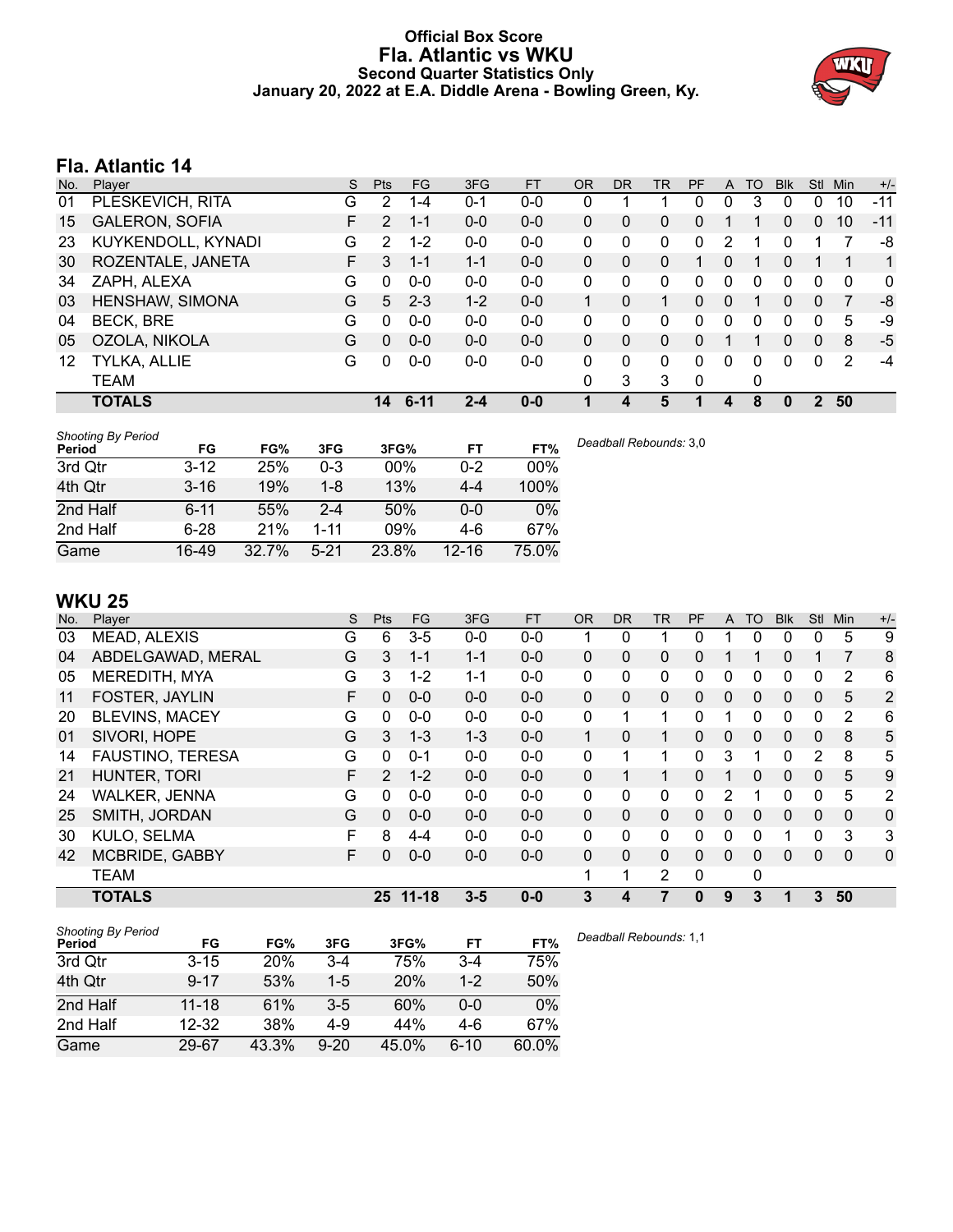| Game Notes:                                                               | <b>Score</b> | 1st. | 2nd | 3rd | 4th | TOT | <b>Points (This Period)</b> | <b>FAU</b> | <b>WKU</b> |
|---------------------------------------------------------------------------|--------------|------|-----|-----|-----|-----|-----------------------------|------------|------------|
| Officials: Kelly Johnson, Rochelle Bennett, Carla<br><b>Roberts-Jeter</b> | FAU          | 18   | 14  |     |     | 49  | In the Paint                |            | 12         |
| Attendance: 709                                                           | <b>WKU</b>   | 16   | 25  | 12  | 20  | 73  | Off Turns                   |            |            |
|                                                                           |              |      |     |     |     |     | 2nd Chance                  |            |            |
| Start Time: 01:58 PM ET<br>End Time: 03:44 PM ET                          |              |      |     |     |     |     | <b>Fast Break</b>           |            |            |
| Game Duration: 1:46                                                       |              |      |     |     |     |     | Bench                       |            | 10         |
| Conference Game:                                                          |              |      |     |     |     |     | Per Poss                    |            | .389       |

2 0  $\begin{array}{c} 0 \\ 5 \end{array}$ 7 5 13 Per Poss 0.7 7 8 6 / 1 8 1.3 8 9 1 1 / 1 8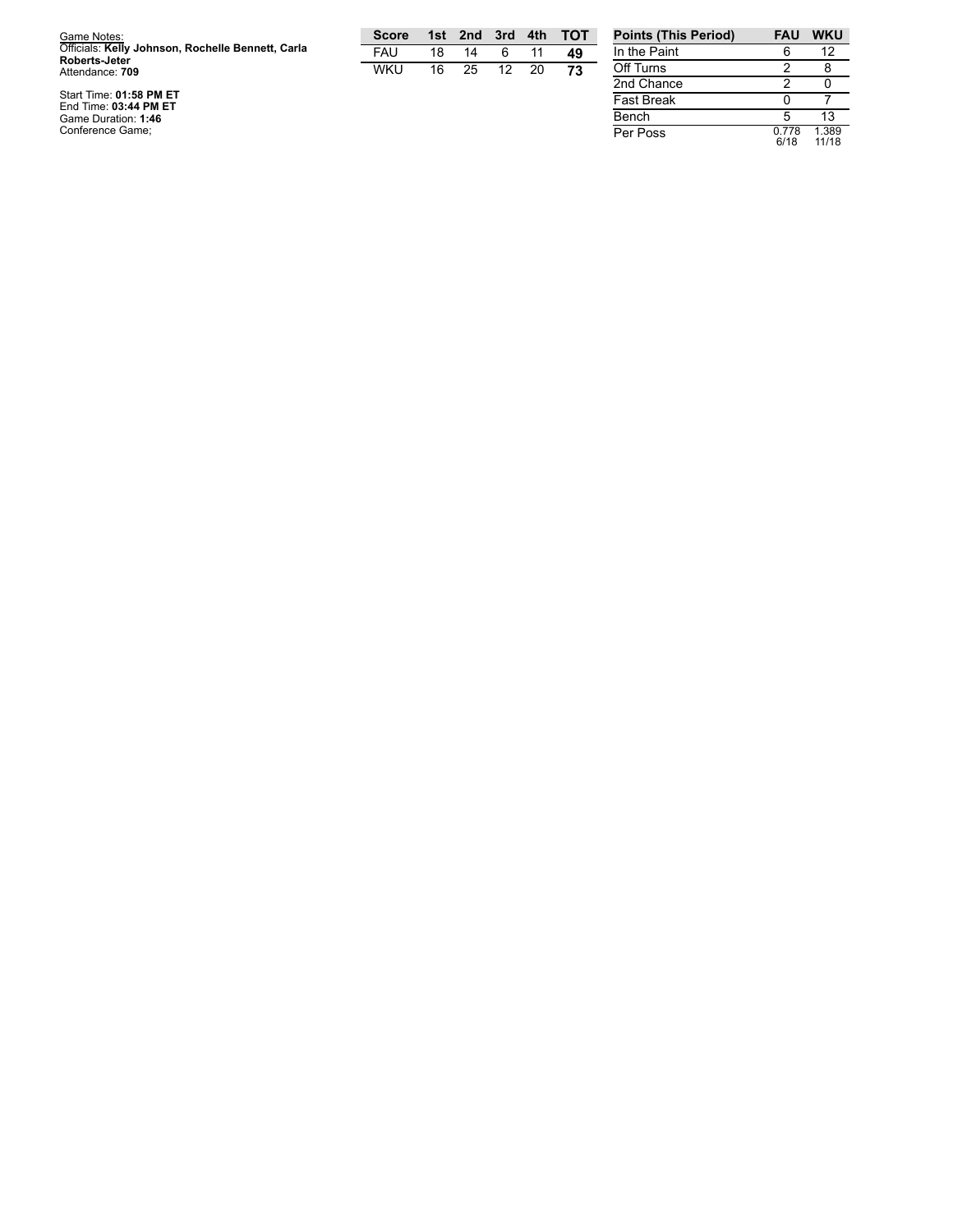# **Official Play-By-Play Fla. Atlantic vs WKU Second Quarter January 20, 2022 at E.A. Diddle Arena - Bowling Green, Ky.**



### **Period 2**

<mark>Starters:</mark><br>Fla. Atlantic: 1 PLESKEVICH,RITA (G); 15 GALERON,SOFIA (F); 23 KUYKENDOLL,KYNADI (G); 30 ROZENTALE,JANETA (F); 34 ZAPH,ALEXA (G);<br>WKU: 3 MEAD,ALEXIS (G); 4 ABDELGAWAD,MERAL (G); 5 MEREDITH,MYA (G); 11 FOSTER,JA

| Time           | <b>VISITORS: Fla. Atlantic</b>             | <b>Score</b> | <b>Margin</b>  | <b>HOME: WKU</b>                        |
|----------------|--------------------------------------------|--------------|----------------|-----------------------------------------|
| 10:00          | SUB OUT: HENSHAW, SIMONA                   |              |                |                                         |
| 10:00          | SUB IN: KUYKENDOLL, KYNADI                 |              |                |                                         |
| 09:52          | MISSED JUMPER by PLESKEVICH, RITA          |              |                |                                         |
| 09:48          |                                            |              |                | REBOUND (DEF) by FAUSTINO, TERESA       |
| 09:47          |                                            |              |                | TURNOVER (BADPASS) by FAUSTINO, TERESA  |
| 09:47          | STEAL by KUYKENDOLL, KYNADI                |              |                |                                         |
| 09:25          | GOOD! JUMPER by GALERON, SOFIA             | 16-20        | V <sub>4</sub> |                                         |
| 09:25          | ASSIST by KUYKENDOLL, KYNADI               |              |                |                                         |
| 09:09          |                                            | 18-20        | V <sub>2</sub> | GOOD! LAYUP by KULO, SELMA [PNT]        |
| 09:09          |                                            |              |                | ASSIST by FAUSTINO, TERESA              |
| 08:52          | TURNOVER (3SEC) by PLESKEVICH, RITA        |              |                |                                         |
| 08:35          |                                            | $20 - 20$    | T              | GOOD! JUMPER by KULO, SELMA [PNT]       |
| 08:35<br>08:11 | TURNOVER (BADPASS) by GALERON, SOFIA       |              |                | ASSIST by WALKER, JENNA                 |
| 08:11          |                                            |              |                | STEAL by FAUSTINO, TERESA               |
| 08:03          |                                            | $22 - 20$    | H <sub>2</sub> | GOOD! LAYUP by KULO, SELMA [FB]         |
| 08:03          |                                            |              |                | ASSIST by FAUSTINO, TERESA              |
| 07:45          | MISSED LAYUP by KUYKENDOLL, KYNADI         |              |                |                                         |
| 07:45          |                                            |              |                | BLOCK by KULO, SELMA                    |
| 07:45          |                                            |              |                | REBOUND (DEF) by TEAM                   |
| 07:45          | SUB OUT: TYLKA, ALLIE                      |              |                |                                         |
| 07:45          | SUB IN: ROZENTALE, JANETA                  |              |                |                                         |
| 07:34          |                                            | 24-20        | H4             | GOOD! LAYUP by KULO, SELMA [PNT]        |
| 07:34          |                                            |              |                | ASSIST by WALKER, JENNA                 |
| 07:17          | GOOD! 3PTR by ROZENTALE, JANETA            | 24-23        | H <sub>1</sub> |                                         |
| 07:17          | ASSIST by KUYKENDOLL, KYNADI               |              |                |                                         |
| 07:05          |                                            |              |                | TURNOVER (BADPASS) by WALKER, JENNA     |
| 07:05          | STEAL by ROZENTALE, JANETA                 |              |                |                                         |
| 06:54          | FOUL (OFF) by ROZENTALE, JANETA            |              |                |                                         |
| 06:54          | TURNOVER (OFFENSIVE) by ROZENTALE, JANETA  |              |                |                                         |
| 06:54          |                                            |              |                | SUB OUT: KULO, SELMA                    |
| 06:54          |                                            |              |                | SUB IN: FOSTER, JAYLIN                  |
| 06:54          | SUB OUT: ROZENTALE, JANETA                 |              |                |                                         |
| 06:54          | SUB IN: HENSHAW, SIMONA                    |              |                |                                         |
| 06:39          |                                            |              |                | MISSED JUMPER by FAUSTINO, TERESA       |
| 06:36          |                                            |              |                | REBOUND (OFF) by TEAM                   |
| 06:24          |                                            |              |                | TURNOVER (BADPASS) by ABDELGAWAD, MERAL |
| 06:15          | TURNOVER (OUTOFBOUNDS) by PLESKEVICH, RITA |              |                |                                         |
| 06:00<br>05:59 | REBOUND (DEF) by TEAM                      |              |                | MISSED 3PTR by SIVORI, HOPE             |
| 05:46          | GOOD! LAYUP by PLESKEVICH, RITA [PNT]      | 24-25        | V <sub>1</sub> |                                         |
| 05:46          | ASSIST by GALERON, SOFIA                   |              |                |                                         |
| 05:37          |                                            | $27 - 25$    | H <sub>2</sub> | GOOD! 3PTR by SIVORI, HOPE              |
| 05:37          |                                            |              |                | ASSIST by ABDELGAWAD, MERAL             |
| 05:15          | MISSED 3PTR by PLESKEVICH, RITA            |              |                |                                         |
| 05:11          | REBOUND (OFF) by HENSHAW, SIMONA           |              |                |                                         |
| 05:11          | GOOD! LAYUP by HENSHAW, SIMONA             | $27 - 27$    | T              |                                         |
| 05:07          |                                            |              |                | MISSED 3PTR by SIVORI, HOPE             |
| 05:03          | REBOUND (DEF) by TEAM                      |              |                |                                         |
| 05:03          |                                            |              |                | SUB OUT: WALKER, JENNA                  |
| 05:03          |                                            |              |                | SUB IN: MEAD, ALEXIS                    |
| 05:03          |                                            |              |                | SUB OUT: ABDELGAWAD, MERAL              |
| 05:03          |                                            |              |                | SUB IN: HUNTER, TORI                    |
| 05:03          | SUB OUT: KUYKENDOLL, KYNADI                |              |                |                                         |
| 05:03          | SUB IN: BECK, BRE                          |              |                |                                         |
| 04:51          | TURNOVER (TRAVEL) by HENSHAW, SIMONA       |              |                |                                         |
| 04:51          |                                            |              |                |                                         |
| 04:32          |                                            | 29-27        | H <sub>2</sub> | GOOD! JUMPER by MEAD, ALEXIS [PNT]      |
| 04:07          | MISSED JUMPER by PLESKEVICH, RITA          |              |                |                                         |
| 04:02          |                                            |              |                | REBOUND (DEF) by HUNTER, TORI           |
| 03:51          |                                            | 31-27        | H4             | GOOD! JUMPER by HUNTER, TORI            |
| 03:51          |                                            |              |                | ASSIST by FAUSTINO, TERESA              |
| 03:21          | GOOD! 3PTR by HENSHAW, SIMONA              | 31-30        | H <sub>1</sub> |                                         |
| 03:21          | ASSIST by OZOLA, NIKOLA                    |              |                |                                         |
| 02:55          |                                            | 33-30        | H <sub>3</sub> | GOOD! JUMPER by MEAD, ALEXIS            |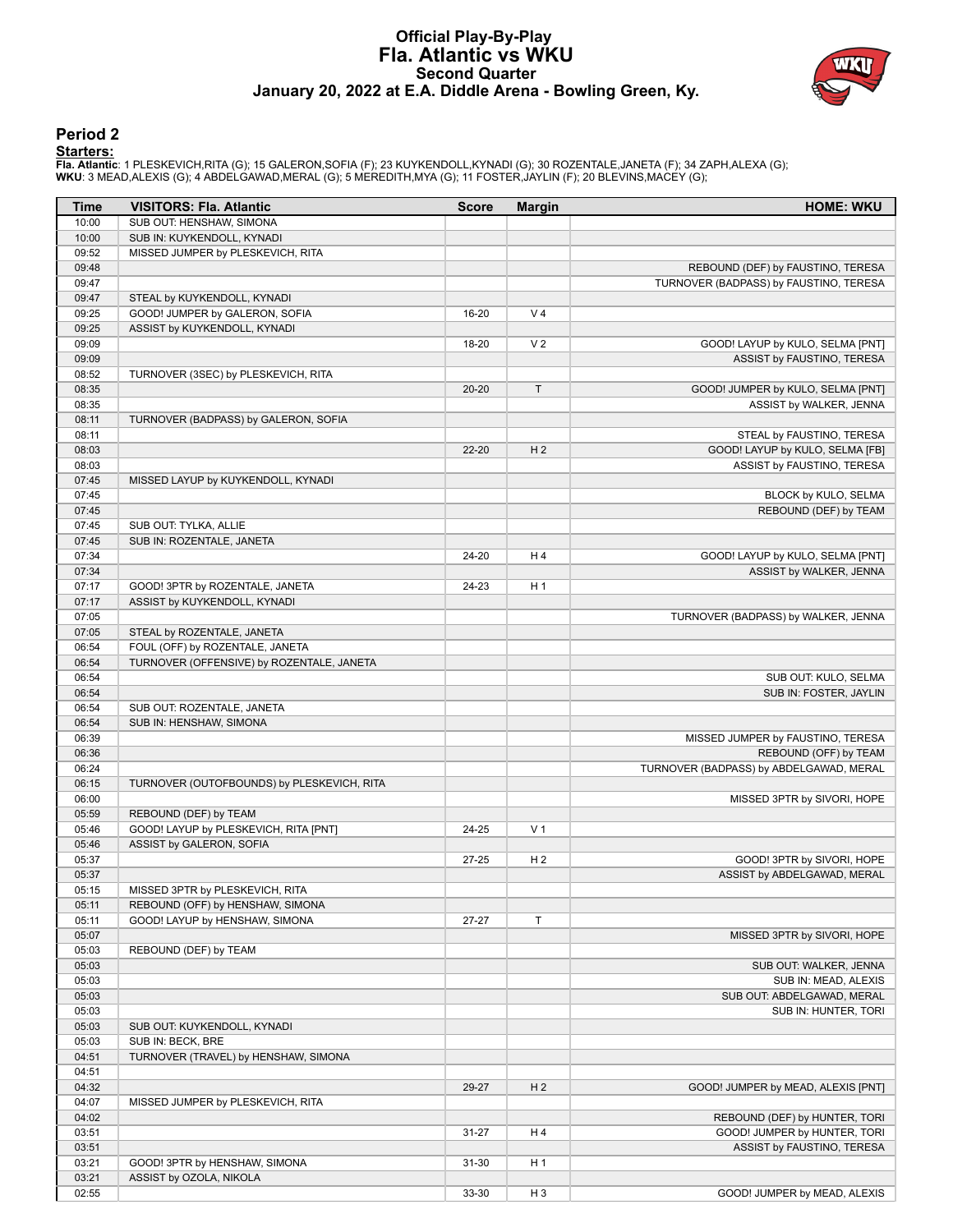| <b>Time</b> | <b>VISITORS: Fla. Atlantic</b>           | <b>Score</b> | <b>Margin</b>  | <b>HOME: WKU</b>                      |
|-------------|------------------------------------------|--------------|----------------|---------------------------------------|
| 02:55       |                                          |              |                | ASSIST by HUNTER, TORI                |
| 02:39       | TURNOVER (LOSTBALL) by OZOLA, NIKOLA     |              |                |                                       |
| 02:39       |                                          |              |                | STEAL by FAUSTINO, TERESA             |
| 02:33       |                                          |              |                | MISSED JUMPER by HUNTER, TORI         |
| 02:30       | REBOUND (DEF) by PLESKEVICH, RITA        |              |                |                                       |
| 02:29       | TURNOVER (DRIBBLING) by PLESKEVICH, RITA |              |                |                                       |
| 02:29       |                                          |              |                | SUB OUT: FAUSTINO, TERESA             |
| 02:29       |                                          |              |                | SUB IN: MEREDITH, MYA                 |
| 02:29       | SUB OUT: OZOLA, NIKOLA                   |              |                |                                       |
| 02:29       | SUB IN: KUYKENDOLL, KYNADI               |              |                |                                       |
| 02:07       |                                          |              |                | MISSED LAYUP by MEREDITH, MYA         |
| 02:00       |                                          |              |                | REBOUND (OFF) by MEAD, ALEXIS         |
| 02:00       |                                          |              |                | MISSED LAYUP by MEAD, ALEXIS          |
| 01:55       |                                          |              |                | REBOUND (OFF) by SIVORI, HOPE         |
| 01:48       |                                          |              |                | MISSED LAYUP by MEAD, ALEXIS          |
| 01:46       | REBOUND (DEF) by TEAM                    |              |                |                                       |
| 01:46       |                                          |              |                | SUB OUT: SIVORI, HOPE                 |
| 01:46       |                                          |              |                | SUB OUT: FOSTER, JAYLIN               |
| 01:46       |                                          |              |                | SUB IN: ABDELGAWAD, MERAL             |
| 01:46       |                                          |              |                | SUB IN: BLEVINS, MACEY                |
| 01:24       | TURNOVER (BADPASS) by KUYKENDOLL, KYNADI |              |                |                                       |
| 01:24       |                                          |              |                | STEAL by ABDELGAWAD, MERAL            |
| 01:17       |                                          | 35-30        | H <sub>5</sub> | GOOD! JUMPER by MEAD, ALEXIS [FB/PNT] |
| 00:50       | GOOD! LAYUP by KUYKENDOLL, KYNADI        | 35-32        | $H_3$          |                                       |
| 00:30       |                                          | 38-32        | H <sub>6</sub> | GOOD! 3PTR by MEREDITH, MYA           |
| 00:30       |                                          |              |                | ASSIST by BLEVINS, MACEY              |
| 00:06       | MISSED 3PTR by HENSHAW, SIMONA           |              |                |                                       |
| 00:01       |                                          |              |                | REBOUND (DEF) by BLEVINS, MACEY       |
| 00:00       |                                          | 41-32        | H <sub>9</sub> | GOOD! 3PTR by ABDELGAWAD, MERAL [FB]  |
| 00:00       |                                          |              |                | ASSIST by MEAD, ALEXIS                |

# **Fla. Atlantic 32, WKU 41**

| <b>Points (This Period)</b> | <b>FAU</b>    | <b>WKU</b>     |  |
|-----------------------------|---------------|----------------|--|
| In the Paint                |               | 12             |  |
| Off Turns                   |               |                |  |
| 2nd Chance                  |               |                |  |
| Fast Break                  |               |                |  |
| Bench                       |               | 13             |  |
| Per Poss                    | 0.778<br>6/18 | 1.389<br>11/18 |  |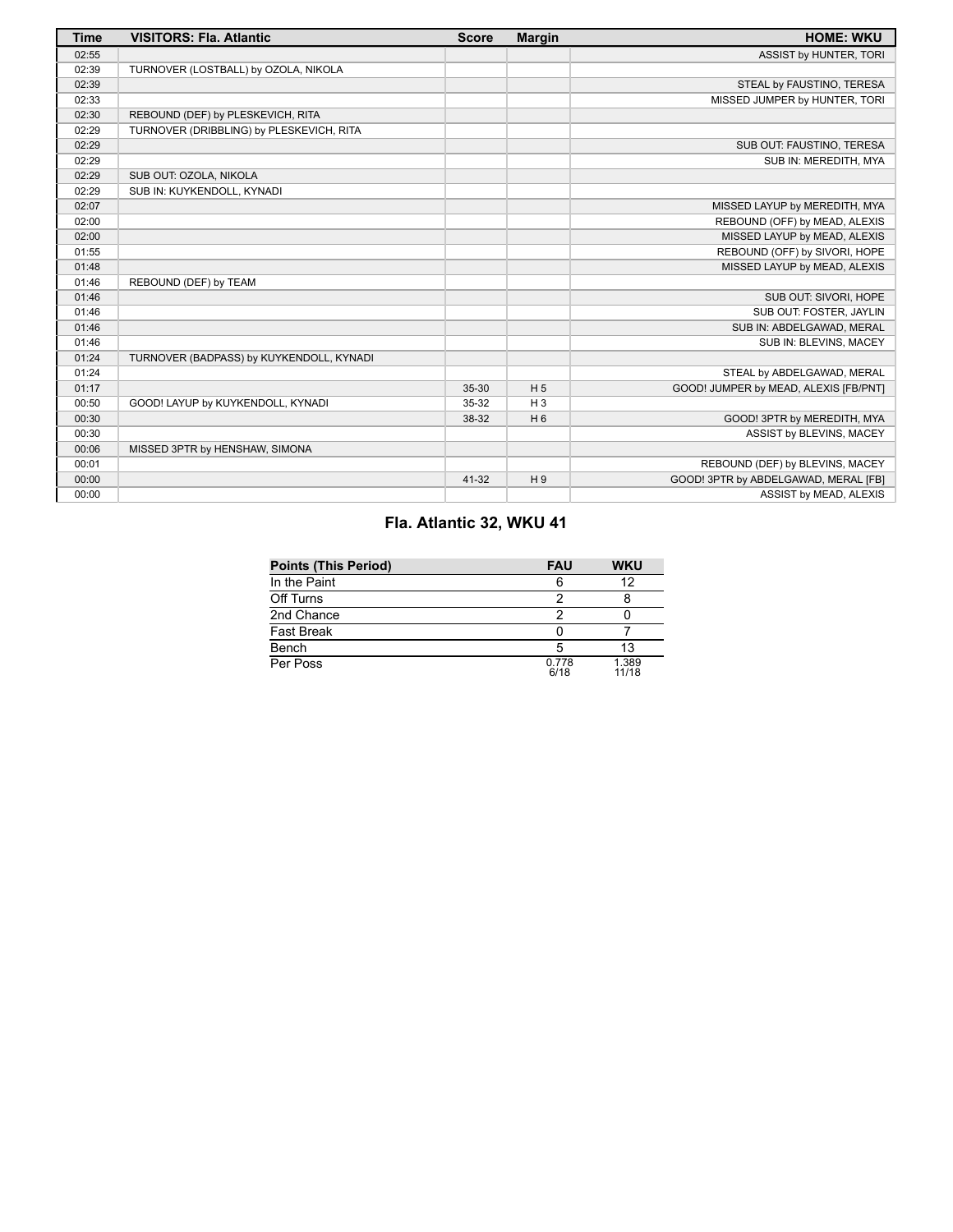# **Official Box Score Fla. Atlantic vs WKU Second Half Statistics Only January 20, 2022 at E.A. Diddle Arena - Bowling Green, Ky.**



# **Fla. Atlantic 17**

| No. | Plaver                | S | <b>Pts</b> | <b>FG</b> | 3FG      | <b>FT</b> | OR | <b>DR</b> | TR | PF       | A | TO       | <b>Blk</b> | Stl | <b>Min</b> | $+/-$ |
|-----|-----------------------|---|------------|-----------|----------|-----------|----|-----------|----|----------|---|----------|------------|-----|------------|-------|
| 01  | PLESKEVICH, RITA      | G | 0          | 0-1       | 0-1      | $0 - 0$   |    | 0         |    | 0        | 0 | 5        | 0          | 0   | 12         | $-7$  |
| 03  | HENSHAW, SIMONA       | G | 0          | $0 - 0$   | $0 - 0$  | $0 - 0$   |    |           | 2  | 0        |   |          |            | 2   | 12         | $-11$ |
| 04  | <b>BECK, BRE</b>      | G | $\Omega$   | $0 - 0$   | $0 - 0$  | $0 - 0$   | 0  | 0         | 0  | $\Omega$ | 0 | 0        | 0          | 0   | 4          | -4    |
| 05  | OZOLA, NIKOLA         | G | 6          | $3-5$     | $0 - 2$  | $0 - 0$   | 0  | 0         | 0  | 0        | 0 |          | 0          | 1   | 9          | -3    |
| 12  | <b>TYLKA, ALLIE</b>   | G |            | 3-8       | 1-4      | $0 - 2$   | 0  | 0         | 0  | 2        | 0 | 2        |            | 0   | 13         | $-15$ |
| 15  | <b>GALERON, SOFIA</b> | F | 4          | $0 - 5$   | $0 - 2$  | $4 - 4$   | 3  | 3         | 6  |          | 0 | 0        | $\Omega$   |     | 14         | $-11$ |
| 23  | KUYKENDOLL, KYNADI    | G | 0          | $0 - 4$   | $0 - 1$  | $0 - 0$   | 0  | 0         | 0  | 0        | 2 |          |            |     | 17         | -9    |
| 30  | ROZENTALE, JANETA     | F | $\Omega$   | $0 - 0$   | $0 - 0$  | $0 - 0$   | 0  | 2         | 2  | 2        | 0 | $\Omega$ | $\Omega$   |     | 8          | $-4$  |
| 34  | ZAPH, ALEXA           | G | $\Omega$   | $0 - 5$   | $0 - 1$  | $0 - 0$   | 0  | 2         | 2  | $\Omega$ | 0 | 1        | 0          | 0   | 12         | $-11$ |
|     | <b>TEAM</b>           |   | 0          | $0 - 0$   | $0 - 0$  | $0 - 0$   | 2  | 4         | 6  | $\Omega$ | 0 | 0        | $\Omega$   | 0   | 0          |       |
|     | <b>TOTALS</b>         |   | 17         | $6 - 28$  | $1 - 11$ | 4-6       |    | 12        | 19 | 5        | 3 | 11       |            | 6   | 100        |       |

| <b>Shooting By Period</b><br>Period | FG.      | FG%      | 3FG      | 3FG%  | FT        | FT%   | Deadball Rebounds: 3,0<br>Last FG Half: FAU 4th-00:26 |
|-------------------------------------|----------|----------|----------|-------|-----------|-------|-------------------------------------------------------|
| 3rd Otr                             | $3 - 12$ | 25%      | 0-3      | 00%   | $0 - 2$   | 00%   |                                                       |
| 4th Otr                             | $3 - 16$ | 19%      | 1-8      | 13%   | 4-4       | 100%  |                                                       |
| 2nd Half                            | $6 - 28$ | 21%      | $1 - 11$ | 09%   | 4-6       | 67%   |                                                       |
| Game                                | 16-49    | $32.7\%$ | $5 - 21$ | 23.8% | $12 - 16$ | 75.0% |                                                       |

# **WKU 32**

| No. | Player                  | S  | <b>Pts</b>    | <b>FG</b> | 3FG     | <b>FT</b> | <b>OR</b>      | <b>DR</b>      | TR             | PF       | A        | TO       | <b>Blk</b>   | Stl      | Min            | $+/-$          |
|-----|-------------------------|----|---------------|-----------|---------|-----------|----------------|----------------|----------------|----------|----------|----------|--------------|----------|----------------|----------------|
| 01  | SIVORI, HOPE            | G  | 3             | $1 - 2$   | 1-1     | $0-0$     | 0              | 0              | $\Omega$       | 0        |          |          | 0            | 0        | 10             | 9              |
| 03  | MEAD, ALEXIS            | G  | 3             | $0 - 1$   | $0 - 0$ | $3 - 4$   | $\overline{2}$ | 1              | 3              |          |          | 0        | $\mathbf{0}$ |          | 10             | 6              |
| 04  | ABDELGAWAD, MERAL       | G  | 0             | $0 - 4$   | $0 - 0$ | $0 - 0$   | 0              | 2              | 2              | $\Omega$ | 1        | 0        |              | 0        | 11             | 9              |
| 05  | MEREDITH, MYA           | G  | 3             | $1 - 5$   | $1 - 2$ | $0 - 0$   | $\mathbf{1}$   | $\overline{2}$ | 3              |          | 0        | 0        | $\mathbf{0}$ |          | 10             | 6              |
| 11  | FOSTER, JAYLIN          | F. | 0             | $0 - 2$   | $0 - 0$ | $0 - 0$   | 1.             | $\overline{2}$ | 3              | $\Omega$ | 2        |          | 0            |          | 10             | 6              |
| 14  | <b>FAUSTINO, TERESA</b> | G  | 9             | $4 - 7$   | $0 - 1$ | $1 - 2$   |                |                | $\overline{2}$ |          | 0        |          | $\mathbf{0}$ |          | 9              | 6              |
| 20  | <b>BLEVINS, MACEY</b>   | G  | 6             | $2 - 3$   | $2 - 2$ | $0 - 0$   | $\Omega$       | 0              | $\Omega$       | $\Omega$ | 0        |          | $\Omega$     | 0        | 10             | 6              |
| 21  | <b>HUNTER, TORI</b>     | F  | $\mathcal{P}$ | $1 - 2$   | $0 - 0$ | $0 - 0$   | 1.             |                | $\overline{2}$ |          | $\Omega$ | $\Omega$ | $\mathbf{0}$ | $\Omega$ | $\overline{4}$ | 4              |
| 24  | <b>WALKER, JENNA</b>    | G  | 0             | $0 - 1$   | $0 - 1$ | $0 - 0$   | 0              |                |                |          | 1        |          | $\Omega$     | 2        | 8              | 7              |
| 25  | SMITH, JORDAN           | G  | 6             | $3 - 5$   | $0 - 2$ | $0 - 0$   | $\mathbf{1}$   |                | $\overline{2}$ | $\Omega$ | $\Omega$ | 0        | $\Omega$     | 2        | 10             | 9              |
| 30  | KULO, SELMA             | F  | 0             | $0 - 0$   | $0 - 0$ | $0 - 0$   | 0              | 0              | $\Omega$       | 0        | $\Omega$ | 0        |              | 0        | 2              | 3              |
| 42  | <b>MCBRIDE, GABBY</b>   | F  | 0             | $0 - 0$   | $0 - 0$ | $0 - 0$   | $\mathbf{1}$   | 4              | 5              | $\Omega$ | 1        | 2        | $\Omega$     | $\Omega$ | 6              | $\overline{4}$ |
|     | <b>TEAM</b>             |    | 0             | $0 - 0$   | $0 - 0$ | $0 - 0$   | 2              |                | 3              | 0        | 0        | 2        | 0            | 0        | $\mathbf 0$    |                |
|     | <b>TOTALS</b>           |    |               | 32 12-32  | $4 - 9$ | $4-6$     | 10             | 16             | 26             | 5        | 7        | 9        | $\mathbf{2}$ | 8        | 100            |                |

**Score 1st 2nd 3rd 4th TOT** FAU 18 14 6 11 **49**

12 20 73

| <b>Shooting By Period</b><br>Period | FG        | FG%        | 3FG      | 3FG%  | FT      | FT%   | Deadball Rebounds: 1,1<br>Last FG Half: WKU 4th-01:15 |
|-------------------------------------|-----------|------------|----------|-------|---------|-------|-------------------------------------------------------|
| 3rd Qtr                             | $3 - 15$  | <b>20%</b> | $3 - 4$  | 75%   | $3 - 4$ | 75%   |                                                       |
| 4th Otr                             | $9 - 17$  | 53%        | $1-5$    | 20%   | $1-2$   | 50%   |                                                       |
| 2nd Half                            | $12 - 32$ | 38%        | $4-9$    | 44%   | $4-6$   | 67%   |                                                       |
| Game                                | 29-67     | 43.3%      | $9 - 20$ | 45.0% | $6-10$  | 60.0% |                                                       |

| <b>Points from (This Period)</b> |    | <b>FAU WKU</b> |
|----------------------------------|----|----------------|
| In the Paint                     |    | 14             |
| Off Turns                        | հ  | 14             |
| 2nd Chance                       | հ  |                |
| <b>Fast Break</b>                |    |                |
| Bench                            | 13 | 20             |

Start Time: **01:58 PM ET** End Time: **03:44 PM ET** Game Duration: **1:46** Conference Game;

Attendance: **709**

Game Notes: Officials: **Kelly Johnson, Rochelle Bennett, Carla Roberts-Jeter**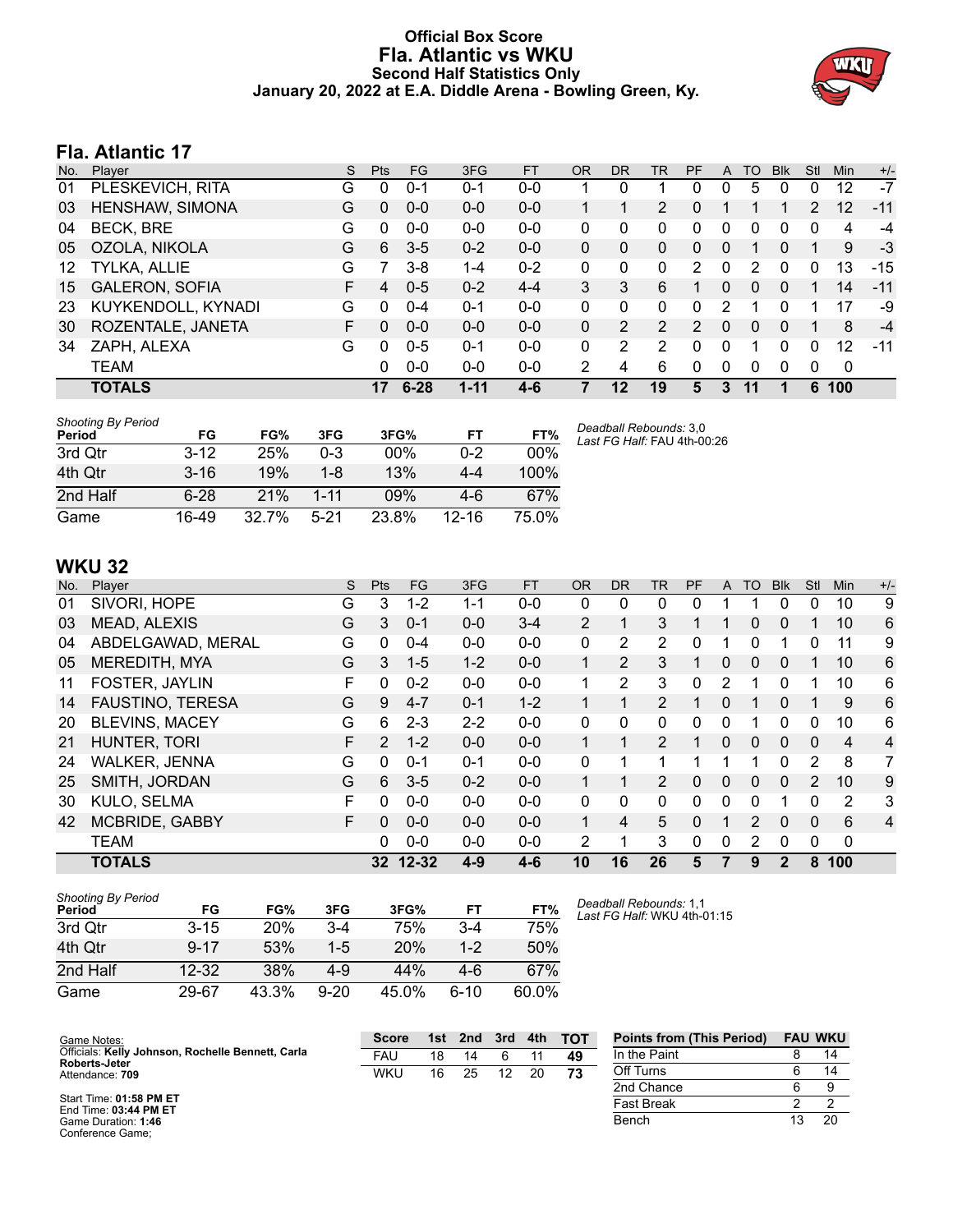# **Official Box Score Fla. Atlantic vs WKU Third Quarter Statistics Only January 20, 2022 at E.A. Diddle Arena - Bowling Green, Ky.**



# **Fla. Atlantic 17**

| No. | Plaver                | S  | Pts | <b>FG</b> | 3FG     | <b>FT</b> | <b>OR</b> | <b>DR</b> | <b>TR</b>      | PF | A            | <b>TO</b> | <b>Blk</b> | <b>Stl</b>    | Min         | $+/-$        |
|-----|-----------------------|----|-----|-----------|---------|-----------|-----------|-----------|----------------|----|--------------|-----------|------------|---------------|-------------|--------------|
| 01  | PLESKEVICH, RITA      | G  | 0   | $0 - 1$   | $0 - 1$ | $0-0$     |           | 0         |                | 0  | 0            | っ         | 0          | 0             | 6           | $-2$         |
| 15  | <b>GALERON, SOFIA</b> | F. | 0   | $0 - 1$   | $0 - 1$ | $0 - 0$   | 0         |           |                | 0  | $\mathbf{0}$ | $\Omega$  | 0          | $\mathbf{0}$  | 7           | -8           |
| 23  | KUYKENDOLL, KYNADI    | G  | 0   | $0 - 2$   | $0 - 0$ | $0-0$     | 0         | 0         | 0              | 0  |              | 0         | 0          | 0             | 10          | -6           |
| 30  | ROZENTALE, JANETA     | F. | 0   | $0 - 0$   | $0 - 0$ | $0-0$     | $\Omega$  | 2         | 2              |    | 0            | 0         | 0          |               |             | $-2$         |
| 34  | ZAPH, ALEXA           | G  | 0   | $0 - 5$   | $0 - 1$ | $0-0$     | 0         |           | 1              | n  | 0            |           |            | 0             | 9           | -5           |
| 03  | HENSHAW, SIMONA       | G  | 0   | $0 - 0$   | $0 - 0$ | $0-0$     |           |           | $\overline{2}$ | 0  |              | 0         | 0          | $\mathbf{0}$  | 3           | $-4$         |
| 04  | <b>BECK, BRE</b>      | G  | 0   | $0 - 0$   | $0 - 0$ | $0-0$     | 0         | 0         | 0              | 0  | 0            | 0         | 0          | 0             | $\mathbf 0$ | $\mathbf{0}$ |
| 05  | OZOLA, NIKOLA         | G  | 4   | $2 - 2$   | $0 - 0$ | $0 - 0$   | $\Omega$  | 0         | 0              | 0  | $\Omega$     |           | 0          |               | 5           | 1            |
| 12  | TYLKA, ALLIE          | G  | 2   | 1-1       | $0 - 0$ | $0 - 2$   | 0         | 0         | 0              |    | 0            | 0         | 0          | 0             | 4           | -4           |
|     | <b>TEAM</b>           |    |     |           |         |           | 0         | 3         | 3              | 0  |              | 0         |            |               |             |              |
|     | <b>TOTALS</b>         |    | 6   | $3 - 12$  | $0 - 3$ | $0 - 2$   | 2         | 8         | 10             | 2  | 2            | 4         | 0          | $\mathcal{P}$ | 50          |              |

| <b>Shooting By Period</b><br>Period | FG    | FG%   | 3FG      | 3FG%  |           | FT%   | Deadball Rebounds: 3,0 |
|-------------------------------------|-------|-------|----------|-------|-----------|-------|------------------------|
| 2nd Half                            | 0-0   | 0%    | 0-0      | $0\%$ | ი ი       | 0%    |                        |
| Game                                | 16-49 | 32.7% | $5 - 21$ | 23.8% | $12 - 16$ | 75.0% |                        |

# **WKU 32**

| No. | <b>Plaver</b>           | S  | Pts      | FG.      | 3FG     | <b>FT</b> | <b>OR</b> | D <sub>R</sub> | TR           | PF             | A            | TO       | <b>B</b> lk | Stl          | Min            | $+/-$          |
|-----|-------------------------|----|----------|----------|---------|-----------|-----------|----------------|--------------|----------------|--------------|----------|-------------|--------------|----------------|----------------|
| 03  | <b>MEAD, ALEXIS</b>     | G  | 3        | $0 - 1$  | $0 - 0$ | $3 - 4$   | 2         |                | 3            |                |              | $\Omega$ | 0           |              | 10             | 6              |
| 04  | ABDELGAWAD, MERAL       | G  | 0        | $0 - 4$  | $0 - 0$ | $0 - 0$   | $\Omega$  | 2              | 2            | 0              | 0            | $\Omega$ | 0           | 0            | 10             | 6              |
| 05  | <b>MEREDITH, MYA</b>    | G  | 3        | $1 - 5$  | $1 - 2$ | $0 - 0$   | 1         | $\overline{2}$ | 3            | 1              | 0            | $\Omega$ | 0           |              | 10             | 6              |
| 11  | FOSTER, JAYLIN          | F  | $\Omega$ | $0 - 2$  | $0 - 0$ | $0 - 0$   | 1         | $\overline{2}$ | 3            | $\Omega$       | 2            |          | $\Omega$    |              | 10             | 6              |
| 20  | <b>BLEVINS, MACEY</b>   | G  | 6        | $2 - 3$  | $2 - 2$ | $0 - 0$   | $\Omega$  | $\Omega$       | $\mathbf{0}$ | 0              | $\Omega$     |          | 0           | 0            | 10             | 6              |
| 01  | SIVORI, HOPE            | G  | 0        | $0 - 0$  | $0 - 0$ | $0 - 0$   | $\Omega$  | $\Omega$       | 0            | 0              | $\mathbf{0}$ | $\Omega$ | $\Omega$    | $\mathbf{0}$ | $\Omega$       | 0              |
| 14  | <b>FAUSTINO, TERESA</b> | G  | $\Omega$ | $0 - 0$  | $0 - 0$ | $0 - 0$   | 0         | $\Omega$       | 0            | 0              | 0            | $\Omega$ | 0           | $\Omega$     | 0              | 0              |
| 21  | HUNTER, TORI            | F  | $\Omega$ | $0 - 0$  | $0 - 0$ | $0 - 0$   | $\Omega$  | $\Omega$       | 0            | 0              | $\Omega$     | $\Omega$ | $\Omega$    | $\Omega$     | $\overline{0}$ | $\overline{0}$ |
| 24  | <b>WALKER, JENNA</b>    | G  | 0        | $0 - 0$  | $0 - 0$ | $0 - 0$   | $\Omega$  | $\Omega$       | 0            | 0              | 0            | $\Omega$ | 0           | 0            | $\Omega$       | 0              |
| 25  | SMITH, JORDAN           | G  | $\Omega$ | $0 - 0$  | $0 - 0$ | $0 - 0$   | $\Omega$  | $\Omega$       | 0            | 0              | 0            | $\Omega$ | $\Omega$    | $\Omega$     | $\Omega$       | $\overline{0}$ |
| 30  | KULO, SELMA             | F. | 0        | $0 - 0$  | $0 - 0$ | $0 - 0$   | 0         | $\Omega$       | 0            | 0              | 0            | $\Omega$ | 0           | 0            | 0              | 0              |
| 42  | <b>MCBRIDE, GABBY</b>   | F  | 0        | $0 - 0$  | $0-0$   | $0 - 0$   | $\Omega$  | $\Omega$       | 0            | 0              | 0            | $\Omega$ | 0           | $\Omega$     | $\mathbf{0}$   | $\mathbf{0}$   |
|     | <b>TEAM</b>             |    |          |          |         |           |           | 1              | 2            | 0              |              | 1        |             |              |                |                |
|     | <b>TOTALS</b>           |    | $12 \,$  | $3 - 15$ | $3 - 4$ | $3 - 4$   | 5         | 8              | 13           | $\overline{2}$ | 3            | 3        | 0           | 3            | 50             |                |

| <b>Shooting By Period</b><br>Period | FG    | FG%   | 3FG      | 3FG%  | FТ   | FT%   | Deadball Rebounds: 1,1 |
|-------------------------------------|-------|-------|----------|-------|------|-------|------------------------|
| 2nd Half                            | 0-0   | $0\%$ | ი-ი      | $0\%$ | ი-ი  | $0\%$ |                        |
| Game                                | 29-67 | 43.3% | $9 - 20$ | 45.0% | 6-10 | 60.0% |                        |

| Game Notes:                                                               | <b>Score</b> |    | 1st 2nd | 3rd | 4th | <b>TOT</b> | <b>Points (This Period)</b> | <b>FAU</b>    | <b>WKU</b>    |
|---------------------------------------------------------------------------|--------------|----|---------|-----|-----|------------|-----------------------------|---------------|---------------|
| Officials: Kelly Johnson, Rochelle Bennett, Carla<br><b>Roberts-Jeter</b> | FAU          | 18 | 14      |     |     | 49         | In the Paint                | 6             |               |
| Attendance: 709                                                           | <b>WKU</b>   | 16 | 25      | 12  | 20  | 73         | Off Turns                   |               |               |
|                                                                           |              |    |         |     |     |            | 2nd Chance                  |               |               |
| Start Time: 01:58 PM ET<br>End Time: 03:44 PM ET                          |              |    |         |     |     |            | <b>Fast Break</b>           |               |               |
| Game Duration: 1:46                                                       |              |    |         |     |     |            | Bench                       |               |               |
| Conference Game:                                                          |              |    |         |     |     |            | Per Poss                    | 0.400<br>3/15 | 0.800<br>5/15 |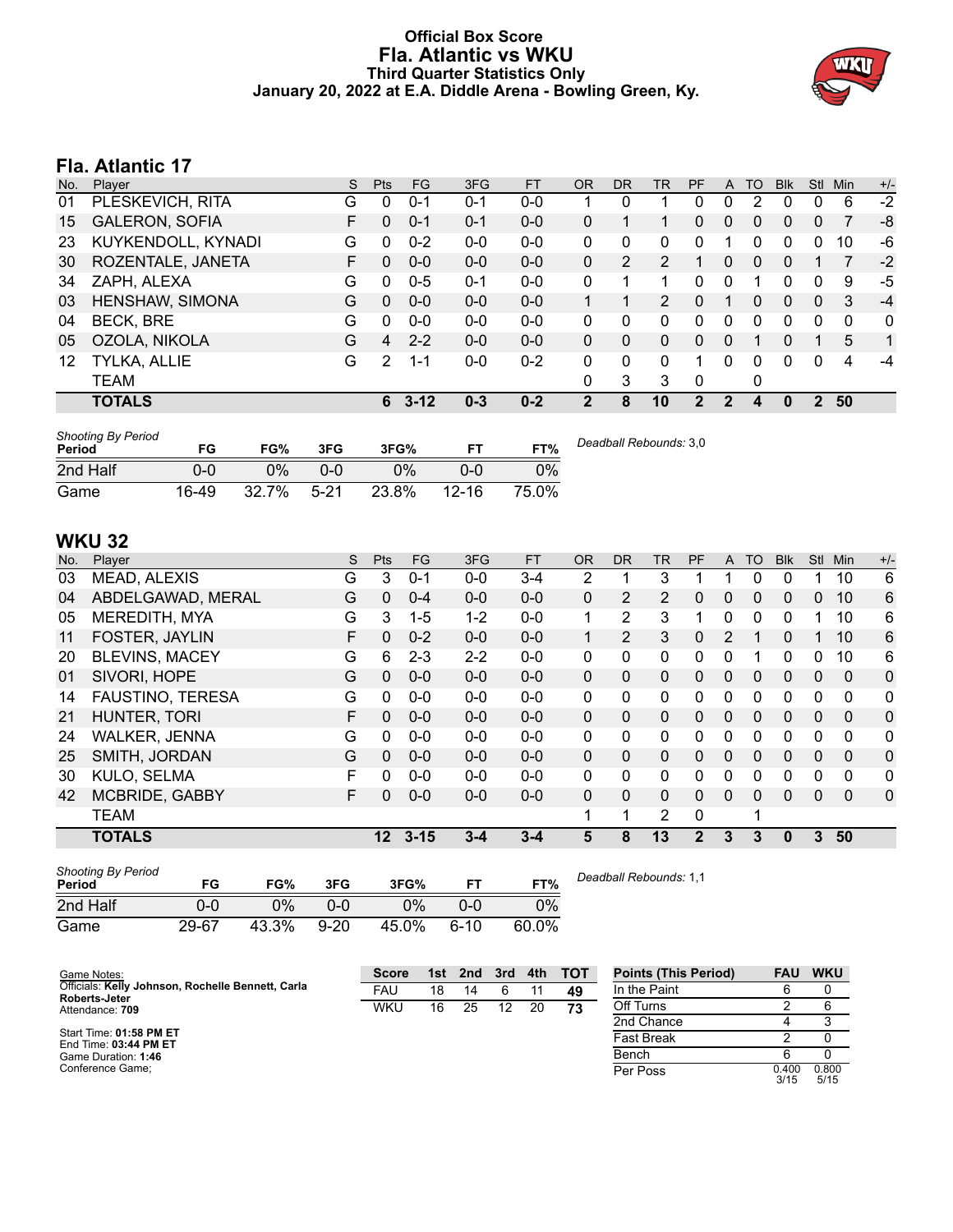# **Official Play-By-Play Fla. Atlantic vs WKU Third Quarter January 20, 2022 at E.A. Diddle Arena - Bowling Green, Ky.**



### **Period 3**

<mark>Starters:</mark><br>Fla. Atlantic: 1 PLESKEVICH,RITA (G); 15 GALERON,SOFIA (F); 23 KUYKENDOLL,KYNADI (G); 30 ROZENTALE,JANETA (F); 34 ZAPH,ALEXA (G);<br>WKU: 3 MEAD,ALEXIS (G); 4 ABDELGAWAD,MERAL (G); 5 MEREDITH,MYA (G); 11 FOSTER,JA

| Time           | <b>VISITORS: Fla. Atlantic</b>         | <b>Score</b> | <b>Margin</b> | <b>HOME: WKU</b>                                              |
|----------------|----------------------------------------|--------------|---------------|---------------------------------------------------------------|
| 10:00          |                                        |              |               | SUB OUT: HUNTER, TORI                                         |
| 10:00          |                                        |              |               | SUB IN: FOSTER, JAYLIN                                        |
| 10:00          | SUB OUT: HENSHAW, SIMONA               |              |               |                                                               |
| 10:00          | SUB OUT: BECK, BRE                     |              |               |                                                               |
| 10:00          | SUB IN: ROZENTALE, JANETA              |              |               |                                                               |
| 10:00          | SUB IN: ZAPH, ALEXA                    |              |               |                                                               |
| 09:47          |                                        | 44-32        | H 12          | GOOD! 3PTR by BLEVINS, MACEY                                  |
| 09:47          |                                        |              |               | ASSIST by FOSTER, JAYLIN                                      |
| 09:22<br>09:19 | MISSED LAYUP by ZAPH, ALEXA            |              |               |                                                               |
| 09:11          |                                        |              |               | REBOUND (DEF) by MEREDITH, MYA                                |
| 09:06          | REBOUND (DEF) by ROZENTALE, JANETA     |              |               | MISSED JUMPER by MEREDITH, MYA                                |
| 08:52          | MISSED JUMPER by KUYKENDOLL, KYNADI    |              |               |                                                               |
| 08:49          |                                        |              |               | REBOUND (DEF) by FOSTER, JAYLIN                               |
| 08:21          |                                        |              |               | MISSED JUMPER by BLEVINS, MACEY                               |
| 08:17          | REBOUND (DEF) by ROZENTALE, JANETA     |              |               |                                                               |
| 07:58          | TURNOVER (TRAVEL) by PLESKEVICH, RITA  |              |               |                                                               |
| 07:58          | SUB OUT: ZAPH, ALEXA                   |              |               |                                                               |
| 07:58          | SUB IN: OZOLA, NIKOLA                  |              |               |                                                               |
| 07:38          |                                        | 47-32        | H 15          | GOOD! 3PTR by MEREDITH, MYA                                   |
| 07:38          |                                        |              |               | ASSIST by MEAD, ALEXIS                                        |
| 07:28          | MISSED 3PTR by PLESKEVICH, RITA        |              |               |                                                               |
| 07:23          | REBOUND (OFF) by PLESKEVICH, RITA      |              |               |                                                               |
| 07:11          | GOOD! JUMPER by OZOLA, NIKOLA [PNT]    | 47-34        | H 13          |                                                               |
| 07:11          | ASSIST by KUYKENDOLL, KYNADI           |              |               |                                                               |
| 07:10          | TIMEOUT 30SEC                          |              |               |                                                               |
| 06:48          |                                        |              |               | MISSED JUMPER by FOSTER, JAYLIN                               |
| 06:46          | REBOUND (DEF) by GALERON, SOFIA        |              |               |                                                               |
| 06:46          |                                        |              |               | FOUL (PERSONAL) by MEAD, ALEXIS                               |
| 06:46          | SUB OUT: GALERON, SOFIA                |              |               |                                                               |
| 06:46          | SUB IN: ZAPH, ALEXA                    |              |               |                                                               |
| 06:24          | TURNOVER (BADPASS) by PLESKEVICH, RITA |              |               |                                                               |
| 06:24          |                                        |              |               | STEAL by FOSTER, JAYLIN                                       |
| 06:18          |                                        |              |               | MISSED LAYUP by MEAD, ALEXIS                                  |
| 06:16          | REBOUND (DEF) by TEAM                  |              |               |                                                               |
| 05:47<br>05:46 | MISSED JUMPER by KUYKENDOLL, KYNADI    |              |               |                                                               |
| 05:33          |                                        |              |               | REBOUND (DEF) by TEAM<br>TURNOVER (BADPASS) by BLEVINS, MACEY |
| 05:33          | STEAL by OZOLA, NIKOLA                 |              |               |                                                               |
| 05:26          | GOOD! LAYUP by OZOLA, NIKOLA [FB]      | 47-36        | H 11          |                                                               |
| 05:12          |                                        |              |               | MISSED 3PTR by MEREDITH, MYA                                  |
| 05:08          |                                        |              |               | REBOUND (OFF) by MEAD, ALEXIS                                 |
| 04:57          |                                        |              |               | TURNOVER (LOSTBALL) by FOSTER, JAYLIN                         |
| 04:57          | STEAL by ROZENTALE, JANETA             |              |               |                                                               |
| 04:47          | MISSED JUMPER by ZAPH, ALEXA           |              |               |                                                               |
| 04:44          |                                        |              |               | REBOUND (DEF) by ABDELGAWAD, MERAL                            |
| 04:37          |                                        |              |               | MISSED LAYUP by FOSTER, JAYLIN                                |
| 04:33          | REBOUND (DEF) by ZAPH, ALEXA           |              |               |                                                               |
| 04:27          | MISSED 3PTR by ZAPH, ALEXA             |              |               |                                                               |
| 04:23          |                                        |              |               | REBOUND (DEF) by ABDELGAWAD, MERAL                            |
| 03:57          |                                        |              |               | MISSED LAYUP by ABDELGAWAD, MERAL                             |
| 03:54          |                                        |              |               | REBOUND (OFF) by MEREDITH, MYA                                |
| 03:53          |                                        |              |               | MISSED LAYUP by MEREDITH, MYA                                 |
| 03:53          | REBOUND (DEF) by TEAM                  |              |               |                                                               |
| 03:53          |                                        |              |               |                                                               |
| 03:53          | SUB OUT: PLESKEVICH, RITA              |              |               |                                                               |
| 03:53          | SUB IN: TYLKA, ALLIE                   |              |               |                                                               |
| 03:28          | TURNOVER (BADPASS) by OZOLA, NIKOLA    |              |               |                                                               |
| 03:28          |                                        |              |               | STEAL by MEREDITH, MYA                                        |
| 03:21          | FOUL (PERSONAL) by ROZENTALE, JANETA   |              |               |                                                               |
| 03:21          | SUB OUT: OZOLA, NIKOLA                 |              |               |                                                               |
| 03:21          | SUB OUT: ROZENTALE, JANETA             |              |               |                                                               |
| 03:21          | SUB IN: HENSHAW, SIMONA                |              |               |                                                               |
| 03:21          | SUB IN: GALERON, SOFIA                 | 48-36        | H 12          |                                                               |
| 03:21          |                                        |              |               | GOOD! FT by MEAD, ALEXIS                                      |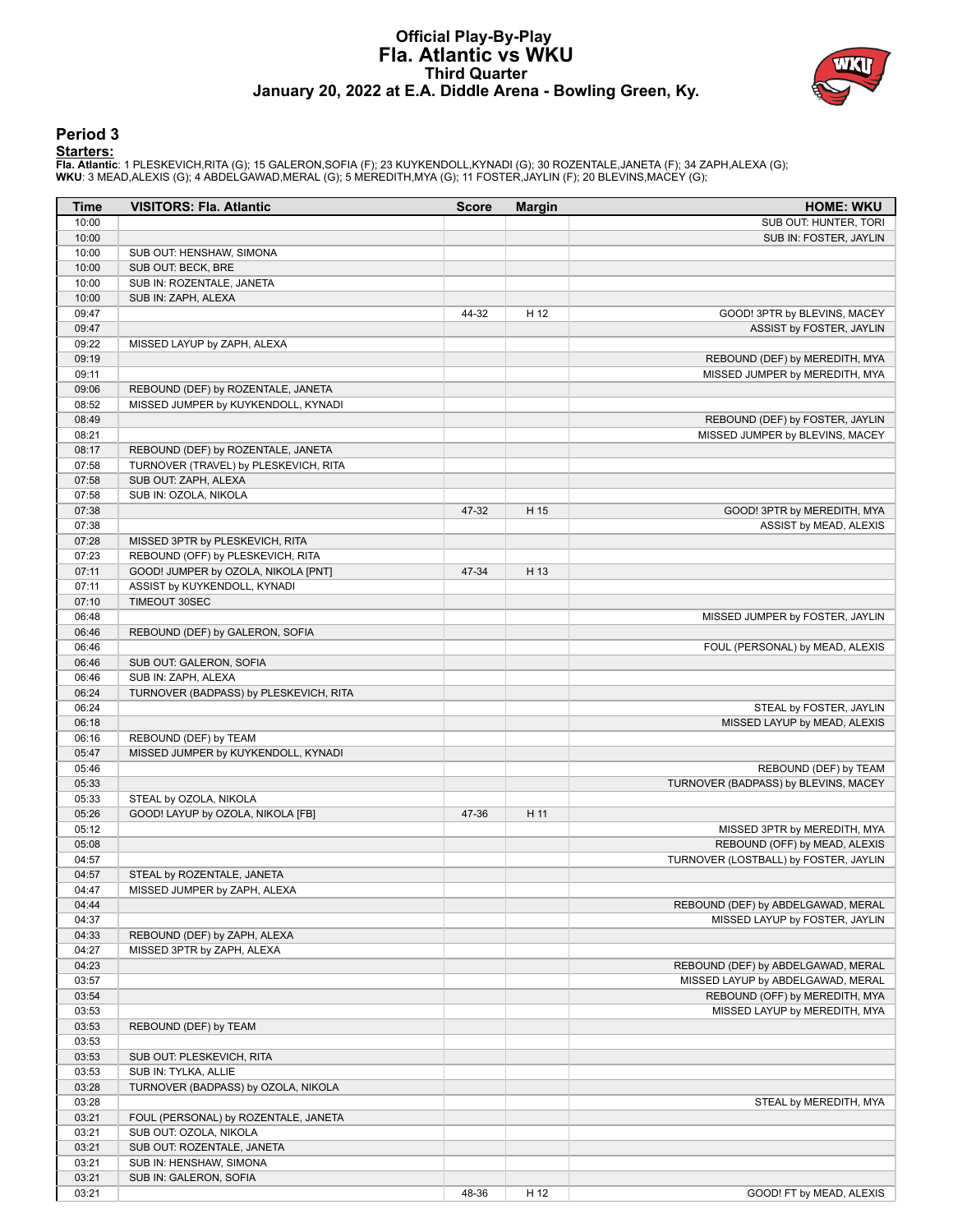| <b>Time</b> | <b>VISITORS: Fla. Atlantic</b>    | <b>Score</b> | <b>Margin</b> | <b>HOME: WKU</b>                   |
|-------------|-----------------------------------|--------------|---------------|------------------------------------|
| 03:21       |                                   | 49-36        | H 13          | GOOD! FT by MEAD, ALEXIS           |
| 03:01       |                                   |              |               | FOUL (PERSONAL) by MEREDITH, MYA   |
| 03:01       | MISSED FT by TYLKA, ALLIE         |              |               |                                    |
| 03:01       | REBOUND (OFF) by TEAM             |              |               |                                    |
| 03:01       | MISSED FT by TYLKA, ALLIE         |              |               |                                    |
| 02:58       | REBOUND (OFF) by HENSHAW, SIMONA  |              |               |                                    |
| 02:55       | GOOD! LAYUP by TYLKA, ALLIE       | 49-38        | H 11          |                                    |
| 02:55       | ASSIST by HENSHAW, SIMONA         |              |               |                                    |
| 02:34       |                                   |              |               | MISSED LAYUP by ABDELGAWAD, MERAL  |
| 02:34       | REBOUND (DEF) by TEAM             |              |               |                                    |
| 02:04       | MISSED LAYUP by ZAPH, ALEXA       |              |               |                                    |
| 02:04       |                                   |              |               | REBOUND (DEF) by FOSTER, JAYLIN    |
| 01:48       |                                   |              |               | MISSED LAYUP by ABDELGAWAD, MERAL  |
| 01:47       |                                   |              |               | REBOUND (OFF) by FOSTER, JAYLIN    |
| 01:46       |                                   | 52-38        | H 14          | GOOD! 3PTR by BLEVINS, MACEY       |
| 01:46       |                                   |              |               | ASSIST by FOSTER, JAYLIN           |
| 01:46       |                                   |              |               | TIMEOUT 30SEC                      |
| 01:26       | MISSED 3PTR by GALERON, SOFIA     |              |               |                                    |
| 01:21       |                                   |              |               | REBOUND (DEF) by MEAD, ALEXIS      |
| 00:51       |                                   |              |               | TURNOVER (SHOTCLOCK) by TEAM       |
| 00:43       | TURNOVER (BADPASS) by ZAPH, ALEXA |              |               |                                    |
| 00:43       |                                   |              |               | STEAL by MEAD, ALEXIS              |
| 00:40       | FOUL (PERSONAL) by TYLKA, ALLIE   |              |               |                                    |
| 00:40       |                                   | 53-38        | H 15          | GOOD! FT by MEAD, ALEXIS           |
| 00:40       |                                   |              |               | MISSED FT by MEAD, ALEXIS          |
| 00:38       |                                   |              |               | REBOUND (OFF) by MEAD, ALEXIS      |
| 00:18       |                                   |              |               | MISSED JUMPER by MEREDITH, MYA     |
| 00:12       | REBOUND (DEF) by HENSHAW, SIMONA  |              |               |                                    |
| 00:09       | MISSED LAYUP by ZAPH, ALEXA       |              |               |                                    |
| 00:07       |                                   |              |               | REBOUND (DEF) by MEREDITH, MYA     |
| 00:01       |                                   |              |               | MISSED JUMPER by ABDELGAWAD, MERAL |
| 00:00       |                                   |              |               | REBOUND (OFF) by TEAM              |

# **Fla. Atlantic 38, WKU 53**

| <b>Points (This Period)</b> | <b>FAU</b>    | <b>WKU</b>    |
|-----------------------------|---------------|---------------|
| In the Paint                |               |               |
| Off Turns                   |               |               |
| 2nd Chance                  |               |               |
| <b>Fast Break</b>           |               |               |
| Bench                       |               |               |
| Per Poss                    | 0.400<br>3/15 | 0.800<br>5/15 |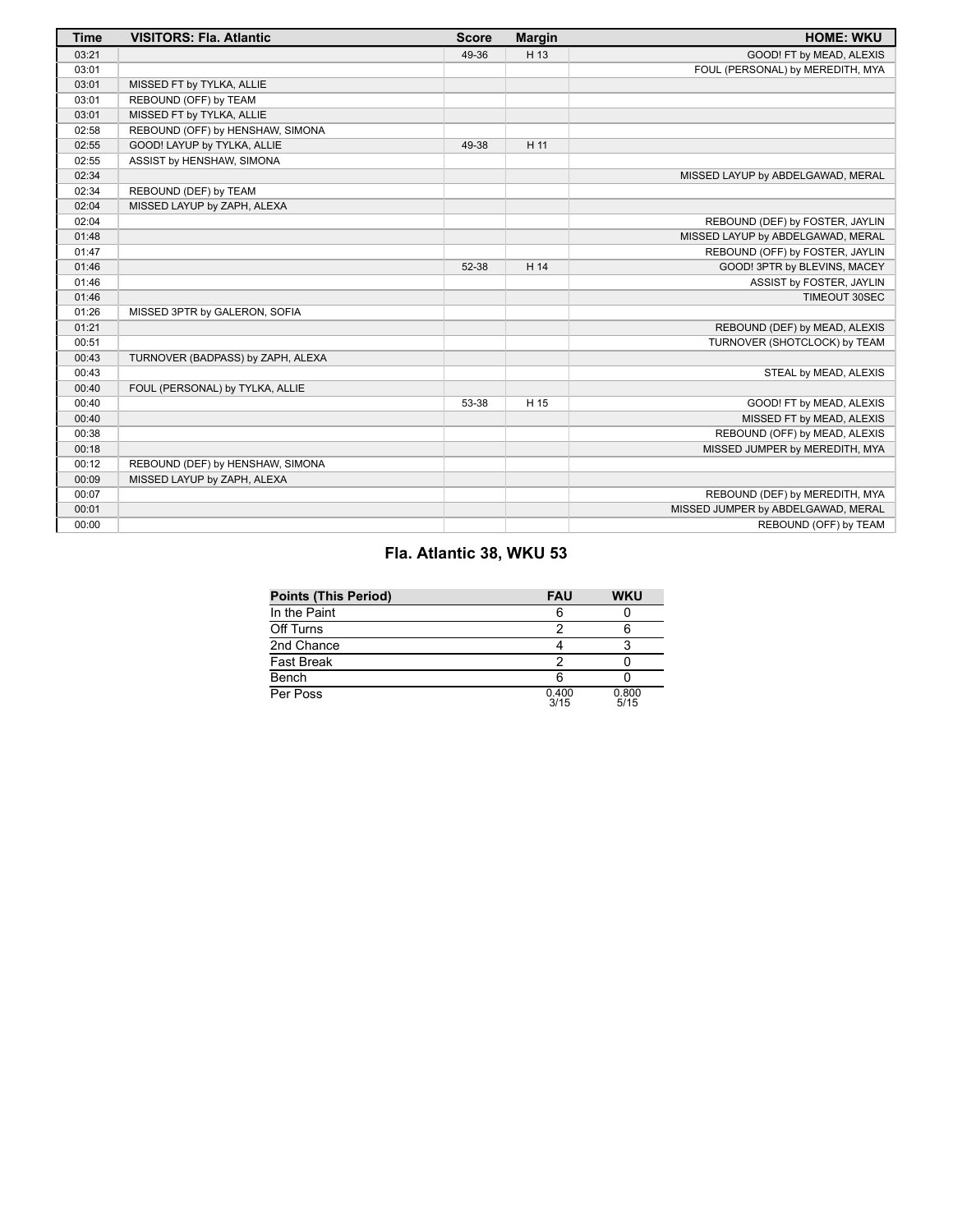# **Official Box Score Fla. Atlantic vs WKU Fourth Quarter Statistics Only January 20, 2022 at E.A. Diddle Arena - Bowling Green, Ky.**



# **Fla. Atlantic 11**

| No. | Player                | S  | <b>Pts</b>   | FG       | 3FG     | <b>FT</b> | 0R             | DR | <b>TR</b>    | <b>PF</b> | A            | TO       | <b>B</b> lk | <b>Stl</b> | Min                     | $+/-$ |
|-----|-----------------------|----|--------------|----------|---------|-----------|----------------|----|--------------|-----------|--------------|----------|-------------|------------|-------------------------|-------|
| 01  | PLESKEVICH, RITA      | G  | 0            | $0 - 0$  | $0 - 0$ | $0-0$     | 0              | 0  | 0            | 0         | 0            | 3        | 0           | 0          | 6                       | $-5$  |
| 15  | <b>GALERON, SOFIA</b> | F. | 4            | $0 - 4$  | $0 - 1$ | $4 - 4$   | 3              | 2  | 5            |           | 0            | $\Omega$ | 0           |            | 7                       | $-3$  |
| 23  | KUYKENDOLL, KYNADI    | G  | 0            | $0 - 2$  | $0 - 1$ | $0-0$     | $\Omega$       | 0  | 0            | 0         |              |          | $\Omega$    |            |                         | -3    |
| 30  | ROZENTALE, JANETA     | F. | 0            | $0 - 0$  | $0 - 0$ | $0 - 0$   | $\Omega$       | 0  | 0            |           | 0            | $\Omega$ | $\Omega$    | $\Omega$   |                         | $-2$  |
| 34  | ZAPH, ALEXA           | G  | 0            | $0-0$    | $0-0$   | $0-0$     | 0              |    | 1            | 0         | 0            | 0        | 0           | 0          | 3                       | -6    |
| 03  | HENSHAW, SIMONA       | G  | 0            | $0 - 0$  | $0 - 0$ | $0-0$     | $\mathbf{0}$   | 0  | 0            | 0         | $\mathbf{0}$ |          |             | 2          | 9                       | $-7$  |
| 04  | <b>BECK, BRE</b>      | G  | <sup>0</sup> | $0-0$    | $0 - 0$ | $0-0$     | 0              | 0  | 0            | 0         | 0            |          | 0           | 0          | 4                       | -4    |
| 05  | OZOLA, NIKOLA         | G  | 2            | $1 - 3$  | $0 - 2$ | $0-0$     | $\Omega$       | 0  | $\mathbf{0}$ | 0         | 0            | $\Omega$ | 0           | $\Omega$   | $\overline{\mathbf{4}}$ | $-4$  |
| 12  | TYLKA, ALLIE          | G  | 5            | $2 - 7$  | $1 - 4$ | $0 - 0$   | $\Omega$       | 0  | 0            | 1         | $\Omega$     | 2        | 0           | 0          | 9                       | $-11$ |
|     | <b>TEAM</b>           |    |              |          |         |           | $\overline{2}$ | 1  | 3            | 0         |              | 0        |             |            |                         |       |
|     | <b>TOTALS</b>         |    | 11           | $3 - 16$ | $1 - 8$ | $4 - 4$   | 5              | 4  | 9            | 3         |              |          | 1           | 4          | 50                      |       |

| <b>Shooting By Period</b><br>Period | FG    | FG%      | 3FG      | 3FG%  | EТ        | FT%   | Deadball Rebounds: 3,0 |
|-------------------------------------|-------|----------|----------|-------|-----------|-------|------------------------|
| Game                                | 16-49 | $32.7\%$ | $5 - 21$ | 23.8% | $12 - 16$ | 75.0% |                        |

# **WKU 20**

| No. | Player                  | S | <b>Pts</b>     | <b>FG</b> | 3FG     | <b>FT</b> | <b>OR</b> | <b>DR</b>    | TR             | PF       | A            | <b>TO</b>    | <b>Blk</b>   | <b>Stl</b>     | Min      | $+/-$ |
|-----|-------------------------|---|----------------|-----------|---------|-----------|-----------|--------------|----------------|----------|--------------|--------------|--------------|----------------|----------|-------|
| 03  | <b>MEAD, ALEXIS</b>     | G | 0              | $0 - 0$   | $0 - 0$ | $0 - 0$   | 0         | 0            | 0              | 0        | 0            | 0            | 0            | 0              | 0        | 0     |
| 04  | ABDELGAWAD, MERAL       | G | 0              | $0 - 0$   | $0 - 0$ | $0 - 0$   | 0         | $\mathbf{0}$ | 0              | 0        |              | 0            |              | $\mathbf{0}$   | 1        | 3     |
| 05  | MEREDITH, MYA           | G | 0              | $0 - 0$   | $0-0$   | $0 - 0$   | 0         | $\mathbf{0}$ | 0              | 0        | 0            | 0            | 0            | 0              | 0        | 0     |
| 11  | FOSTER, JAYLIN          | F | $\Omega$       | $0 - 0$   | $0 - 0$ | $0 - 0$   | $\Omega$  | $\mathbf{0}$ | 0              | 0        | $\Omega$     | 0            | 0            | $\Omega$       | $\Omega$ | 0     |
| 20  | <b>BLEVINS, MACEY</b>   | G | 0              | $0 - 0$   | $0-0$   | $0 - 0$   | 0         | $\mathbf{0}$ | 0              | 0        | $\mathbf{0}$ | 0            | 0            | $\mathbf{0}$   | 0        | 0     |
| 01  | SIVORI, HOPE            | G | 3              | $1 - 2$   | $1 - 1$ | $0 - 0$   | $\Omega$  | $\Omega$     | $\Omega$       | $\Omega$ |              | 1            | $\Omega$     | $\Omega$       | 10       | 9     |
| 14  | <b>FAUSTINO, TERESA</b> | G | 9              | $4 - 7$   | $0 - 1$ | $1 - 2$   | 1         | 1            | $\overline{2}$ |          | 0            |              | 0            |                | 9        | 6     |
| 21  | HUNTER, TORI            | F | $\overline{2}$ | $1 - 2$   | $0 - 0$ | $0 - 0$   | 1         |              | $\overline{2}$ | 1        | $\Omega$     | $\mathbf{0}$ | 0            | $\Omega$       | 4        | 4     |
| 24  | <b>WALKER, JENNA</b>    | G | 0              | $0 - 1$   | $0 - 1$ | $0 - 0$   | 0         | 1            | 1              |          |              |              | 0            | 2              | 8        | 7     |
| 25  | SMITH, JORDAN           | G | 6              | $3 - 5$   | $0 - 2$ | $0 - 0$   |           |              | 2              | 0        | $\mathbf{0}$ | 0            | 0            | $\overline{2}$ | 10       | 9     |
| 30  | KULO, SELMA             | F | 0              | $0 - 0$   | $0 - 0$ | $0 - 0$   | 0         | $\mathbf{0}$ | 0              | 0        | $\Omega$     | 0            |              | 0              | 2        | 3     |
| 42  | <b>MCBRIDE, GABBY</b>   | F | 0              | $0 - 0$   | $0 - 0$ | $0 - 0$   | 1         | 4            | 5              | $\Omega$ |              | 2            | 0            | $\Omega$       | 6        | 4     |
|     | <b>TEAM</b>             |   |                |           |         |           | 1         | $\mathbf{0}$ | 1              | 0        |              | 4            |              |                |          |       |
|     | <b>TOTALS</b>           |   | <b>20</b>      | $9 - 17$  | $1 - 5$ | $1 - 2$   | 5         | 8            | 13             | 3        | 4            | 6            | $\mathbf{2}$ | 5              | 50       |       |
|     |                         |   |                |           |         |           |           |              |                |          |              |              |              |                |          |       |

| <b>Shooting By Period</b><br>Period | FG    | FG%   | 3FG      | 3FG%  | FТ       | FT%   | Deadball Rebounds: 1,1 |
|-------------------------------------|-------|-------|----------|-------|----------|-------|------------------------|
| Game                                | 29-67 | 43.3% | $9 - 20$ | 45.0% | $6 - 10$ | 60.0% |                        |

| Game Notes:                                                               | Score      | 1st | 2nd | 3rd | 4th | - тот | <b>Points (This Period)</b> | <b>FAU</b>    | <b>WKU</b>     |
|---------------------------------------------------------------------------|------------|-----|-----|-----|-----|-------|-----------------------------|---------------|----------------|
| Officials: Kelly Johnson, Rochelle Bennett, Carla<br><b>Roberts-Jeter</b> | FAU        | 18  | 14  | 6   |     | 49    | In the Paint                |               | 14             |
| Attendance: 709                                                           | <b>WKU</b> | 16  | 25  | 12  | 20  | 73    | Off Turns                   |               |                |
|                                                                           |            |     |     |     |     |       | 2nd Chance                  |               |                |
| Start Time: 01:58 PM ET<br>End Time: 03:44 PM ET                          |            |     |     |     |     |       | <b>Fast Break</b>           |               |                |
| Game Duration: 1:46                                                       |            |     |     |     |     |       | Bench                       |               | 20             |
| Conference Game:                                                          |            |     |     |     |     |       | Per Poss                    | 0.550<br>5/20 | 1.053<br>10/19 |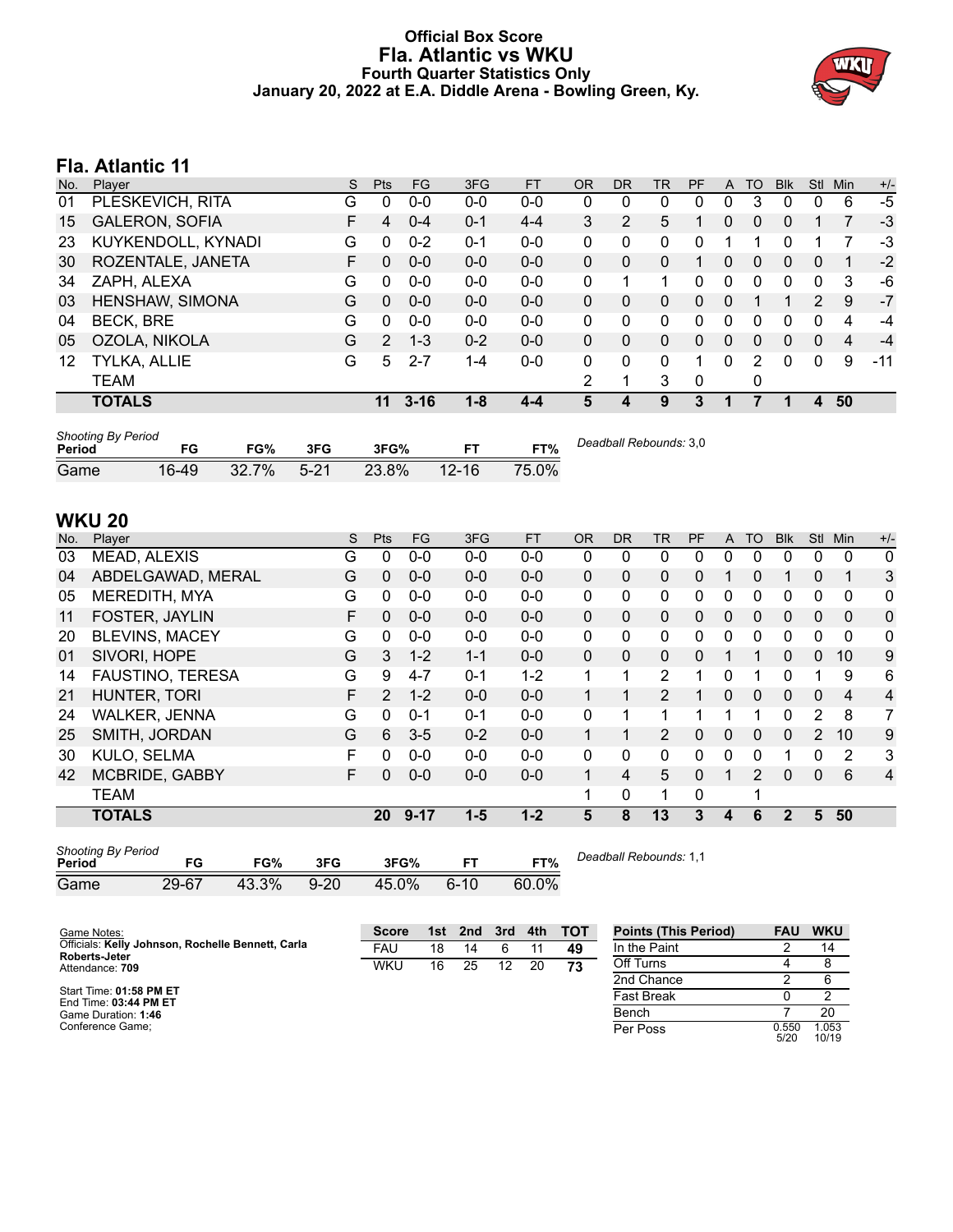# **Official Play-By-Play Fla. Atlantic vs WKU Fourth Quarter January 20, 2022 at E.A. Diddle Arena - Bowling Green, Ky.**



### **Period 4**

<mark>Starters:</mark><br>Fla. Atlantic: 1 PLESKEVICH,RITA (G); 15 GALERON,SOFIA (F); 23 KUYKENDOLL,KYNADI (G); 30 ROZENTALE,JANETA (F); 34 ZAPH,ALEXA (G);<br>WKU: 3 MEAD,ALEXIS (G); 4 ABDELGAWAD,MERAL (G); 5 MEREDITH,MYA (G); 11 FOSTER,JA

| Time  | <b>VISITORS: Fla. Atlantic</b>         | <b>Score</b> | <b>Margin</b> | <b>HOME: WKU</b>                     |
|-------|----------------------------------------|--------------|---------------|--------------------------------------|
| 10:00 |                                        |              |               | SUB OUT: MEAD, ALEXIS                |
| 10:00 |                                        |              |               | SUB OUT: ABDELGAWAD, MERAL           |
| 10:00 |                                        |              |               | SUB OUT: MEREDITH, MYA               |
| 10:00 |                                        |              |               | SUB OUT: FOSTER, JAYLIN              |
| 10:00 |                                        |              |               | SUB OUT: BLEVINS, MACEY              |
| 10:00 |                                        |              |               | SUB IN: SIVORI, HOPE                 |
| 10:00 |                                        |              |               | SUB IN: FAUSTINO, TERESA             |
| 10:00 |                                        |              |               | SUB IN: WALKER, JENNA                |
| 10:00 |                                        |              |               | SUB IN: SMITH, JORDAN                |
| 10:00 |                                        |              |               | SUB IN: MCBRIDE, GABBY               |
| 10:00 | SUB OUT: ZAPH, ALEXA                   |              |               |                                      |
| 10:00 | SUB IN: PLESKEVICH, RITA               |              |               |                                      |
| 09:44 | GOOD! 3PTR by TYLKA, ALLIE             | 53-41        | H 12          |                                      |
| 09:44 | ASSIST by KUYKENDOLL, KYNADI           |              |               |                                      |
| 09:33 |                                        |              |               | TURNOVER (BADPASS) by MCBRIDE, GABBY |
| 09:33 | STEAL by GALERON, SOFIA                |              |               |                                      |
| 09:18 | TURNOVER (BADPASS) by TYLKA, ALLIE     |              |               |                                      |
| 09:18 |                                        |              |               | STEAL by SMITH, JORDAN               |
| 09:04 | FOUL (PERSONAL) by GALERON, SOFIA      |              |               |                                      |
| 09:04 | SUB OUT: HENSHAW, SIMONA               |              |               |                                      |
| 09:04 | SUB IN: ROZENTALE, JANETA              |              |               |                                      |
| 09:04 |                                        |              |               | TURNOVER (5SEC) by TEAM              |
| 08:43 | MISSED JUMPER by GALERON, SOFIA        |              |               |                                      |
| 08:39 | REBOUND (OFF) by GALERON, SOFIA        |              |               |                                      |
| 08:37 | MISSED JUMPER by GALERON, SOFIA        |              |               |                                      |
| 08:34 |                                        |              |               | REBOUND (DEF) by MCBRIDE, GABBY      |
| 08:19 |                                        |              |               | MISSED 3PTR by SMITH, JORDAN         |
| 08:15 |                                        |              |               | REBOUND (OFF) by SMITH, JORDAN       |
| 08:13 |                                        | 55-41        | H 14          | GOOD! LAYUP by SMITH, JORDAN         |
| 07:54 | MISSED JUMPER by TYLKA, ALLIE          |              |               |                                      |
| 07:53 |                                        |              |               | REBOUND (DEF) by FAUSTINO, TERESA    |
| 07:53 | FOUL (PERSONAL) by ROZENTALE, JANETA   |              |               |                                      |
| 07:53 | SUB OUT: ROZENTALE, JANETA             |              |               |                                      |
| 07:53 | SUB IN: HENSHAW, SIMONA                |              |               |                                      |
| 07:39 |                                        |              |               | MISSED 3PTR by WALKER, JENNA         |
| 07:37 | REBOUND (DEF) by TEAM                  |              |               |                                      |
| 07:37 |                                        |              |               | FOUL (PERSONAL) by FAUSTINO, TERESA  |
| 07:37 |                                        |              |               | SUB OUT: FAUSTINO, TERESA            |
| 07:37 |                                        |              |               | SUB IN: ABDELGAWAD, MERAL            |
| 07:20 | TURNOVER (TRAVEL) by PLESKEVICH, RITA  |              |               |                                      |
| 07:20 | SUB OUT: KUYKENDOLL, KYNADI            |              |               |                                      |
| 07:20 | SUB IN: ZAPH, ALEXA                    |              |               |                                      |
| 07:07 |                                        | 58-41        | H 17          | GOOD! 3PTR by SIVORI, HOPE           |
| 07:07 |                                        |              |               | ASSIST by ABDELGAWAD, MERAL          |
| 06:53 | MISSED 3PTR by TYLKA, ALLIE            |              |               |                                      |
| 06:49 |                                        |              |               | REBOUND (DEF) by MCBRIDE, GABBY      |
| 06:45 |                                        |              |               | MISSED 3PTR by SMITH, JORDAN         |
| 06:39 |                                        |              |               | REBOUND (OFF) by MCBRIDE, GABBY      |
| 06:34 |                                        |              |               | TURNOVER (BADPASS) by WALKER, JENNA  |
| 06:34 | STEAL by HENSHAW, SIMONA               |              |               |                                      |
| 06:28 | MISSED JUMPER by GALERON, SOFIA        |              |               |                                      |
| 06:28 |                                        |              |               | BLOCK by ABDELGAWAD, MERAL           |
| 06:28 | REBOUND (OFF) by TEAM                  |              |               |                                      |
| 06:28 |                                        |              |               | SUB OUT: MCBRIDE, GABBY              |
| 06:28 |                                        |              |               | SUB IN: KULO, SELMA                  |
| 06:28 |                                        |              |               | SUB OUT: ABDELGAWAD, MERAL           |
| 06:28 |                                        |              |               | SUB IN: FAUSTINO, TERESA             |
| 06:18 | MISSED JUMPER by TYLKA, ALLIE          |              |               |                                      |
| 06:18 |                                        |              |               | BLOCK by KULO, SELMA                 |
| 06:18 | REBOUND (OFF) by TEAM                  |              |               |                                      |
|       | TURNOVER (OUTOFBOUNDS) by TYLKA, ALLIE |              |               |                                      |
| 06:16 |                                        |              |               |                                      |
| 06:11 |                                        |              |               | MISSED JUMPER by FAUSTINO, TERESA    |
| 06:11 | BLOCK by HENSHAW, SIMONA               |              |               |                                      |
| 06:11 |                                        |              |               | REBOUND (OFF) by TEAM                |
| 06:09 |                                        |              |               | MISSED JUMPER by SIVORI, HOPE        |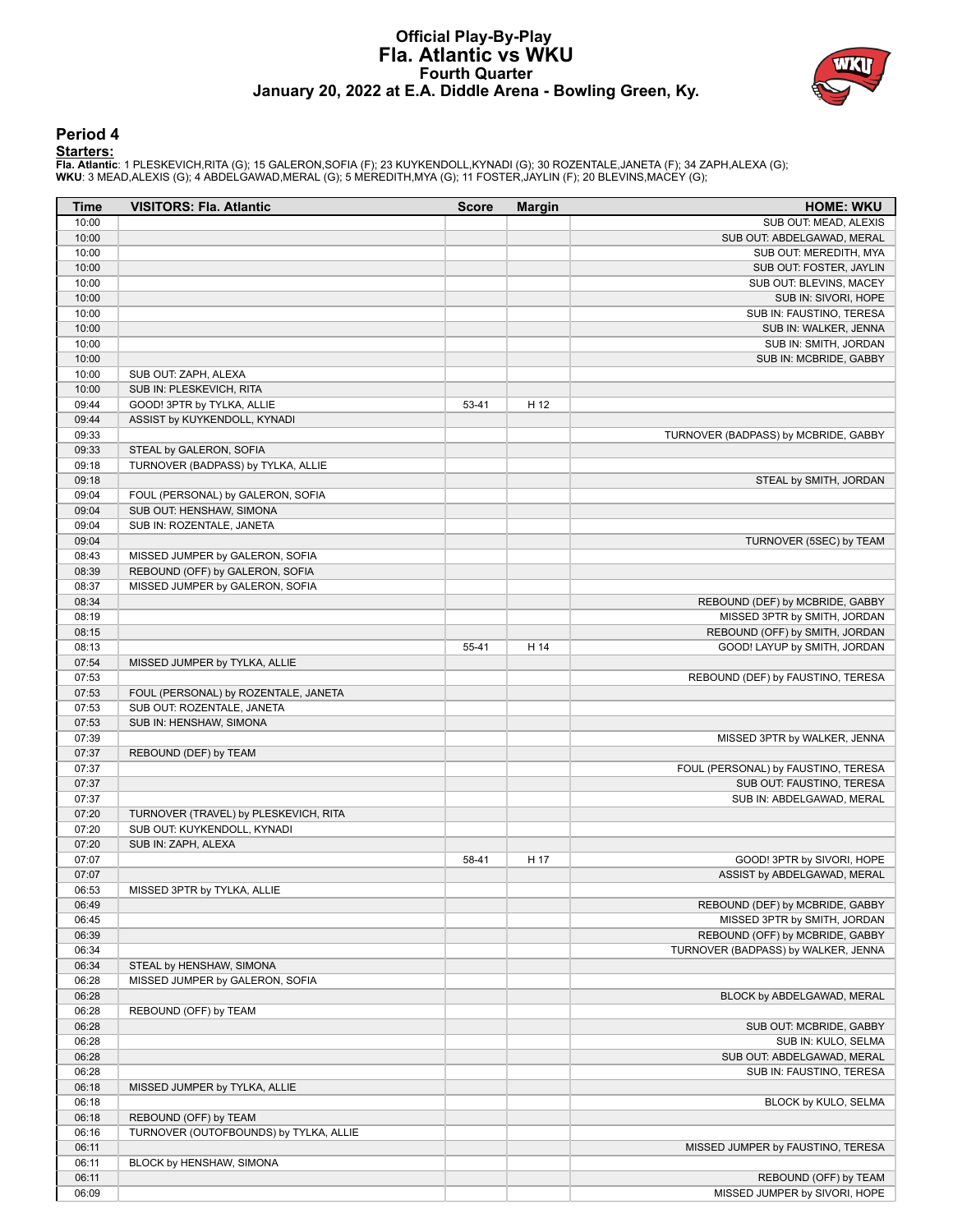| Time           | <b>VISITORS: Fla. Atlantic</b>                                             | <b>Score</b> | <b>Margin</b> | <b>HOME: WKU</b>                        |
|----------------|----------------------------------------------------------------------------|--------------|---------------|-----------------------------------------|
| 06:03          |                                                                            |              |               | REBOUND (OFF) by FAUSTINO, TERESA       |
| 06:03          |                                                                            | 60-41        | H 19          | GOOD! LAYUP by FAUSTINO, TERESA         |
| 05:49          | TURNOVER (BADPASS) by HENSHAW, SIMONA                                      |              |               |                                         |
| 05:49          |                                                                            |              |               | STEAL by SMITH, JORDAN                  |
| 05:36          | FOUL (PERSONAL) by TYLKA, ALLIE                                            |              |               |                                         |
| 05:36          |                                                                            | 61-41        | H 20          | GOOD! FT by FAUSTINO, TERESA            |
| 05:36<br>05:34 |                                                                            |              |               | MISSED FT by FAUSTINO, TERESA           |
| 05:24          | REBOUND (DEF) by GALERON, SOFIA<br>TURNOVER (LOSTBALL) by PLESKEVICH, RITA |              |               |                                         |
| 05:24          |                                                                            |              |               | STEAL by WALKER, JENNA                  |
| 05:20          |                                                                            |              |               | MISSED 3PTR by FAUSTINO, TERESA         |
| 05:15          | REBOUND (DEF) by ZAPH, ALEXA                                               |              |               |                                         |
| 05:11          | TURNOVER (BADPASS) by PLESKEVICH, RITA                                     |              |               |                                         |
| 05:11          |                                                                            |              |               | STEAL by WALKER, JENNA                  |
| 05:07          |                                                                            | 63-41        | H 22          | GOOD! LAYUP by FAUSTINO, TERESA [FB]    |
| 05:07          |                                                                            |              |               | ASSIST by WALKER, JENNA                 |
| 04:54          | MISSED 3PTR by GALERON, SOFIA                                              |              |               |                                         |
| 04:48          | REBOUND (OFF) by GALERON, SOFIA                                            |              |               |                                         |
| 04:46          | MISSED 3PTR by TYLKA, ALLIE                                                |              |               |                                         |
| 04:42          |                                                                            |              |               | REBOUND (DEF) by SMITH, JORDAN          |
| 04:27          |                                                                            |              |               | MISSED LAYUP by FAUSTINO, TERESA        |
| 04:23          | REBOUND (DEF) by GALERON, SOFIA                                            |              |               |                                         |
| 04:18<br>04:04 | GOOD! JUMPER by TYLKA, ALLIE                                               | 63-43        | H 20          | TURNOVER (LOSTBALL) by SIVORI, HOPE     |
| 04:04          | STEAL by HENSHAW, SIMONA                                                   |              |               |                                         |
| 03:59          |                                                                            |              |               | FOUL (PERSONAL) by WALKER, JENNA        |
| 03:59          |                                                                            |              |               |                                         |
| 03:59          |                                                                            |              |               | SUB OUT: KULO, SELMA                    |
| 03:59          |                                                                            |              |               | SUB IN: HUNTER, TORI                    |
| 03:59          | SUB OUT: PLESKEVICH, RITA                                                  |              |               |                                         |
| 03:59          | SUB OUT: TYLKA, ALLIE                                                      |              |               |                                         |
| 03:59          | SUB OUT: ZAPH, ALEXA                                                       |              |               |                                         |
| 03:59          | SUB IN: BECK, BRE                                                          |              |               |                                         |
| 03:59          | SUB IN: OZOLA, NIKOLA                                                      |              |               |                                         |
| 03:59          | SUB IN: KUYKENDOLL, KYNADI                                                 |              |               |                                         |
| 03:59          | GOOD! FT by GALERON, SOFIA                                                 | 63-44        | H 19          |                                         |
| 03:59          | GOOD! FT by GALERON, SOFIA                                                 | 63-45        | H 18          |                                         |
| 03:28          |                                                                            | 65-45        | H 20          | GOOD! LAYUP by SMITH, JORDAN            |
| 03:08<br>03:05 | MISSED 3PTR by KUYKENDOLL, KYNADI<br>REBOUND (OFF) by GALERON, SOFIA       |              |               |                                         |
| 03:05          |                                                                            |              |               | FOUL (PERSONAL) by HUNTER, TORI         |
| 03:05          | GOOD! FT by GALERON, SOFIA                                                 | 65-46        | H 19          |                                         |
| 03:05          | GOOD! FT by GALERON, SOFIA                                                 | 65-47        | H 18          |                                         |
| 03:05          | SUB OUT: GALERON, SOFIA                                                    |              |               |                                         |
| 03:05          | SUB IN: TYLKA, ALLIE                                                       |              |               |                                         |
| 02:50          |                                                                            |              |               | MISSED LAYUP by HUNTER, TORI            |
| 02:44          |                                                                            |              |               | REBOUND (OFF) by HUNTER, TORI           |
| 02:44          |                                                                            | 67-47        | H 20          | GOOD! LAYUP by HUNTER, TORI             |
| 02:37          | MISSED JUMPER by KUYKENDOLL, KYNADI                                        |              |               |                                         |
| 02:33          |                                                                            |              |               | REBOUND (DEF) by WALKER, JENNA          |
| 02:23          |                                                                            | 69-47        | H 22          | GOOD! LAYUP by FAUSTINO, TERESA         |
| 02:23<br>02:18 |                                                                            |              |               | ASSIST by SIVORI, HOPE                  |
| 02:18          | TURNOVER (BADPASS) by KUYKENDOLL, KYNADI                                   |              |               | STEAL by FAUSTINO, TERESA               |
| 02:13          |                                                                            |              |               | SUB OUT: WALKER, JENNA                  |
| 02:13          |                                                                            |              |               | SUB IN: MCBRIDE, GABBY                  |
| 02:13          |                                                                            |              |               | <b>TIMEOUT TEAM</b>                     |
| 02:09          |                                                                            |              |               | TURNOVER (BADPASS) by MCBRIDE, GABBY    |
| 02:02          | MISSED 3PTR by OZOLA, NIKOLA                                               |              |               |                                         |
| 01:58          |                                                                            |              |               | REBOUND (DEF) by HUNTER, TORI           |
| 01:48          |                                                                            | $71-47$      | H 24          | GOOD! JUMPER by SMITH, JORDAN           |
| 01:48          |                                                                            |              |               | ASSIST by MCBRIDE, GABBY                |
| 01:27          | MISSED 3PTR by OZOLA, NIKOLA                                               |              |               |                                         |
| 01:23          |                                                                            |              |               | REBOUND (DEF) by MCBRIDE, GABBY         |
| 01:15          |                                                                            | 73-47        | H 26          | GOOD! LAYUP by FAUSTINO, TERESA         |
| 01:04          | MISSED 3PTR by TYLKA, ALLIE                                                |              |               |                                         |
| 00:59          |                                                                            |              |               | REBOUND (DEF) by MCBRIDE, GABBY         |
| 00:41<br>00:41 | STEAL by KUYKENDOLL, KYNADI                                                |              |               | TURNOVER (LOSTBALL) by FAUSTINO, TERESA |
| 00:26          | GOOD! LAYUP by OZOLA, NIKOLA [PNT]                                         | 73-49        | H 24          |                                         |
|                |                                                                            |              |               |                                         |

**Fla. Atlantic 49, WKU 73**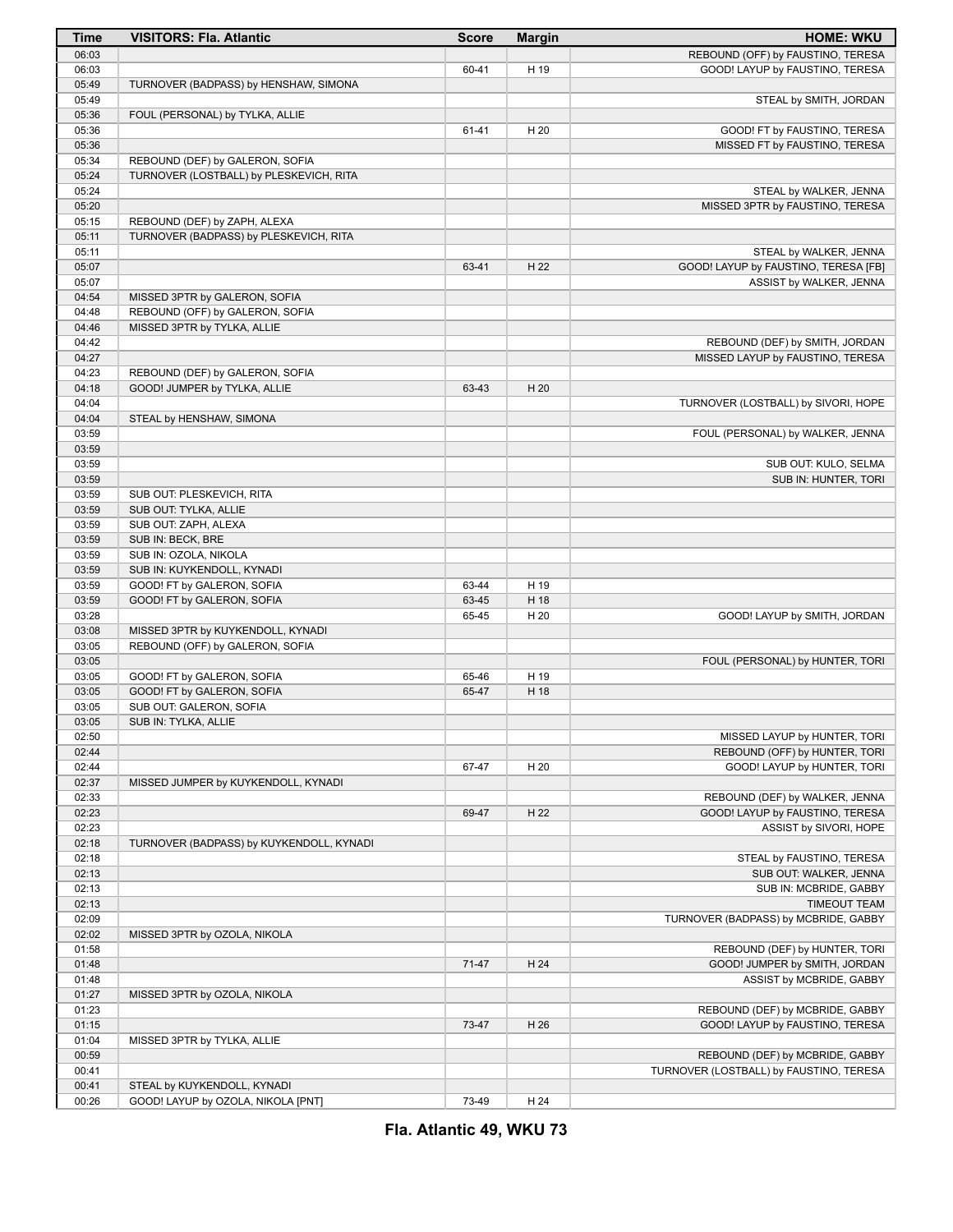| <b>Points (This Period)</b> | <b>FAU</b>    | <b>WKU</b>     |
|-----------------------------|---------------|----------------|
| In the Paint                |               | 14             |
| Off Turns                   |               |                |
| 2nd Chance                  |               |                |
| <b>Fast Break</b>           |               |                |
| Bench                       |               | 20             |
| Per Poss                    | 0.550<br>5/20 | 1.053<br>10/19 |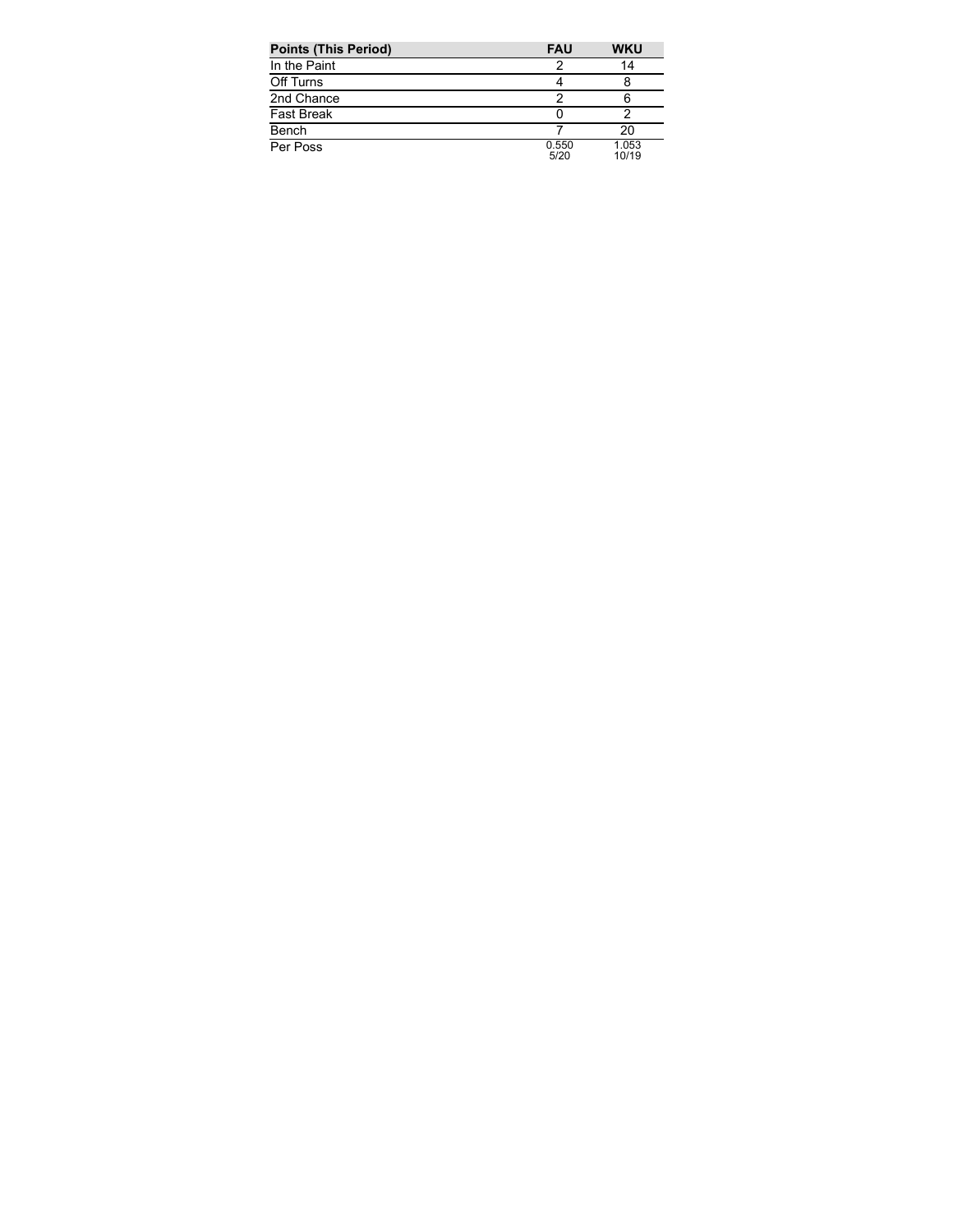## **Official Scoring/Possession Reference Chart Fla. Atlantic vs WKU Period 1 January 20, 2022 at E.A. Diddle Arena - Bowling Green, Ky.**



### **Period 1**

### **Starters:**

**Fia. Atlantic**: 1 PLESKEVICH,RITA (G); 15 GALERON,SOFIA (F); 23 KUYKENDOLL,KYNADI (G); 30 ROZENTALE,JANETA (F); 34 ZAPH,ALEXA (G);<br>**WKU**: 3 MEAD,ALEXIS (G); 4 ABDELGAWAD,MERAL (G); 5 MEREDITH,MYA (G); 11 FOSTER,JAYLIN (F)

| <b>Time</b> | <b>VISITORS: Fla. Atlantic</b>   | <b>Score</b> | <b>Margin</b>  | <b>HOME: WKU</b>                       |
|-------------|----------------------------------|--------------|----------------|----------------------------------------|
| 09:26       | GOOD! 3PTR by PLESKEVICH, RITA   | $0 - 3$      | V <sub>3</sub> |                                        |
| 08:23       |                                  | $2 - 3$      | V <sub>1</sub> | GOOD! LAYUP by ABDELGAWAD, MERAL [PNT] |
| 07:54       | GOOD! LAYUP by ROZENTALE, JANETA | $2 - 5$      | V <sub>3</sub> |                                        |
| 07:32       | GOOD! LAYUP by ZAPH, ALEXA [FB]  | $2 - 7$      | V <sub>5</sub> |                                        |
| 07:01       | GOOD! FT by ZAPH, ALEXA          | $2 - 8$      | $V_6$          |                                        |
| 06:27       | GOOD! FT by ZAPH, ALEXA          | $2-9$        | V <sub>7</sub> |                                        |
| 06:27       | GOOD! FT by ZAPH, ALEXA          | $2 - 10$     | V8             |                                        |
| 05:21       |                                  | $4 - 10$     | $V_6$          | GOOD! LAYUP by MCBRIDE, GABBY          |
| 05:04       |                                  | $6 - 10$     | V <sub>4</sub> | GOOD! LAYUP by ABDELGAWAD, MERAL       |
| 04:53       | GOOD! FT by ROZENTALE, JANETA    | $6 - 11$     | V <sub>5</sub> |                                        |
| 04:53       | GOOD! FT by ROZENTALE, JANETA    | $6 - 12$     | $V_6$          |                                        |
| 04:40       |                                  | $7 - 12$     | V <sub>5</sub> | GOOD! FT by MEREDITH, MYA              |
| 04:26       | GOOD! FT by HENSHAW, SIMONA      | $7 - 13$     | $V_6$          |                                        |
| 04:07       |                                  | $10 - 13$    | V <sub>3</sub> | GOOD! 3PTR by MEREDITH, MYA            |
| 02:52       | GOOD! FT by HENSHAW, SIMONA      | $10 - 14$    | V <sub>4</sub> |                                        |
| 02:52       | GOOD! FT by HENSHAW, SIMONA      | $10 - 15$    | V <sub>5</sub> |                                        |
| 02:09       |                                  | $11 - 15$    | V <sub>4</sub> | GOOD! FT by SIVORI, HOPE               |
| 00:47       |                                  | $13 - 15$    | V <sub>2</sub> | GOOD! JUMPER by MEREDITH, MYA          |
| 00:16       |                                  | $16 - 15$    | H <sub>1</sub> | GOOD! 3PTR by ABDELGAWAD, MERAL        |
| 00:01       | GOOD! 3PTR by GALERON, SOFIA     | $16 - 18$    | V <sub>2</sub> |                                        |

**Fla. Atlantic 18, WKU 16**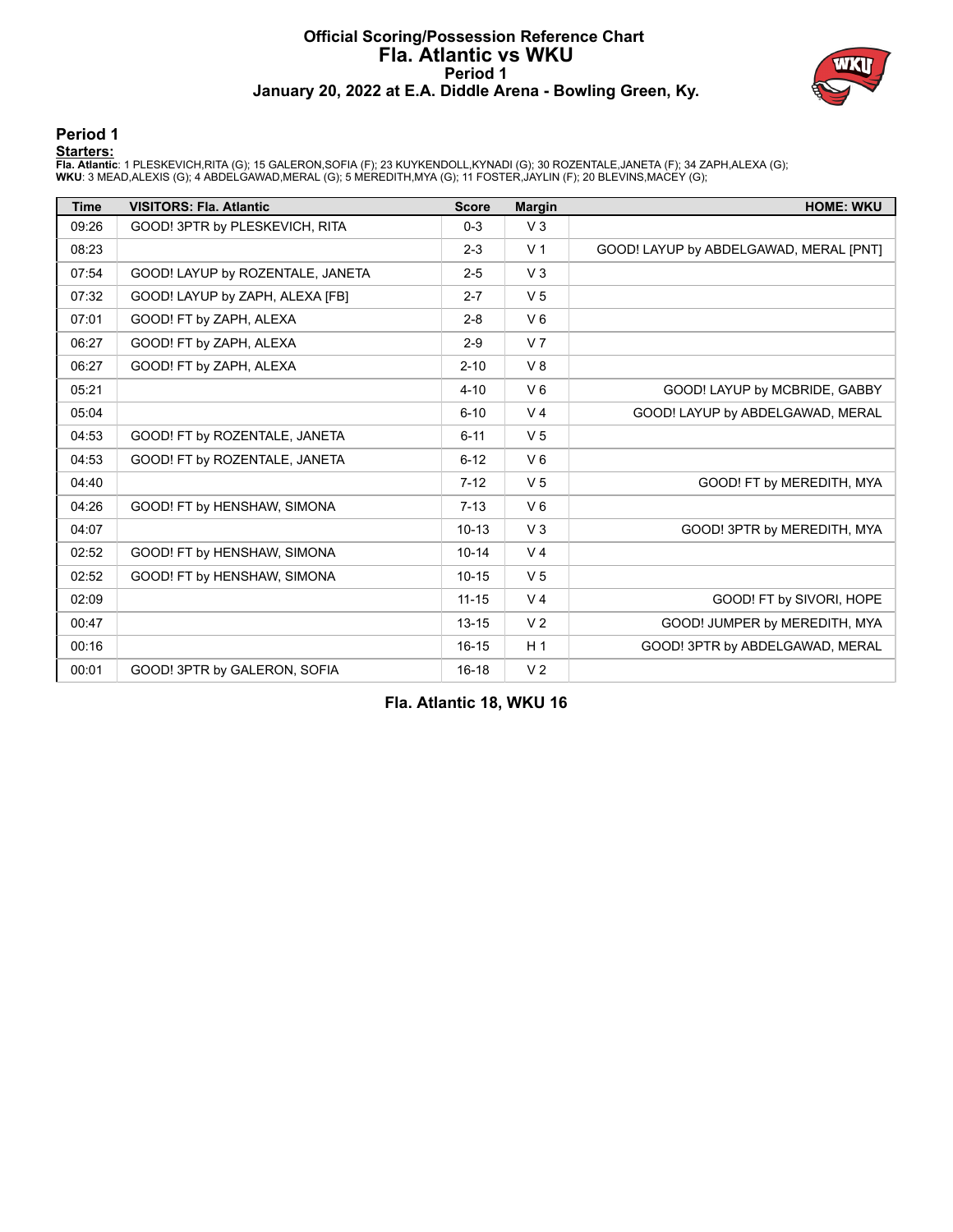# **Official Scoring/Possession Reference Chart Fla. Atlantic vs WKU Period 2 January 20, 2022 at E.A. Diddle Arena - Bowling Green, Ky.**



### **Period 2**

### **Starters:**

**Fia. Atlantic**: 1 PLESKEVICH,RITA (G); 15 GALERON,SOFIA (F); 23 KUYKENDOLL,KYNADI (G); 30 ROZENTALE,JANETA (F); 34 ZAPH,ALEXA (G);<br>**WKU**: 3 MEAD,ALEXIS (G); 4 ABDELGAWAD,MERAL (G); 5 MEREDITH,MYA (G); 11 FOSTER,JAYLIN (F)

| <b>Time</b> | <b>VISITORS: Fla. Atlantic</b>        | <b>Score</b> | <b>Margin</b>  | <b>HOME: WKU</b>                      |
|-------------|---------------------------------------|--------------|----------------|---------------------------------------|
| 09:25       | GOOD! JUMPER by GALERON, SOFIA        | 16-20        | V <sub>4</sub> |                                       |
| 09:09       |                                       | 18-20        | V <sub>2</sub> | GOOD! LAYUP by KULO, SELMA [PNT]      |
| 08:35       |                                       | $20 - 20$    | T.             | GOOD! JUMPER by KULO, SELMA [PNT]     |
| 08:03       |                                       | $22 - 20$    | H <sub>2</sub> | GOOD! LAYUP by KULO, SELMA [FB]       |
| 07:34       |                                       | $24 - 20$    | H <sub>4</sub> | GOOD! LAYUP by KULO, SELMA [PNT]      |
| 07:17       | GOOD! 3PTR by ROZENTALE, JANETA       | 24-23        | H <sub>1</sub> |                                       |
| 05:46       | GOOD! LAYUP by PLESKEVICH, RITA [PNT] | 24-25        | V <sub>1</sub> |                                       |
| 05:37       |                                       | $27 - 25$    | H <sub>2</sub> | GOOD! 3PTR by SIVORI, HOPE            |
| 05:11       | GOOD! LAYUP by HENSHAW, SIMONA        | $27 - 27$    | Τ              |                                       |
| 04:32       |                                       | 29-27        | H <sub>2</sub> | GOOD! JUMPER by MEAD, ALEXIS [PNT]    |
| 03:51       |                                       | $31 - 27$    | H <sub>4</sub> | GOOD! JUMPER by HUNTER, TORI          |
| 03:21       | GOOD! 3PTR by HENSHAW, SIMONA         | $31 - 30$    | H <sub>1</sub> |                                       |
| 02:55       |                                       | 33-30        | $H_3$          | GOOD! JUMPER by MEAD, ALEXIS          |
| 01:17       |                                       | $35 - 30$    | H <sub>5</sub> | GOOD! JUMPER by MEAD, ALEXIS [FB/PNT] |
| 00:50       | GOOD! LAYUP by KUYKENDOLL, KYNADI     | $35 - 32$    | $H_3$          |                                       |
| 00:30       |                                       | 38-32        | H 6            | GOOD! 3PTR by MEREDITH, MYA           |
| 00:00       |                                       | 41-32        | H 9            | GOOD! 3PTR by ABDELGAWAD, MERAL [FB]  |

**Fla. Atlantic 32, WKU 41**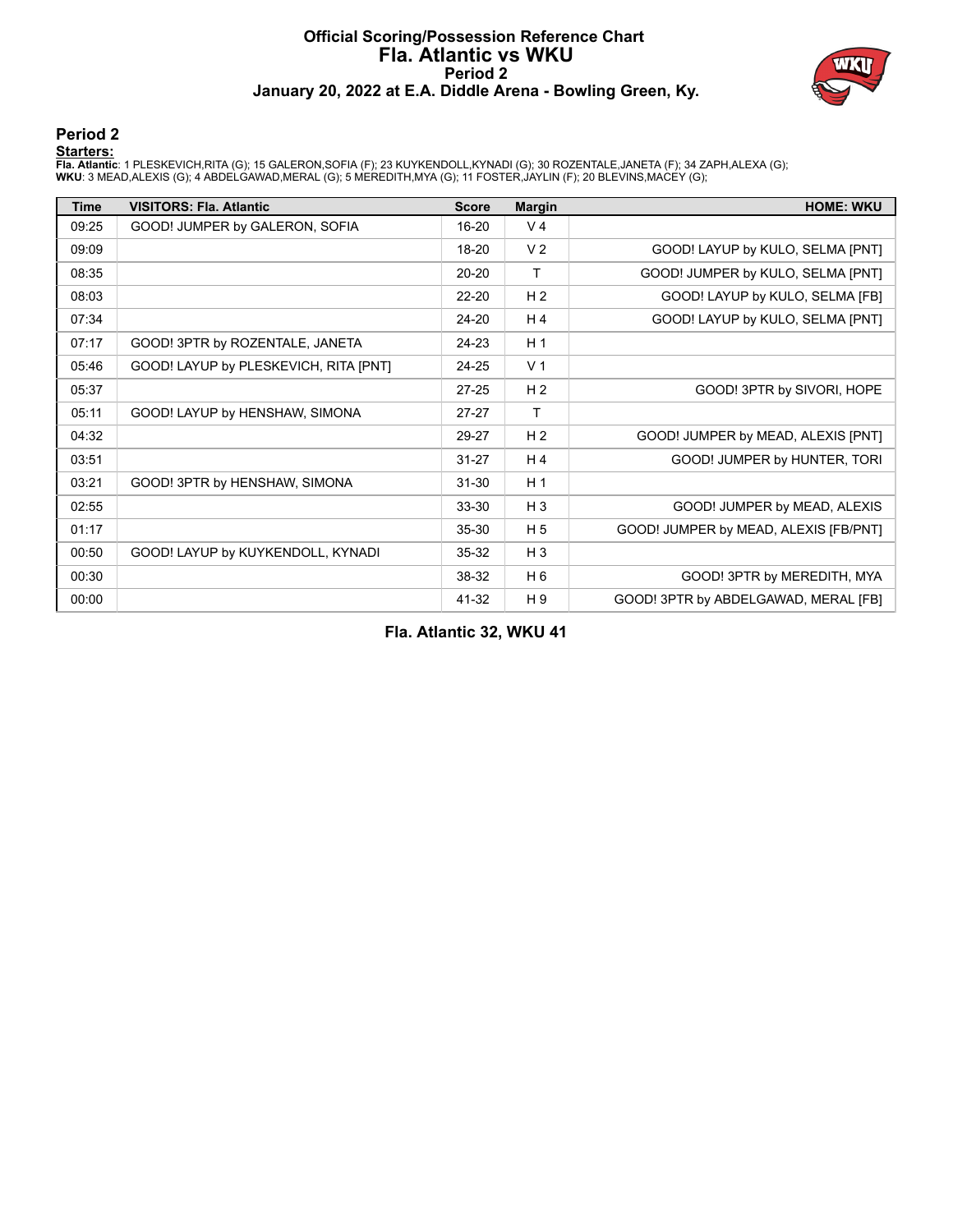# **Official Scoring/Possession Reference Chart Fla. Atlantic vs WKU Period 3 January 20, 2022 at E.A. Diddle Arena - Bowling Green, Ky.**



**Period 3**

### **Starters:**

**Fia. Atlantic**: 1 PLESKEVICH,RITA (G); 15 GALERON,SOFIA (F); 23 KUYKENDOLL,KYNADI (G); 30 ROZENTALE,JANETA (F); 34 ZAPH,ALEXA (G);<br>**WKU**: 3 MEAD,ALEXIS (G); 4 ABDELGAWAD,MERAL (G); 5 MEREDITH,MYA (G); 11 FOSTER,JAYLIN (F)

| <b>Time</b> | <b>VISITORS: Fla. Atlantic</b>      | <b>Score</b> | <b>Margin</b> | <b>HOME: WKU</b>             |
|-------------|-------------------------------------|--------------|---------------|------------------------------|
| 09:47       |                                     | 44-32        | H 12          | GOOD! 3PTR by BLEVINS, MACEY |
| 07:38       |                                     | 47-32        | H 15          | GOOD! 3PTR by MEREDITH, MYA  |
| 07:11       | GOOD! JUMPER by OZOLA, NIKOLA [PNT] | 47-34        | H 13          |                              |
| 05:26       | GOOD! LAYUP by OZOLA, NIKOLA [FB]   | 47-36        | H 11          |                              |
| 03:21       |                                     | 48-36        | H 12          | GOOD! FT by MEAD, ALEXIS     |
| 03:21       |                                     | 49-36        | H 13          | GOOD! FT by MEAD, ALEXIS     |
| 02:55       | GOOD! LAYUP by TYLKA, ALLIE         | 49-38        | H 11          |                              |
| 01:46       |                                     | 52-38        | H 14          | GOOD! 3PTR by BLEVINS, MACEY |
| 00:40       |                                     | 53-38        | H 15          | GOOD! FT by MEAD, ALEXIS     |

**Fla. Atlantic 38, WKU 53**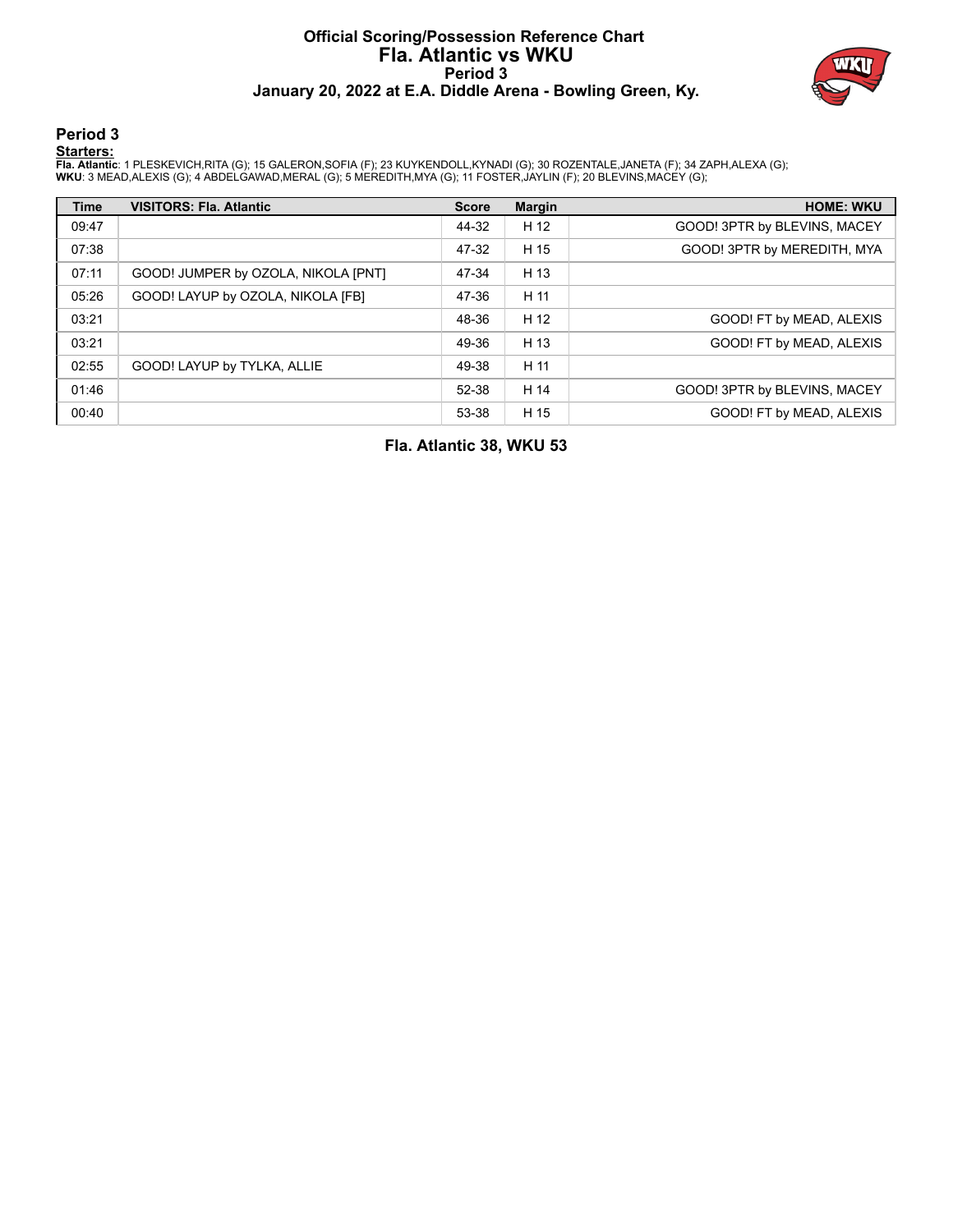## **Official Scoring/Possession Reference Chart Fla. Atlantic vs WKU Period 4 January 20, 2022 at E.A. Diddle Arena - Bowling Green, Ky.**



### **Period 4**

### **Starters:**

**Fia. Atlantic**: 1 PLESKEVICH,RITA (G); 15 GALERON,SOFIA (F); 23 KUYKENDOLL,KYNADI (G); 30 ROZENTALE,JANETA (F); 34 ZAPH,ALEXA (G);<br>**WKU**: 3 MEAD,ALEXIS (G); 4 ABDELGAWAD,MERAL (G); 5 MEREDITH,MYA (G); 11 FOSTER,JAYLIN (F)

| <b>Time</b> | <b>VISITORS: Fla. Atlantic</b>     | <b>Score</b> | <b>Margin</b> | <b>HOME: WKU</b>                     |
|-------------|------------------------------------|--------------|---------------|--------------------------------------|
| 09:44       | GOOD! 3PTR by TYLKA, ALLIE         | 53-41        | H 12          |                                      |
| 08:13       |                                    | $55 - 41$    | H 14          | GOOD! LAYUP by SMITH, JORDAN         |
| 07:07       |                                    | 58-41        | H 17          | GOOD! 3PTR by SIVORI, HOPE           |
| 06:03       |                                    | 60-41        | H 19          | GOOD! LAYUP by FAUSTINO, TERESA      |
| 05:36       |                                    | 61-41        | H 20          | GOOD! FT by FAUSTINO, TERESA         |
| 05:07       |                                    | 63-41        | H 22          | GOOD! LAYUP by FAUSTINO, TERESA [FB] |
| 04:18       | GOOD! JUMPER by TYLKA, ALLIE       | 63-43        | H 20          |                                      |
| 03:59       | GOOD! FT by GALERON, SOFIA         | 63-44        | H 19          |                                      |
| 03:59       | GOOD! FT by GALERON, SOFIA         | 63-45        | H 18          |                                      |
| 03:28       |                                    | 65-45        | H 20          | GOOD! LAYUP by SMITH, JORDAN         |
| 03:05       | GOOD! FT by GALERON, SOFIA         | 65-46        | H 19          |                                      |
| 03:05       | GOOD! FT by GALERON, SOFIA         | 65-47        | H 18          |                                      |
| 02:44       |                                    | 67-47        | H 20          | GOOD! LAYUP by HUNTER, TORI          |
| 02:23       |                                    | 69-47        | H 22          | GOOD! LAYUP by FAUSTINO, TERESA      |
| 01:48       |                                    | $71-47$      | H 24          | GOOD! JUMPER by SMITH, JORDAN        |
| 01:15       |                                    | 73-47        | H 26          | GOOD! LAYUP by FAUSTINO, TERESA      |
| 00:26       | GOOD! LAYUP by OZOLA, NIKOLA [PNT] | 73-49        | H 24          |                                      |

**Fla. Atlantic 49, WKU 73**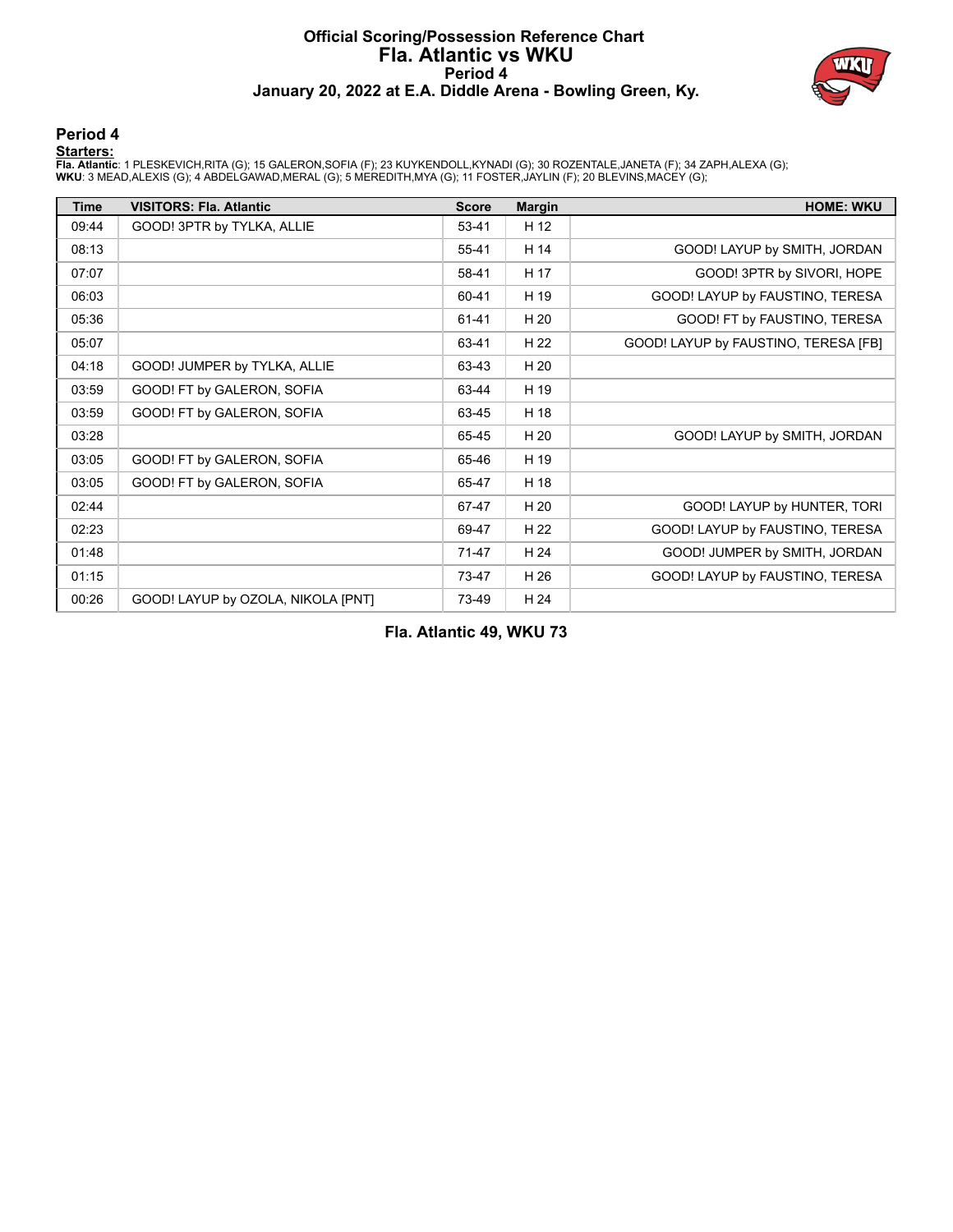# **Official Substitutions Log Fla. Atlantic vs WKU Period 1 January 20, 2022 at E.A. Diddle Arena - Bowling Green, Ky.**



| <b>VISITORS: Fla. Atlantic</b> | <b>Time</b> | <b>Score</b> | <b>HOME: WKU</b>         |
|--------------------------------|-------------|--------------|--------------------------|
| 1 PLESKEVICH, RITA             |             |              | 3 MEAD, ALEXIS           |
| 15 GALERON, SOFIA              |             |              | 4 ABDELGAWAD, MERAL      |
| 23 KUYKENDOLL, KYNADI          |             |              | 5 MEREDITH, MYA          |
| 30 ROZENTALE, JANETA           |             |              | 11 FOSTER, JAYLIN        |
| 34 ZAPH, ALEXA                 |             |              | 20 BLEVINS, MACEY        |
|                                | 07:01       | $7-2$        | SUB OUT: FOSTER, JAYLIN  |
|                                | 07:01       |              | SUB IN: MCBRIDE, GABBY   |
| SUB OUT: 1 PLESKEVICH, RITA    | 05:42       | $10-2$       |                          |
| SUB IN: 5 OZOLA, NIKOLA        | 05:42       |              |                          |
| SUB OUT: 30 ROZENTALE.JANETA   | 04:40       | $12 - 7$     |                          |
| SUB IN: 3 HENSHAW, SIMONA      | 04:40       |              |                          |
| SUB OUT: 15 GALERON, SOFIA     | 03:13       | $13 - 10$    |                          |
| SUB IN: 30 ROZENTALE, JANETA   | 03:13       |              |                          |
| SUB OUT: 34 ZAPH, ALEXA        | 02:52       | $13 - 10$    |                          |
| SUB IN: 12 TYLKA, ALLIE        | 02:52       |              |                          |
|                                | 02:25       | $15-10$      | SUB OUT: BLEVINS, MACEY  |
|                                | 02:25       |              | SUB OUT: MCBRIDE, GABBY  |
|                                | 02:25       |              | SUB IN: SIVORI, HOPE     |
|                                | 02:25       |              | SUB IN: KULO, SELMA      |
| SUB OUT: 23 KUYKENDOLL, KYNADI | 01:08       | $15 - 11$    |                          |
| SUB OUT: 30 ROZENTALE, JANETA  | 01:08       |              |                          |
| SUB IN: 15 GALERON, SOFIA      | 01:08       |              |                          |
| SUB IN: 34 ZAPH, ALEXA         | 01:08       |              |                          |
|                                | 00:35       | $15-13$      | SUB OUT: MEAD, ALEXIS    |
|                                | 00:35       |              | SUB OUT: MEREDITH, MYA   |
|                                | 00:35       |              | SUB IN: FAUSTINO, TERESA |
|                                | 00:35       |              | SUB IN: WALKER, JENNA    |
| SUB OUT: 34 ZAPH, ALEXA        | 00:35       |              |                          |
| SUB IN: 1 PLESKEVICH, RITA     | 00:35       |              |                          |

**Fla. Atlantic 18, WKU 16**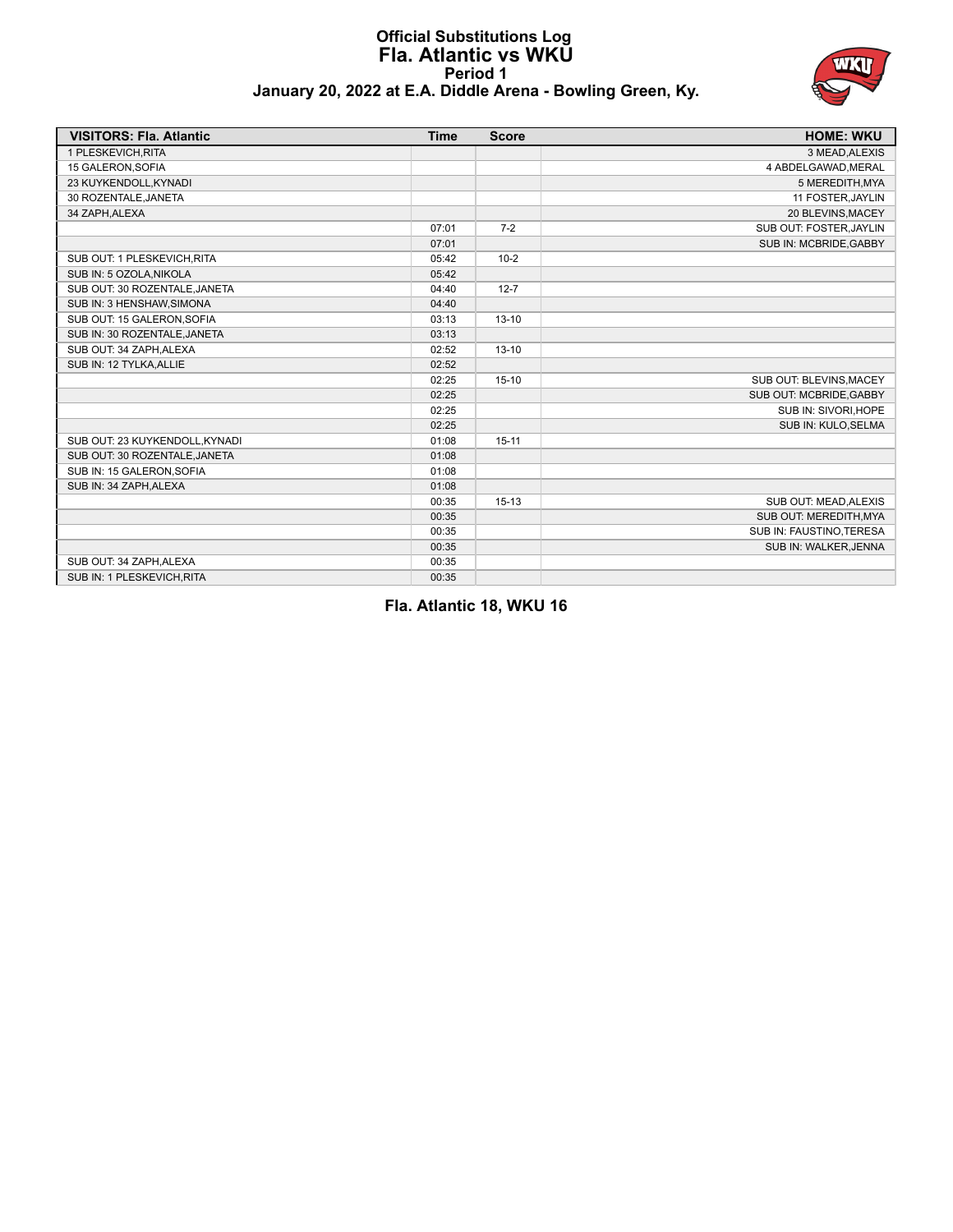## **Official Substitutions Log Fla. Atlantic vs WKU Period 2 January 20, 2022 at E.A. Diddle Arena - Bowling Green, Ky.**



| <b>VISITORS: Fla. Atlantic</b> | <b>Time</b> | <b>Score</b>             | <b>HOME: WKU</b>           |
|--------------------------------|-------------|--------------------------|----------------------------|
| 1 PLESKEVICH.RITA              |             |                          | 3 MEAD, ALEXIS             |
| 15 GALERON.SOFIA               |             |                          | 4 ABDELGAWAD.MERAL         |
| 23 KUYKENDOLL, KYNADI          |             |                          | 5 MEREDITH, MYA            |
| 30 ROZENTALE, JANETA           |             |                          | 11 FOSTER, JAYLIN          |
| 34 ZAPH.ALEXA                  |             |                          | 20 BLEVINS, MACEY          |
| SUB OUT: 3 HENSHAW, SIMONA     | 10:00       | $\overline{\phantom{a}}$ |                            |
| SUB IN: 23 KUYKENDOLL, KYNADI  | 10:00       |                          |                            |
| SUB OUT: 12 TYLKA, ALLIE       | 07:45       | $20 - 22$                |                            |
| SUB IN: 30 ROZENTALE, JANETA   | 07:45       |                          |                            |
|                                | 06:54       | $23 - 24$                | SUB OUT: KULO, SELMA       |
|                                | 06:54       |                          | SUB IN: FOSTER, JAYLIN     |
| SUB OUT: 30 ROZENTALE, JANETA  | 06:54       |                          |                            |
| SUB IN: 3 HENSHAW, SIMONA      | 06:54       |                          |                            |
|                                | 05:03       | $27 - 27$                | SUB OUT: WALKER, JENNA     |
|                                | 05:03       |                          | SUB IN: MEAD, ALEXIS       |
|                                | 05:03       |                          | SUB OUT: ABDELGAWAD, MERAL |
|                                | 05:03       |                          | SUB IN: HUNTER, TORI       |
| SUB OUT: 23 KUYKENDOLL, KYNADI | 05:03       |                          |                            |
| SUB IN: 4 BECK, BRE            | 05:03       |                          |                            |
|                                | 02:29       | 30-33                    | SUB OUT: FAUSTINO, TERESA  |
|                                | 02:29       |                          | SUB IN: MEREDITH, MYA      |
| SUB OUT: 5 OZOLA, NIKOLA       | 02:29       |                          |                            |
| SUB IN: 23 KUYKENDOLL, KYNADI  | 02:29       |                          |                            |
|                                | 01:46       | 30-33                    | SUB OUT: SIVORI, HOPE      |
|                                | 01:46       |                          | SUB OUT: FOSTER, JAYLIN    |
|                                | 01:46       |                          | SUB IN: ABDELGAWAD.MERAL   |
|                                | 01:46       |                          | SUB IN: BLEVINS, MACEY     |

**Fla. Atlantic 32, WKU 41**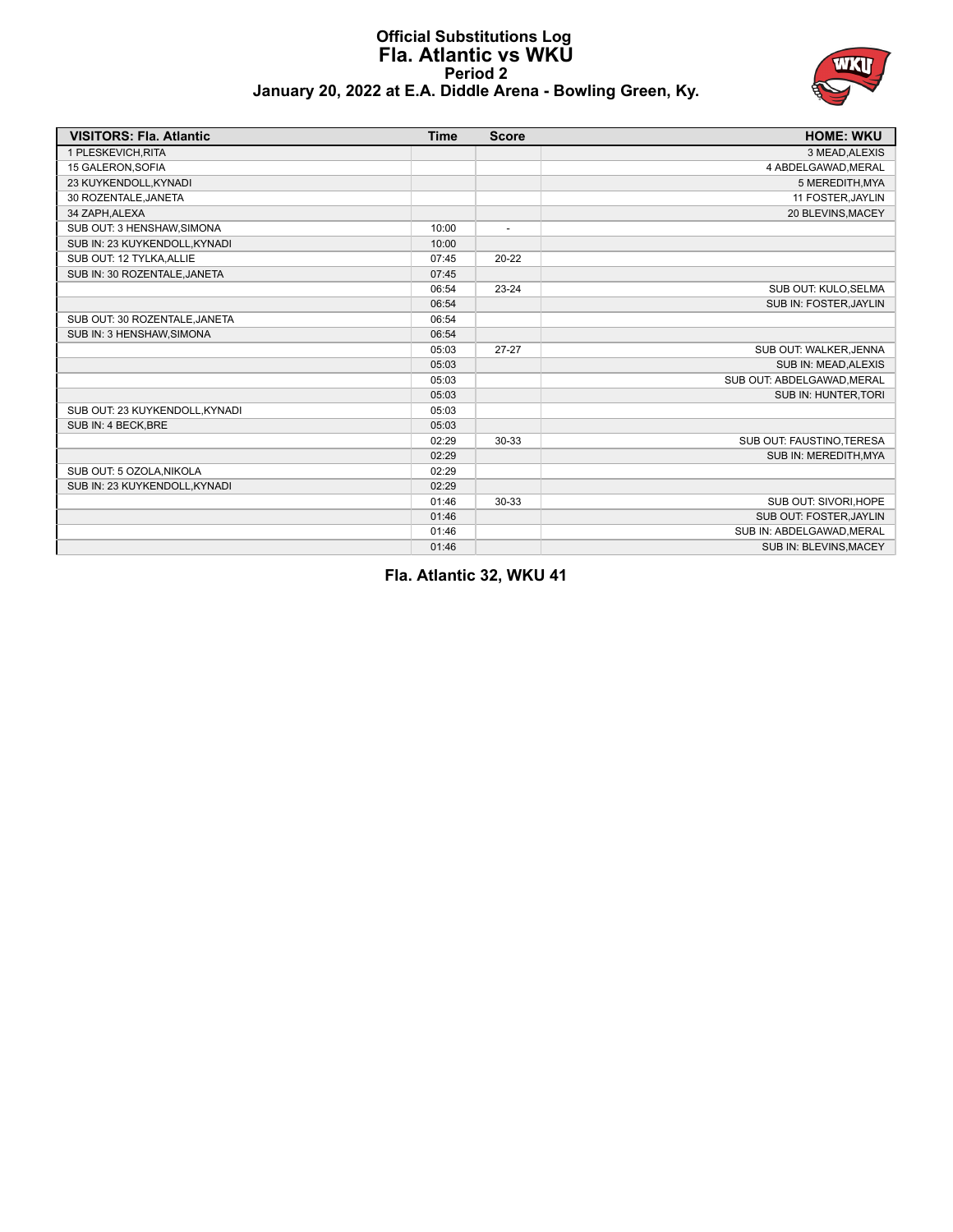# **Official Substitutions Log Fla. Atlantic vs WKU Period 3 January 20, 2022 at E.A. Diddle Arena - Bowling Green, Ky.**



| <b>VISITORS: Fla. Atlantic</b> | <b>Time</b> | <b>Score</b>             | <b>HOME: WKU</b>       |
|--------------------------------|-------------|--------------------------|------------------------|
| 1 PLESKEVICH, RITA             |             |                          | 3 MEAD, ALEXIS         |
| 15 GALERON, SOFIA              |             |                          | 4 ABDELGAWAD, MERAL    |
| 23 KUYKENDOLL, KYNADI          |             |                          | 5 MEREDITH, MYA        |
| 30 ROZENTALE, JANETA           |             |                          | 11 FOSTER, JAYLIN      |
| 34 ZAPH, ALEXA                 |             |                          | 20 BLEVINS, MACEY      |
|                                | 10:00       | $\overline{\phantom{a}}$ | SUB OUT: HUNTER, TORI  |
|                                | 10:00       |                          | SUB IN: FOSTER, JAYLIN |
| SUB OUT: 3 HENSHAW, SIMONA     | 10:00       |                          |                        |
| SUB OUT: 4 BECK, BRE           | 10:00       |                          |                        |
| SUB IN: 30 ROZENTALE, JANETA   | 10:00       |                          |                        |
| SUB IN: 34 ZAPH, ALEXA         | 10:00       |                          |                        |
| SUB OUT: 34 ZAPH, ALEXA        | 07:58       | $32 - 44$                |                        |
| SUB IN: 5 OZOLA, NIKOLA        | 07:58       |                          |                        |
| SUB OUT: 15 GALERON, SOFIA     | 06:46       | 34-47                    |                        |
| SUB IN: 34 ZAPH, ALEXA         | 06:46       |                          |                        |
| SUB OUT: 1 PLESKEVICH, RITA    | 03:53       | 36-47                    |                        |
| SUB IN: 12 TYLKA, ALLIE        | 03:53       |                          |                        |
| SUB OUT: 5 OZOLA, NIKOLA       | 03:21       | 36-47                    |                        |
| SUB OUT: 30 ROZENTALE, JANETA  | 03:21       |                          |                        |
| SUB IN: 3 HENSHAW, SIMONA      | 03:21       |                          |                        |
| SUB IN: 15 GALERON, SOFIA      | 03:21       |                          |                        |

**Fla. Atlantic 38, WKU 53**